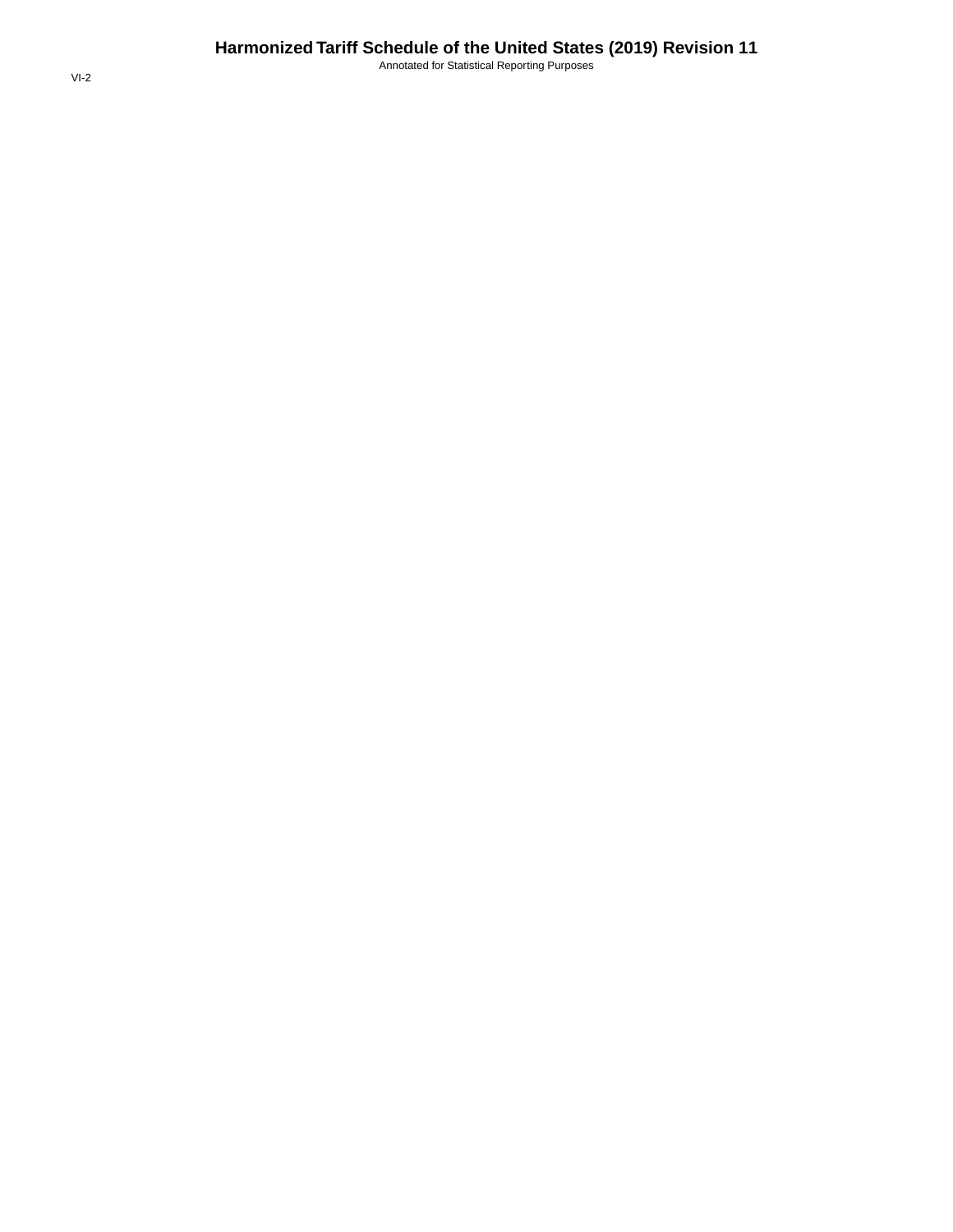Annotated for Statistical Reporting Purposes

#### CHAPTER 28

#### INORGANIC CHEMICALS; ORGANIC OR INORGANIC COMPOUNDS OF PRECIOUS METALS, OF RARE-EARTH METALS, OF RADIOACTIVE ELEMENTS OR OF ISOTOPES

#### **Notes**

1. Except where the context otherwise requires, the headings of this chapter apply only to:

- (a) Separate chemical elements and separate chemically defined compounds, whether or not containing impurities;
- (b) The products mentioned in (a) above dissolved in water;
- (c) The products mentioned in (a) above dissolved in other solvents provided that the solution constitutes a normal and necessary method of putting up these products adopted solely for reasons of safety or for transport and that the solvent does not render the product particularly suitable for specific use rather than for general use;
- (d) The products mentioned in (a), (b) or (c) above with an added stabilizer (including an anticaking agent) necessary for their preservation or transport;
- (e) The products mentioned in (a), (b), (c) or (d) above with an added antidusting agent or a coloring substance added to facilitate their identification or for safety reasons, provided that the additions do not render the product particularly suitable for specific use rather than for general use.
- 2. In addition to dithionites and sulfoxylates, stabilized with organic substances (heading 2831), carbonates and peroxocarbonates of inorganic bases (heading 2836), cyanides, cyanide oxides and complex cyanides of inorganic bases (heading 2837), fulminates, cyanates and thiocyanates, of inorganic bases (heading 2842), organic products included in headings 2843 to 2846 and 2852 and carbides (heading 2849), only the following compounds of carbon are to be classified in this chapter:
	- (a) Oxides of carbon, hydrogen cyanide and fulminic, isocyanic, thiocyanic and other simple or complex cyanogen acids (heading 2811);
	- (b) Halide oxides of carbon (heading 2812);
	- (c) Carbon disulfide (heading 2813);
	- (d) Thiocarbonates, selenocarbonates, tellurocarbonates, selenocyanates, tellurocyanates, tetrathiocyanatodiamminochromates (reineckates) and other complex cyanates, of inorganic bases (heading 2842);
	- (e) Hydrogen peroxide, solidified with urea (heading 2847), carbon oxysulfide, thiocarbonyl halides, cyanogen, cyanogen halides and cyanamide and its metal derivatives (heading 2853) other than calcium cyanamide, whether or not pure (chapter 31).
- 3. Subject to the provisions of note 1 to section VI, this chapter does not cover:
	- (a) Sodium chloride or magnesium oxide, whether or not pure, or other products of section V;
	- (b) Organo-inorganic compounds other than those mentioned in note 2 above;
	- (c) Products mentioned in note 2, 3, 4 or 5 to chapter 31;
	- (d) Inorganic products of a kind used as luminophores, of heading 3206; glass frit and other glass in the form of powder, granules or flakes, of heading 3207;
	- (e) Artificial graphite (heading 3801); products put up as charges for fire-extinguishers or put up in fire-extinguishing grenades, of heading 3813; ink removers put up in packings for retail sale, of heading 3824; cultured crystals (other than optical elements) weighing not less than 2.5 g each, of the halides of the alkali or alkaline-earth metals, of heading 3824;
	- (f) Precious or semiprecious stones (natural, synthetic or reconstructed) or dust or powder of such stones (headings 7102 to 7105), or precious metals or precious metal alloys of chapter 71;
	- (g) The metals, whether or not pure, metal alloys or cermets, including sintered metal carbides (metal carbides sintered with a metal), of section XV; or
	- (h) Optical elements, for example, of the halides of the alkali or alkaline-earth metals (heading 9001).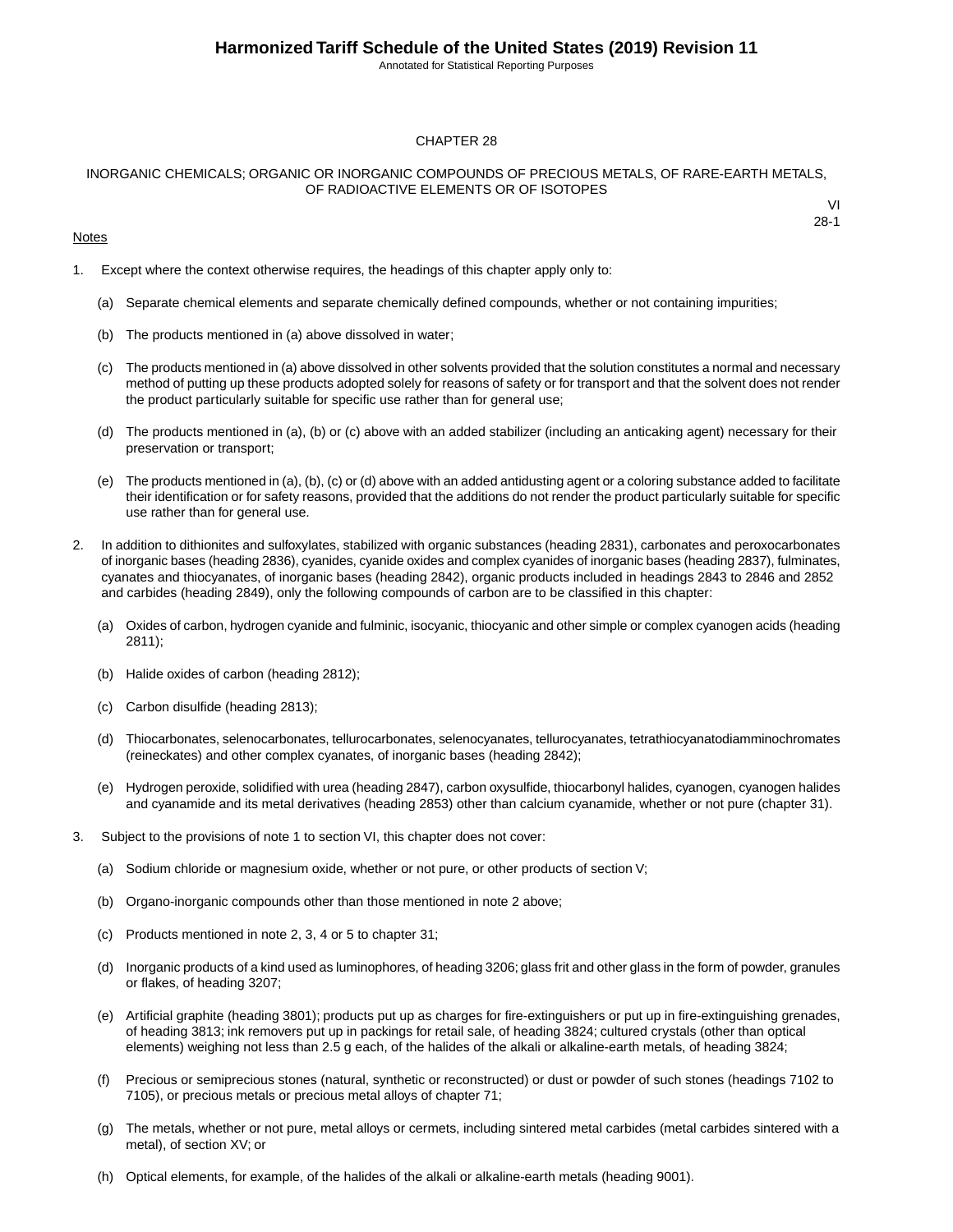Annotated for Statistical Reporting Purposes

Notes (con.) VI 28-2

- 4. Chemically defined complex acids consisting of a nonmetal acid of subchapter II and a metal acid of subchapter IV are to be classified in heading 2811.
- 5. Headings 2826 to 2842 apply only to metal or ammonium salts or peroxysalts.

Except where the context otherwise requires, double or complex salts are to be classified in heading 2842.

- 6. Heading 2844 applies only to:
	- (a) Technetium (atomic No. 43), promethium (atomic No. 61), polonium (atomic No. 84) and all elements with an atomic number greater than 84;
	- (b) Natural or artificial radioactive isotopes (including those of the precious metals or of the base metals of sections XIV and XV), whether or not mixed together;
	- (c) Compounds, inorganic or organic, of these elements or isotopes, whether or not chemically defined, whether or not mixed together;
	- (d) Alloys, dispersions (including cermets), ceramic products and mixtures containing these elements or isotopes or inorganic or organic compounds thereof and having a specific radioactivity exceeding 74 becquerels per gram (0.002 microcurie per gram);
	- (e) Spent (irradiated) fuel elements (cartridges) of nuclear reactors;
	- (f) Radioactive residues whether or not usable.

The term "isotopes", for the purposes of this note and of the wording of headings 2844 and 2845, refers to:

- (i) Individual nuclides, excluding, however, those existing in nature in the monoiosotopic state;
- (ii) Mixtures of isotopes of one and the same element, enriched in one or several of the said isotopes, that is, elements of which the natural isotopic composition has been artificially modified.
- 7. Heading 2853 includes copper phosphide (phosphor copper) containing more than 15 percent by weight of phosphorus.
- 8. Chemical elements (for example, silicon and selenium) doped for use in electronics are to be classified in this chapter, provided that they are in forms unworked as drawn, or in the form of cylinders or rods. When cut in the form of discs, wafers or similar forms, they fall in heading 3818.

#### Subheading Note

1. For the purposes of subheading 2852.10, the expression "chemically defined" means all organic or inorganic compounds of mercury meeting the requirements of paragraphs (a) to (e) of Note 1 to Chapter 28 or paragraphs (a) to (h) of Note 1 to Chapter 29.

#### **Statistical Note**

<sup>1.</sup> For the purposes of heading 2804, the term " $m^{3n}$  (cubic meter) means a standard cubic meter measured at 21°C at 760 mm (1013 millibars) pressure.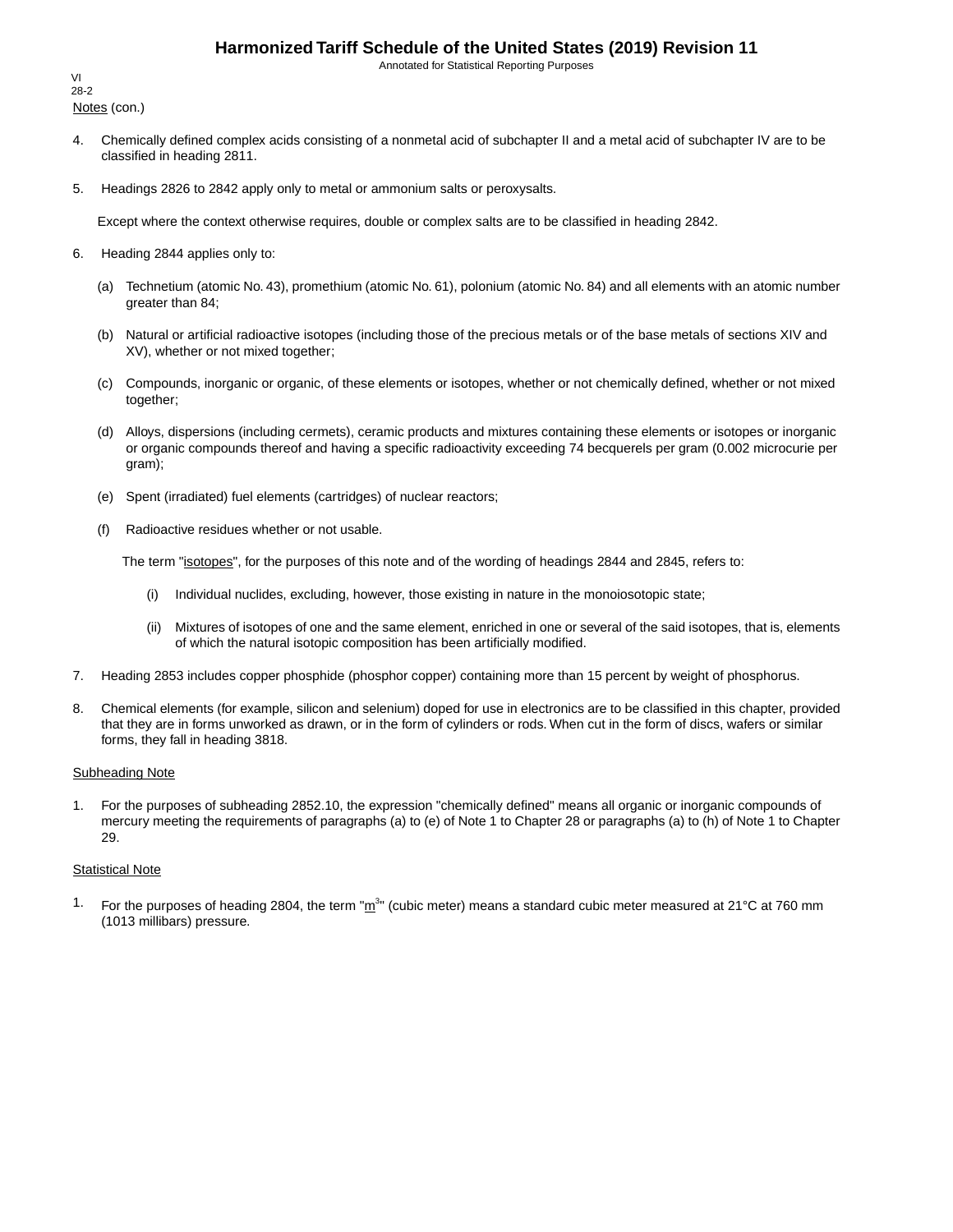Annotated for Statistical Reporting Purposes

| Heading/              | Stat.       |                                                     | Unit           |         | Rates of Duty                                                                          |                |
|-----------------------|-------------|-----------------------------------------------------|----------------|---------|----------------------------------------------------------------------------------------|----------------|
| Subheading            | Suf-<br>fix | Article Description                                 | of<br>Quantity | General | $\mathbf{1}$<br>Special                                                                | $\overline{2}$ |
|                       |             | I. CHEMICAL ELEMENTS                                |                |         |                                                                                        |                |
| 2801<br>2801.10.00 00 |             | Fluorine, chlorine, bromine and iodine:             |                |         |                                                                                        | 25%            |
| 2801.20.00 00         |             |                                                     |                |         |                                                                                        | Free           |
| 2801.30               |             | Fluorine; bromine:                                  |                |         |                                                                                        |                |
| 2801.30.10 00         |             |                                                     |                |         | Free (A, AU, BH,<br>CA, CL, CO, D, E,<br>IL, JO, KR, MA,<br>MX, OM, P, PA,<br>PE, SG)  | 25%            |
| 2801.30.20 00         |             |                                                     |                |         | Free (A+, AU, BH,<br>CA, CL, CO, D, E,<br>IL, JO, KR, MA,<br>MX, OM, P, PA,<br>PE, SG) | 37%            |
|                       |             |                                                     |                |         |                                                                                        | Free           |
| 2803.00.00            |             | Carbon (carbon blacks and other forms of carbon not |                |         |                                                                                        | 20%            |
|                       | 10          |                                                     |                |         |                                                                                        |                |
|                       | 50          |                                                     |                |         |                                                                                        |                |
|                       |             |                                                     |                |         |                                                                                        |                |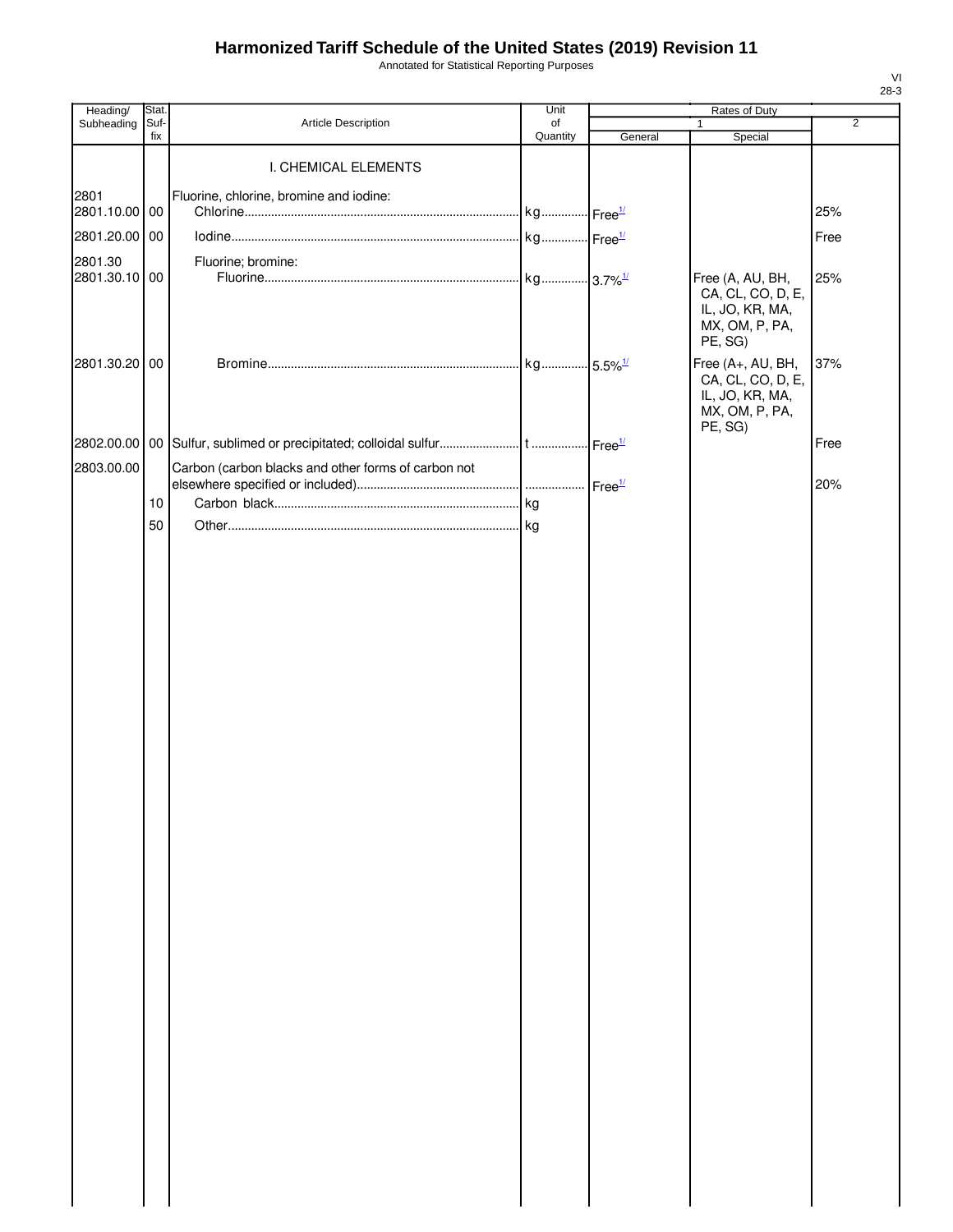Annotated for Statistical Reporting Purposes

| 28-4                     |               |                                                                                                   |                                        |                               |                                                                                        |                |
|--------------------------|---------------|---------------------------------------------------------------------------------------------------|----------------------------------------|-------------------------------|----------------------------------------------------------------------------------------|----------------|
| Heading/<br>Subheading   | Stat.<br>Suf- | <b>Article Description</b>                                                                        | Unit<br>of                             |                               | Rates of Duty                                                                          | $\overline{2}$ |
|                          | fix           |                                                                                                   | Quantity                               | General                       | Special                                                                                |                |
| 2804<br>2804.10.00 00    |               | Hydrogen, rare gases and other nonmetals:                                                         | thousand<br>$m^3$                      | $3.7\%$ <sup>1/</sup>         | Free (A, AU, BH,<br>CA, CL, CO, D, E,<br>IL, JO, KR, MA,<br>MX, OM, P, PA,<br>PE, SG)  | 25%            |
| 2804.21.00 00            |               | Rare gases:                                                                                       | thousand<br>$m3$                       | $3.7\%$ <sup>1/</sup>         | Free (A, AU, BH,<br>CA, CL, CO, D, E,<br>IL, JO, KR, MA,<br>MX, OM, P, PA,<br>PE, SG)  | 25%            |
| 2804.29.00               | 10            |                                                                                                   | thousand<br>m <sup>3</sup><br>thousand | $3.7\%$ <sup>1/</sup>         | Free (A, AU, BH,<br>CA, CL, CO, D, E,<br>IL, JO, KR, MA,<br>MX, OM, P, PA,<br>PE, SG)  | 25%            |
|                          | 50            |                                                                                                   | m <sup>3</sup>                         |                               |                                                                                        |                |
| 2804.30.00 00            |               |                                                                                                   | thousand<br>$m3$                       | $3.7\%$ <sup>1/</sup>         | Free (A, AU, BH,<br>CA, CL, CO, D, E,<br>IL, JO, KR, MA,<br>MX, OM, P, PA,<br>PE, SG)  | 25%            |
| 2804.40.00 00            |               |                                                                                                   | thousand<br>$m^3$                      | $3.7\%$ <sup>1/</sup>         | Free (A, AU, BH,<br>CA, CL, CO, D, E,<br>IL, JO, KR, MA,<br>MX, OM, P, PA,<br>PE, SG)  | 25%            |
| 2804.50.00               | 10<br>20      | Silicon:                                                                                          | <b>kg</b>                              | Free <sup>1/</sup>            |                                                                                        | 25%            |
| 2804.61.00 00            |               | Containing by weight not less than 99.99 percent of                                               | kg                                     | $\mathsf{Free}^{\mathcal{U}}$ |                                                                                        | 25%            |
| 2804.69<br>2804.69.10 00 |               | Other:<br>Containing by weight less than 99.99 percent but<br>not less than 99 percent of silicon | kg<br>Si kg                            | 5.3%                          | Free (A*, AU, BH,<br>CA, CL, CO, D, E,<br>IL, JO, KR, MA,<br>MX, OM, P, PA,<br>PE, SG) | 21%            |
| 2804.69.50 00            |               |                                                                                                   | kg<br>Si kg                            | 5.5%                          | Free (A+, AU, BH,<br>CA, CL, CO, E, IL,<br>JO, KR, MA, MX,<br>OM, P, PA, PE,<br>SG)    | 45%            |
| 2804.70.00 00            |               |                                                                                                   |                                        | Free                          |                                                                                        | 17.6¢/kg       |
| 2804.80.00 00            |               |                                                                                                   |                                        |                               |                                                                                        | 13.2¢/kg       |
| 2804.90.00 00            |               |                                                                                                   |                                        |                               |                                                                                        | Free           |
|                          |               |                                                                                                   |                                        |                               |                                                                                        |                |

VI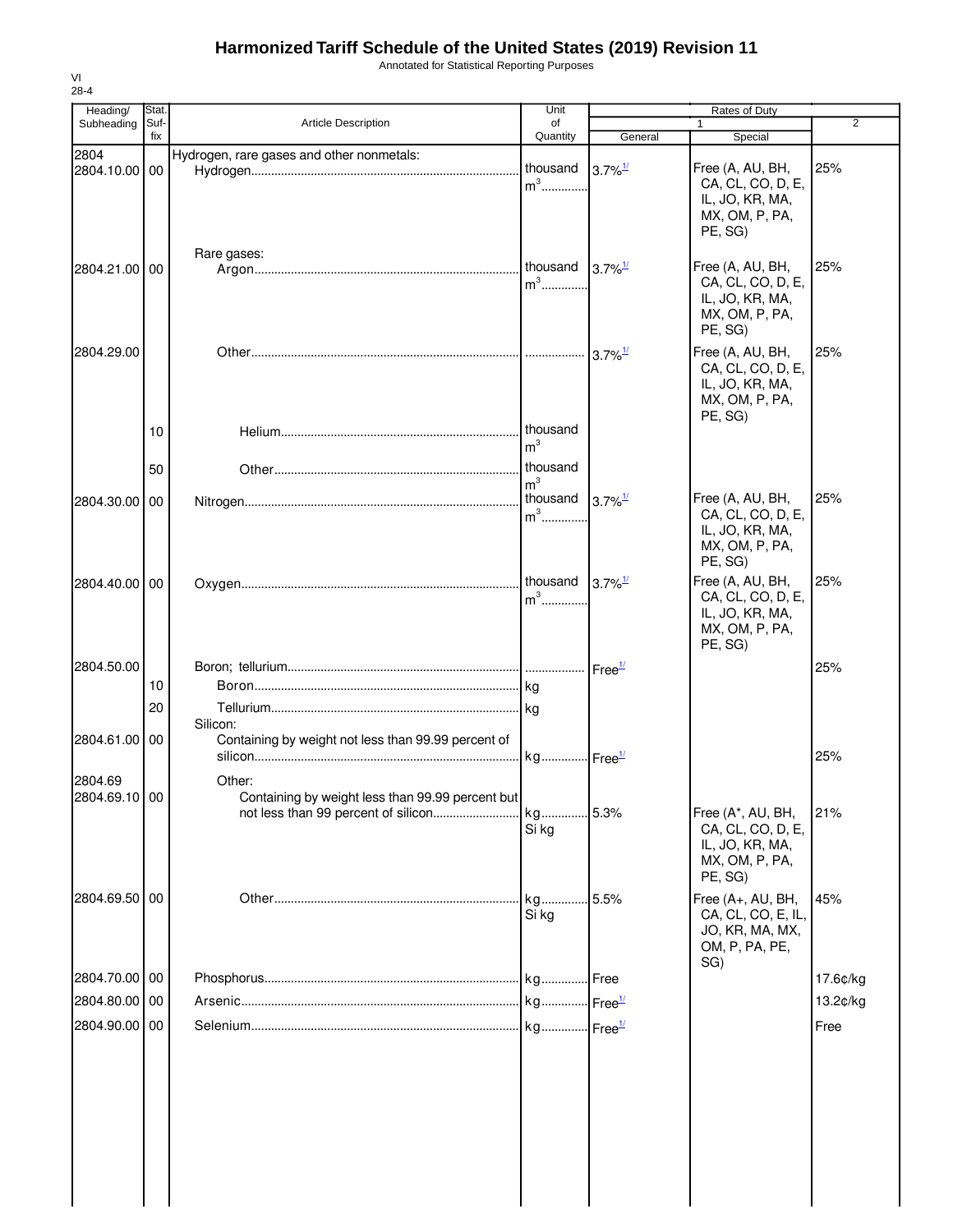Annotated for Statistical Reporting Purposes

| Heading/                 | Stat.                            |                                                                                                                                                                      | Unit           |         | Rates of Duty                                                                          |                |
|--------------------------|----------------------------------|----------------------------------------------------------------------------------------------------------------------------------------------------------------------|----------------|---------|----------------------------------------------------------------------------------------|----------------|
| Subheading               | Suf-<br>fix                      | Article Description                                                                                                                                                  | of<br>Quantity | General | $\mathbf{1}$<br>Special                                                                | $\overline{2}$ |
| 2805                     |                                  | Alkali or alkaline-earth metals; rare-earth metals, scandium<br>and yttrium, whether or not intermixed or interalloyed; mercury:<br>Alkali or alkaline-earth metals: |                |         |                                                                                        |                |
| 2805.11.00 00            |                                  |                                                                                                                                                                      |                |         | Free (A+, AU, BH,<br>CA, CL, CO, D, E,<br>IL, JO, KR, MA,<br>MX, OM, P, PA,<br>PE, SG) | 25%            |
| 2805.12.00 00            |                                  |                                                                                                                                                                      |                |         | Free (A+, AU, BH,<br>CA, CL, CO, D, E,<br>IL, JO, KR, MA,<br>MX, OM, P, PA,<br>PE, SG) | 25%            |
| 2805.19<br>2805.19.10 00 |                                  | Other:                                                                                                                                                               |                |         | Free (A, AU, BH,<br>CA, CL, CO, D, E,<br>IL, JO, KR, MA,<br>MX, OM, P, PA,<br>PE, SG)  | 25%            |
| 2805.19.20 00            |                                  |                                                                                                                                                                      |                |         |                                                                                        | 25%            |
| 2805.19.90 00            |                                  |                                                                                                                                                                      |                |         | Free (A+, AU, BH,<br>CA, CL, CO, D, E,<br>IL, JO, KR, MA,<br>MX, OM, P, PA,<br>PE, SG) | 25%            |
| 2805.30.00               |                                  | Rare-earth metals, scandium and yttrium, whether or not                                                                                                              |                |         | Free (A+, AU, BH,<br>CA, CL, CO, D, E,<br>IL, JO, KR, MA,<br>MX, OM, P, PA,<br>PE, SG) | 31.3%          |
| 2805.40.00 00            | 05<br>10<br>15<br>20<br>50<br>90 | Not intermixed or interalloyed:<br>Other.                                                                                                                            | kg             |         | Free (A*, AU, BH,<br>CA, CL, CO, D, E,<br>IL, JO, KR, MA,<br>MX, OM, P, PA,<br>PE, SG) | 5.7%           |
|                          |                                  |                                                                                                                                                                      |                |         |                                                                                        |                |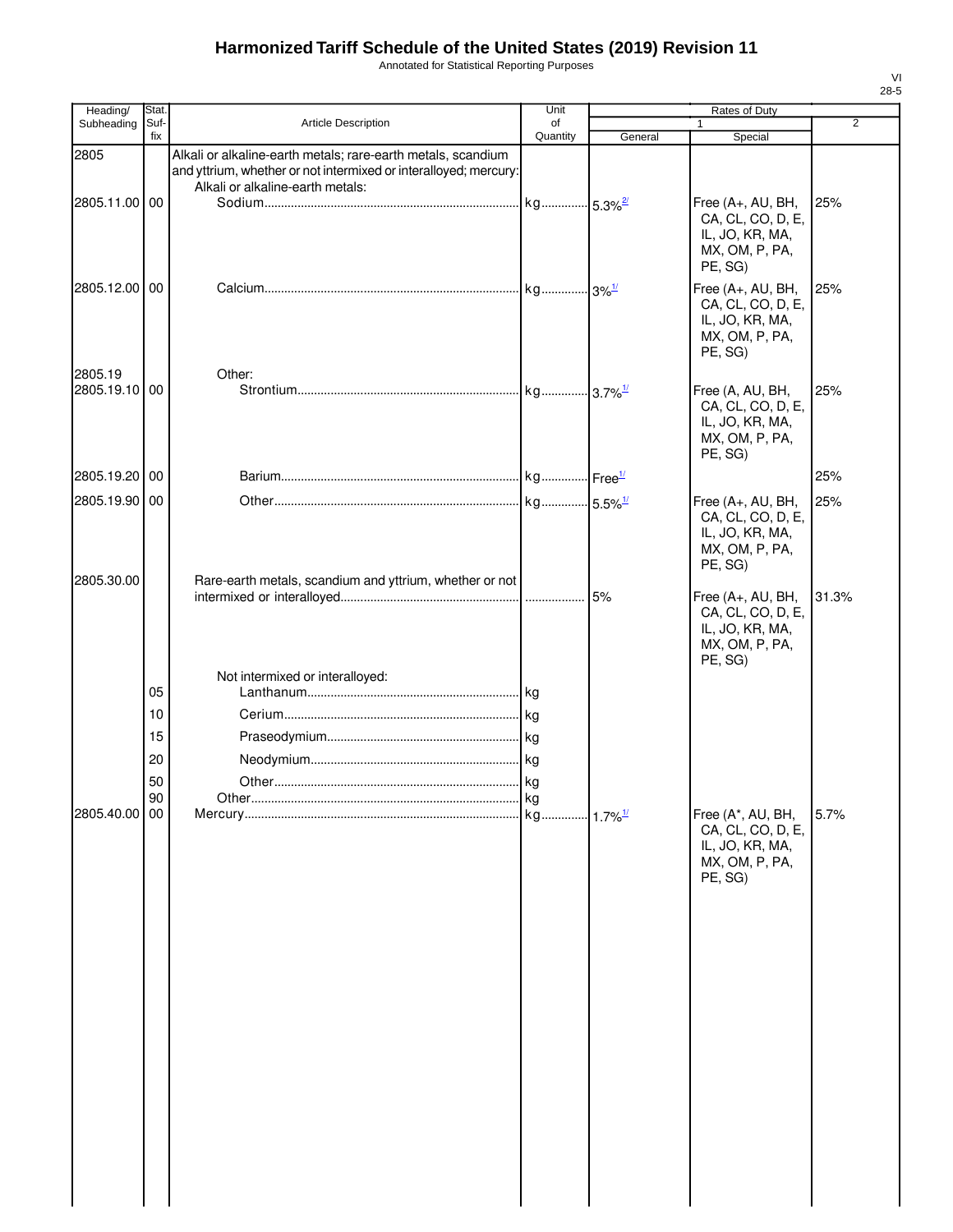Annotated for Statistical Reporting Purposes

| Heading/              | Stat.       |                                                                                                                            | Unit           |         | Rates of Duty                                                                         |      |
|-----------------------|-------------|----------------------------------------------------------------------------------------------------------------------------|----------------|---------|---------------------------------------------------------------------------------------|------|
| Subheading            | Suf-<br>fix | <b>Article Description</b>                                                                                                 | of<br>Quantity | General | $\mathbf{1}$<br>Special                                                               | 2    |
|                       |             | II. INORGANIC ACIDS AND INORGANIC OXYGEN<br><b>COMPOUNDS OF NONMETALS</b>                                                  |                |         |                                                                                       |      |
| 2806<br>2806.10.00 00 |             | Hydrogen chloride (Hydrochloric acid); chlorosulfuric acid:                                                                |                |         |                                                                                       | Free |
| 2806.20.00 00         |             |                                                                                                                            |                |         | Free (A, AU, BH,<br>CA, CL, CO, D, E,<br>IL, JO, KR, MA,<br>MX, OM, P, PA,<br>PE, SG) | 25%  |
|                       |             |                                                                                                                            |                |         |                                                                                       | Free |
| 2808.00.00            |             |                                                                                                                            |                |         |                                                                                       | Free |
|                       | 10          |                                                                                                                            |                |         |                                                                                       |      |
| 2809                  | 20          | Diphosphorus pentaoxide; phosphoric acid; polyphosphoric<br>acids, whether or not chemically defined:                      |                |         |                                                                                       |      |
| 2809.10.00 00         |             |                                                                                                                            |                |         |                                                                                       | 25%  |
| 2809.20.00            |             |                                                                                                                            |                |         |                                                                                       | Free |
|                       | 10          | Phosphoric acid:<br>Fertilizer grade:<br>Containing less than 65 percent available<br>diphosphorus pentaoxide ( $P_2O_5$ ) |                |         |                                                                                       |      |
|                       | 20<br>30    |                                                                                                                            |                |         |                                                                                       |      |
|                       | 40          |                                                                                                                            |                |         |                                                                                       |      |
| 2810.00.00            |             |                                                                                                                            |                |         | Free (A, AU, BH,<br>CA, CL, CO, D, E,<br>IL, JO, KR, MA,<br>MX, OM, P, PA,<br>PE, SG) | 8.5% |
|                       |             |                                                                                                                            |                |         |                                                                                       |      |
|                       |             |                                                                                                                            |                |         |                                                                                       |      |
|                       |             |                                                                                                                            |                |         |                                                                                       |      |
|                       |             |                                                                                                                            |                |         |                                                                                       |      |
|                       |             |                                                                                                                            |                |         |                                                                                       |      |
|                       |             |                                                                                                                            |                |         |                                                                                       |      |
|                       |             |                                                                                                                            |                |         |                                                                                       |      |
|                       |             |                                                                                                                            |                |         |                                                                                       |      |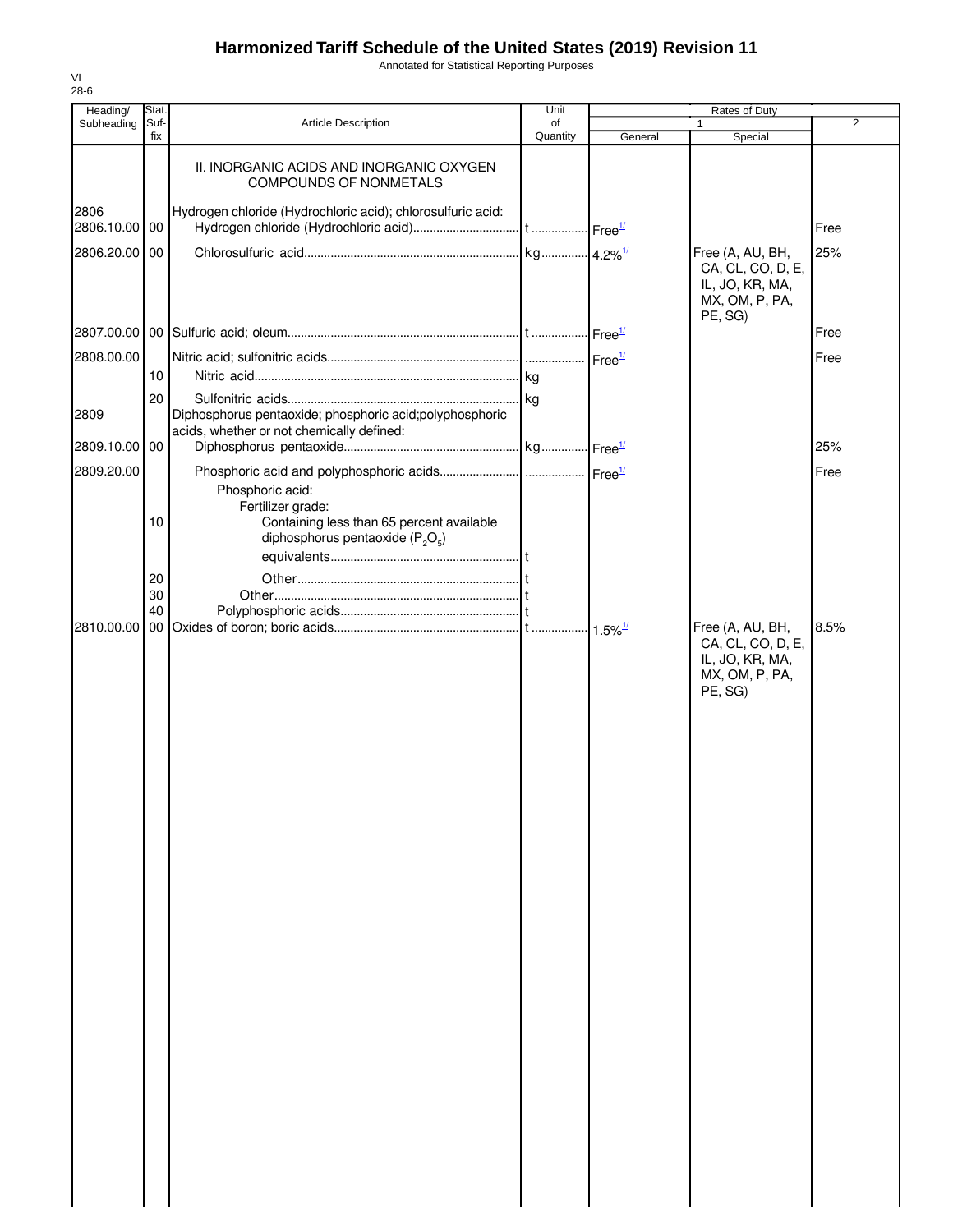Annotated for Statistical Reporting Purposes

| Heading/                 | Stat. |                                                                             | Unit     |         | Rates of Duty                                                                         |                |
|--------------------------|-------|-----------------------------------------------------------------------------|----------|---------|---------------------------------------------------------------------------------------|----------------|
| Subheading               | Suf-  | <b>Article Description</b>                                                  | of       |         |                                                                                       | $\overline{2}$ |
| 2811                     | fix   | Other inorganic acids and other inorganic oxygen compounds<br>of nonmetals: | Quantity | General | Special                                                                               |                |
|                          |       | Other inorganic acids:                                                      |          |         |                                                                                       |                |
| 2811.11.00 00            |       |                                                                             |          |         |                                                                                       | Free           |
| 2811.12.00 00            |       |                                                                             |          |         | Free (A, AU, BH,<br>CA, CL, CO, D, E,<br>IL, JO, KR, MA,<br>MX, OM, P, PA,<br>PE. SG) | 25%            |
| 2811.19<br>2811.19.10 00 |       | Other:                                                                      |          |         | Free (A, AU, BH,<br>CA, CL, CO, D, E,<br>IL, JO, KR, MA,<br>MX, OM, P, PA,<br>PE, SG) | 4.9%           |
| 2811.19.30 00            |       |                                                                             |          |         |                                                                                       | 25%            |
| 2811.19.61               |       |                                                                             |          |         | Free (A, AU, BH,<br>CA, CL, CO, D, E,<br>IL, JO, KR, MA,<br>MX, OM, P, PA,<br>PE, SG) | 25%            |
|                          | 10    |                                                                             |          |         |                                                                                       |                |
|                          | 90    |                                                                             |          |         |                                                                                       |                |
|                          |       | Other inorganic oxygen compounds of nonmetals:                              |          |         |                                                                                       |                |
| 2811.21.00 00            |       |                                                                             |          |         | Free (A, AU, BH,<br>CA, CL, CO, D, E,<br>IL, JO, KR, MA,<br>MX, OM, P, PA,<br>PE, SG) | 25%            |
| 2811.22<br>2811.22.10    | 00    | Silicon dioxide:                                                            |          |         | Free (A, AU, BH,<br>CA, CL, CO, D, E,<br>IL, JO, KR, MA,<br>MX, OM, P, PA,<br>PE, SG) | 25%            |
| 2811.22.50 00            |       |                                                                             |          |         |                                                                                       | Free           |
| 2811.29                  |       | Other:                                                                      |          |         |                                                                                       |                |
| 2811.29.10 00            |       |                                                                             |          |         |                                                                                       | Free           |
| 2811.29.20 00            |       |                                                                             |          |         |                                                                                       | Free           |
| 2811.29.30 00            |       |                                                                             |          |         | Free (A, AU, BH,<br>CA, CL, CO, D, E,<br>IL, JO, KR, MA,<br>MX, OM, P, PA,<br>PE, SG) | 25%            |
| 2811.29.50 00            |       |                                                                             |          |         | Free (A, AU, BH,<br>CA, CL, CO, D, E,<br>IL, JO, KR, MA,<br>MX, OM, P, PA,<br>PE, SG) | 25%            |
|                          |       |                                                                             |          |         |                                                                                       |                |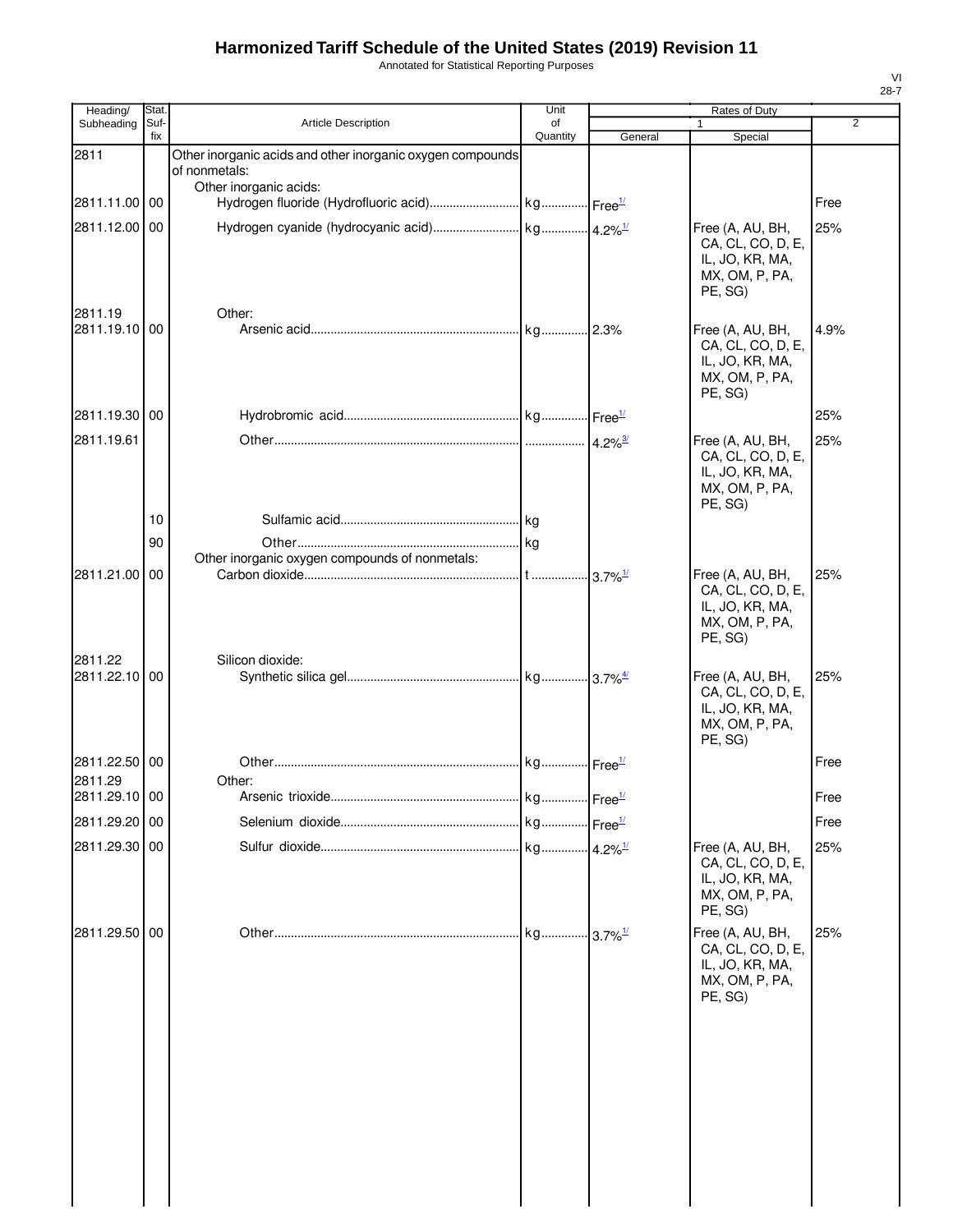Annotated for Statistical Reporting Purposes

| $28 - 8$<br>Heading/     | Stat.       |                                                                           | Unit           |         | Rates of Duty                                                                                    |                |
|--------------------------|-------------|---------------------------------------------------------------------------|----------------|---------|--------------------------------------------------------------------------------------------------|----------------|
| Subheading               | Suf-<br>fix | <b>Article Description</b>                                                | of<br>Quantity | General | Special                                                                                          | $\overline{2}$ |
|                          |             | III. HALOGEN OR SULFUR COMPOUNDS OF NONMETALS                             |                |         |                                                                                                  |                |
| 2812<br>2812.11.00 00    |             | Halides and halide oxides of nonmetals:<br>Chlorides and chloride oxides: |                |         | Free (A, AU, BH,<br>CA, CL, CO, D, E,<br>IL, JO, KR, MA,<br>MX, OM, P, PA,                       | 25%            |
| 2812.12.00 00            |             |                                                                           |                |         | PE, SG)<br>Free (A, AU, BH,<br>CA, CL, CO, D, E,<br>IL, JO, KR, MA,<br>MX, OM, P, PA,<br>PE, SG) | 25%            |
| 2812.13.00 00            |             |                                                                           |                |         | Free (A, AU, BH,<br>CA, CL, CO, D, E,<br>IL, JO, KR, MA,<br>MX, OM, P, PA,<br>PE. SG)            | 25%            |
| 2812.14.00 00            |             |                                                                           |                |         |                                                                                                  | 25%            |
| 2812.15.00 00            |             |                                                                           |                |         | Free (A, AU, BH,<br>CA, CL, CO, D, E,<br>IL, JO, KR, MA,<br>MX, OM, P, PA,<br>PE, SG)            | 25%            |
| 2812.16.00 00            |             |                                                                           |                |         | Free (A, AU, BH,<br>CA, CL, CO, D, E,<br>IL, JO, KR, MA,<br>MX, OM, P, PA,<br>PE, SG)            | 25%            |
| 2812.17.00 00            |             |                                                                           |                |         | Free (A, AU, BH,<br>CA, CL, CO, D, E,<br>IL, JO, KR, MA,<br>MX, OM, P, PA,<br>PE, SG)            | 25%            |
| 2812.19.00 00            |             |                                                                           |                |         | Free (A, AU, BH,<br>CA, CL, CO, D, E,<br>IL, JO, KR, MA,<br>MX, OM, P, PA,<br>PE, SG)            | 25%            |
| 2812.90.00 00            |             |                                                                           |                |         | Free (A, AU, BH,<br>CA, CL, CO, D, E,<br>IL, JO, KR, MA,<br>MX, OM, P, PA,<br>PE, SG)            | 25%            |
| 2813<br>2813.10.00 00    |             | Sulfides of nonmetals; commercial phosphorus trisulfide:                  |                |         | Free (A, AU, BH,<br>CA, CL, CO, D, E,<br>IL, JO, KR, MA,<br>MX, OM, P, PA,<br>PE, SG)            | 25%            |
| 2813.90<br>2813.90.10 00 |             | Other:                                                                    |                |         |                                                                                                  | Free           |
| 2813.90.20 00            |             |                                                                           |                |         |                                                                                                  | 25%            |
| 2813.90.50 00            |             |                                                                           |                |         | Free (A*, AU, BH,<br>CA, CL, CO, D, E,<br>IL, JO, KR, MA,<br>MX, OM, P, PA,<br>PE, SG)           | 25%            |
|                          |             |                                                                           |                |         |                                                                                                  |                |

VI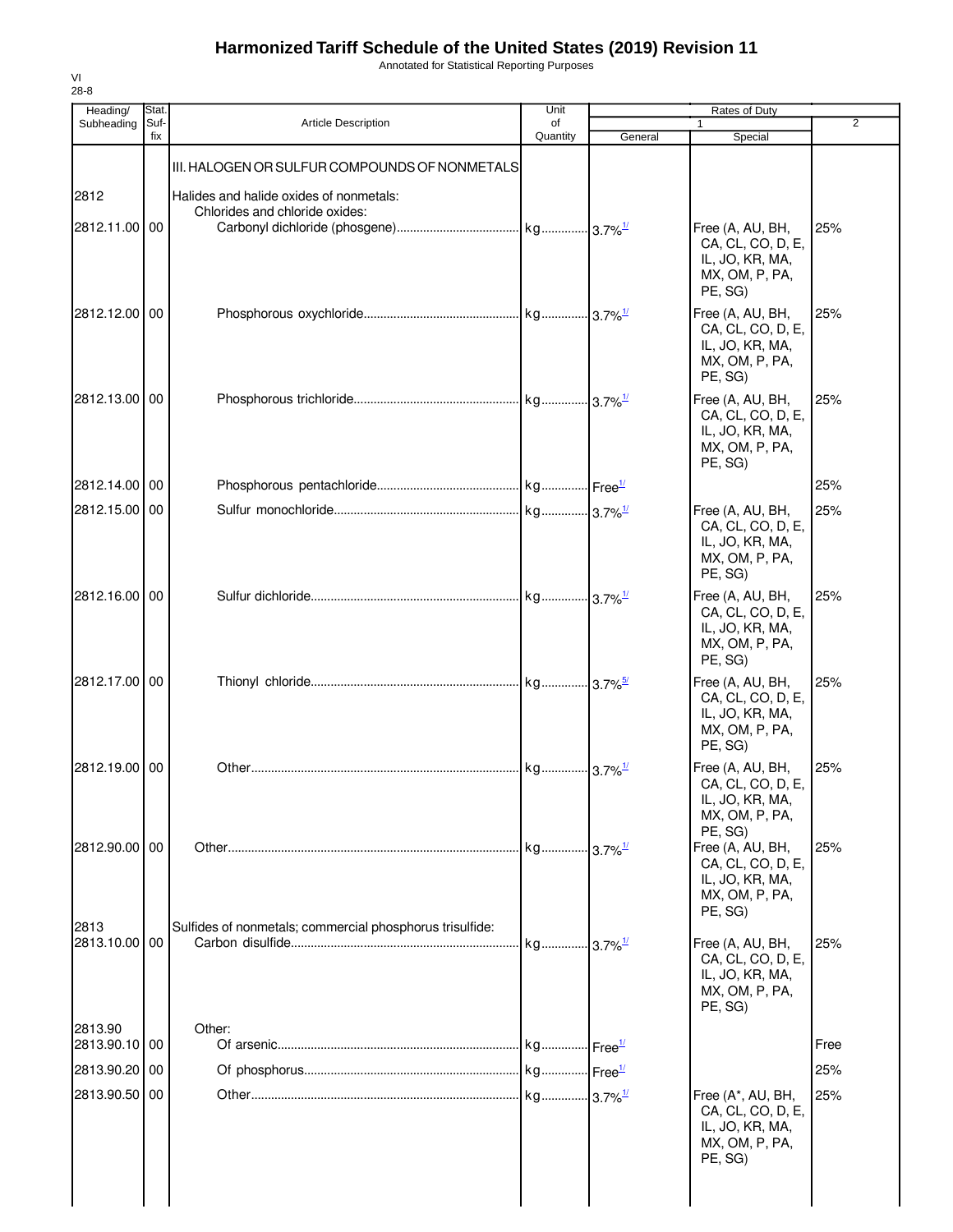Annotated for Statistical Reporting Purposes

| Heading/                 | Stat.       |                                                                                                                                                 | Unit              |         | Rates of Duty                                                                         |                   |
|--------------------------|-------------|-------------------------------------------------------------------------------------------------------------------------------------------------|-------------------|---------|---------------------------------------------------------------------------------------|-------------------|
| Subheading               | Suf-<br>fix | <b>Article Description</b>                                                                                                                      | of<br>Quantity    | General | 1<br>Special                                                                          | 2                 |
|                          |             | IV. INORGANIC BASES AND OXIDES, HYDROXIDES AND<br>PEROXIDES OF METALS                                                                           |                   |         |                                                                                       |                   |
| 2814<br>2814.10.00 00    |             | Ammonia, anhydrous or in aqueous solution:                                                                                                      |                   |         |                                                                                       | Free              |
| 2814.20.00               | 00          |                                                                                                                                                 | NH <sub>3</sub> t |         |                                                                                       | Free              |
| 2815                     |             | Sodium hydroxide (Caustic soda); potassium hydroxide<br>(Caustic potash); peroxides of sodium or potassium:<br>Sodium hydroxide (Caustic soda): |                   |         |                                                                                       |                   |
| 2815.11.00 00            |             |                                                                                                                                                 |                   |         |                                                                                       | $1.1$ ¢/kg        |
| 2815.12.00 00            |             | In aqueous solution (Soda lye or liquid soda) kg                                                                                                | NaOH kg           |         |                                                                                       | $1.1$ ¢/kg        |
| 2815.20.00               |             |                                                                                                                                                 |                   |         |                                                                                       | 2.2¢/kg           |
|                          | 50          |                                                                                                                                                 |                   |         |                                                                                       |                   |
|                          | 90          |                                                                                                                                                 |                   |         |                                                                                       |                   |
| 2815.30.00               | 00          |                                                                                                                                                 |                   |         | Free (A, AU, BH,<br>CA, CL, CO, D, E,<br>IL, JO, KR, MA,<br>MX, OM, P, PA,<br>PE, SG) | 25%               |
| 2816                     |             | Hydroxide and peroxide of magnesium; oxides, hydroxides                                                                                         |                   |         |                                                                                       |                   |
| 2816.10.00               | 00          | and peroxides, of strontium or barium:                                                                                                          |                   |         | Free (A, AU, BH,                                                                      | 25%               |
|                          |             |                                                                                                                                                 |                   |         | CA, CL, CO, D, E,<br>IL, JO, KR, MA,<br>MX, OM, P, PA,<br>PE, SG)                     |                   |
| 2816.40<br>2816.40.10 00 |             | Oxides, hydroxides and peroxides, of strontium or barium:                                                                                       |                   |         | Free (A, AU, BH,                                                                      | 25%               |
|                          |             |                                                                                                                                                 |                   |         | CA, CL, CO, D, E,<br>IL, JO, KR, MA,<br>MX, OM, P, PA,<br>PE, SG)                     |                   |
| 2816.40.20 00            |             |                                                                                                                                                 |                   |         | Free (A, AU, BH,<br>CA, CL, CO, D, E,<br>IL, JO, KR, MA,<br>MX, OM, P, PA,<br>PE, SG) | 10.5%             |
|                          |             |                                                                                                                                                 |                   |         |                                                                                       | 5.5%              |
| 2818                     |             | Artificial corundum, whether or not chemically defined;                                                                                         |                   |         |                                                                                       |                   |
| 2818.10                  |             | aluminum oxide; aluminum hydroxide:<br>Artificial corundum, whether or not chemically defined:                                                  |                   |         |                                                                                       |                   |
| 2818.10.10 00            |             |                                                                                                                                                 |                   |         |                                                                                       | Free              |
| 2818.10.20               |             |                                                                                                                                                 |                   |         | Free (A, AU, BH,<br>CA, CL, CO, D, E,<br>IL, JO, KR, MA,<br>MX, OM, P, PA,<br>PE, SG) | 4.1%              |
|                          | 10          | White, pink or ruby, containing more than 97.5                                                                                                  |                   |         |                                                                                       |                   |
|                          | 90          |                                                                                                                                                 |                   |         |                                                                                       |                   |
| 2818.20.00               | 00          |                                                                                                                                                 |                   |         |                                                                                       | $1.1$ ¢/kg        |
| 2818.30.00               | 00          |                                                                                                                                                 |                   |         |                                                                                       | $1.1 \text{C/kg}$ |
|                          |             |                                                                                                                                                 |                   |         |                                                                                       |                   |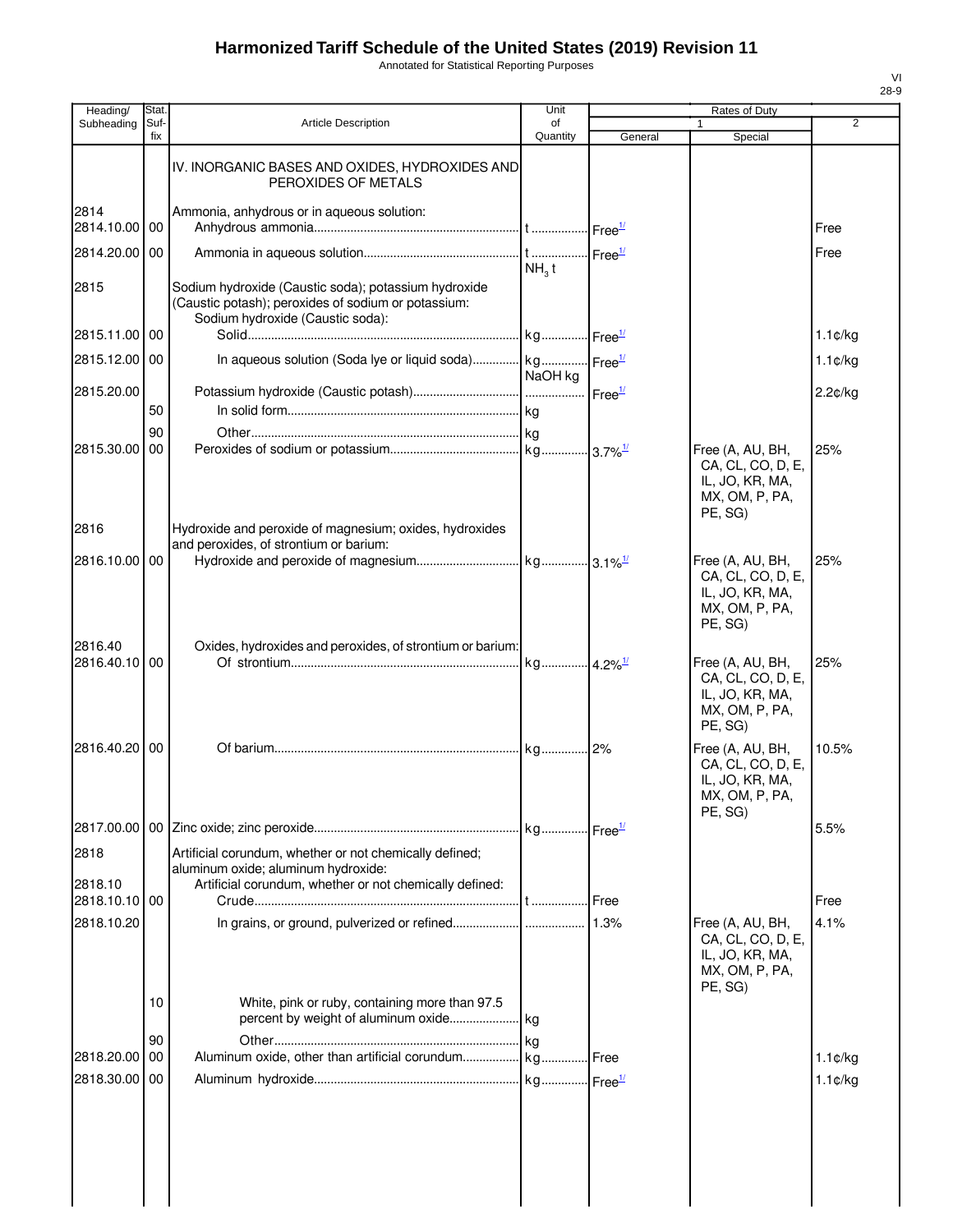Annotated for Statistical Reporting Purposes

| Heading/              | Stat.       |                                                                                                                             | Unit           |                               | Rates of Duty                                                                         |      |
|-----------------------|-------------|-----------------------------------------------------------------------------------------------------------------------------|----------------|-------------------------------|---------------------------------------------------------------------------------------|------|
| Subheading            | Suf-<br>fix | Article Description                                                                                                         | of<br>Quantity | General                       | $\mathbf{1}$<br>Special                                                               | 2    |
| 2819                  |             | Chromium oxides and hydroxides:                                                                                             |                |                               |                                                                                       |      |
| 2819.10.00            | 00          |                                                                                                                             |                |                               | Free (A, AU, BH,<br>CA, CL, CO, D, E,<br>IL, JO, KR, MA,<br>MX, OM, P, PA,<br>PE, SG) | 25%  |
| 2819.90.00 00         |             |                                                                                                                             |                |                               | Free (A, AU, BH,<br>CA, CL, CO, D, E,<br>IL, JO, KR, MA,<br>MX, OM, P, PA,<br>PE, SG) | 25%  |
| 2820<br>2820.10.00 00 |             | Manganese oxides:                                                                                                           |                |                               | Free (A, AU, BH,                                                                      | 25%  |
|                       |             |                                                                                                                             |                |                               | CA, CL, CO, D, E,<br>IL, JO, KR, MA,<br>MX, OM, P, PA,<br>PE, SG)                     |      |
| 2820.90.00 00         |             |                                                                                                                             |                |                               | Free (A, AU, BH,<br>CA, CL, CO, D, E,<br>IL, JO, KR, MA,<br>MX, OM, P, PA,<br>PE, SG) | 25%  |
| 2821                  |             | Iron oxides and hydroxides; earth colors containing 70 percent<br>or more by weight of combined iron evaluated as $Fe2O3$ : |                |                               |                                                                                       |      |
| 2821.10.00            |             |                                                                                                                             |                |                               | Free (A, AU, BH,                                                                      | 25%  |
|                       |             |                                                                                                                             |                |                               | CA, CL, CO, D, E,<br>IL, JO, KR, MA,<br>MX, OM, P, PA,<br>PE, SG)                     |      |
|                       | 10          | Synthetic pigments:                                                                                                         |                |                               |                                                                                       |      |
|                       | 20          |                                                                                                                             |                |                               |                                                                                       |      |
|                       |             |                                                                                                                             |                |                               |                                                                                       |      |
|                       | 30          |                                                                                                                             |                |                               |                                                                                       |      |
|                       | 40<br>50    |                                                                                                                             |                |                               |                                                                                       |      |
| 2821.20.00            | 00          |                                                                                                                             |                |                               | Free (A, AU, BH,                                                                      | 20%  |
|                       |             |                                                                                                                             |                |                               | CA, CL, CO, D, E,<br>IL, JO, KR, MA,<br>MX, OM, P, PA,<br>PE, SG)                     |      |
|                       |             | $2822.00.00$ 00 Cobalt oxides and hydroxides; commercial cobalt oxides kg                                                   |                |                               | Free (A, AU, BH,<br>CA, CL, CO, D, E,<br>IL, JO, KR, MA,<br>MX, OM, P, PA,<br>PE, SG) | 1.7% |
|                       |             |                                                                                                                             | kg             | $\cdot$ 5.5% $^{\frac{1}{2}}$ | Free (A, AU, BH,<br>CA, CL, CO, D, E,<br>IL, JO, KR, MA,<br>MX, OM, P, PA,<br>PE, SG) | 30%  |
|                       |             |                                                                                                                             |                |                               |                                                                                       |      |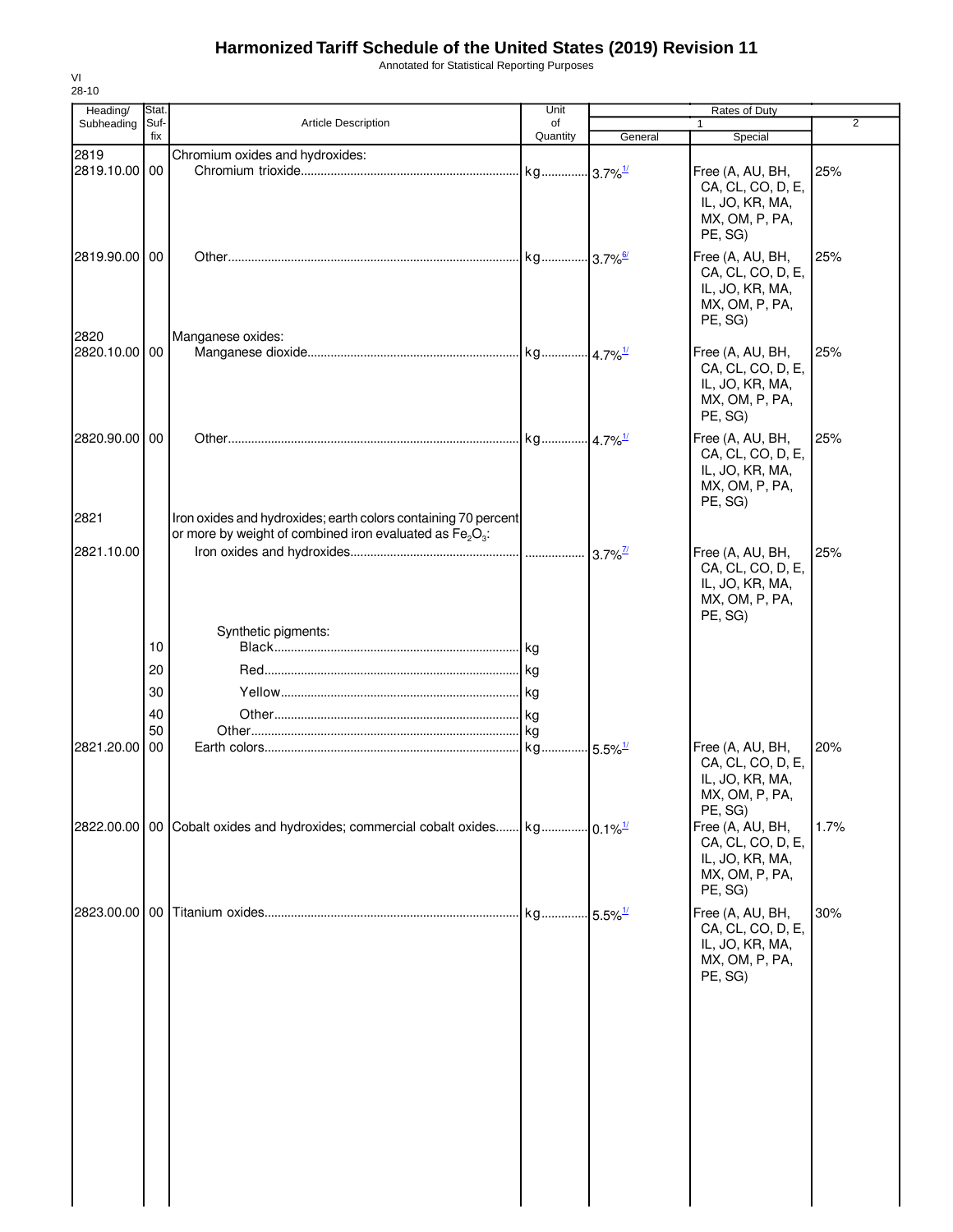Annotated for Statistical Reporting Purposes

| Heading/                 | <b>Stat</b> |                                                                                                                                | Unit                  |                       | Rates of Duty                                                                         |                |
|--------------------------|-------------|--------------------------------------------------------------------------------------------------------------------------------|-----------------------|-----------------------|---------------------------------------------------------------------------------------|----------------|
| Subheading               | Suf-<br>fix | <b>Article Description</b>                                                                                                     | of<br>Quantity        | General               | 1<br>Special                                                                          | $\overline{2}$ |
| 2824<br>2824.10.00 00    |             | Lead oxides; red lead and orange lead:                                                                                         |                       |                       | Free (A, AU, BH,<br>CA, CL, CO, D, E,<br>IL, JO, KR, MA,<br>MX, OM, P, PA,<br>PE, SG) | 12%            |
| 2824.90<br>2824.90.10 00 |             | Other:                                                                                                                         |                       |                       | Free (A, AU, BH,<br>CA, CL, CO, D, E,<br>IL, JO, KR, MA,<br>MX, OM, P, PA,<br>PE, SG) | 30%            |
| 2824.90.20 00            |             |                                                                                                                                |                       |                       | Free (A, AU, BH,<br>CA, CL, CO, D, E,<br>IL, JO, KR, MA,<br>MX, OM, P, PA,<br>PE, SG) | 12.5%          |
| 2824.90.50 00<br>2825    |             | Hydrazine and hydroxylamine and their inorganic salts; other<br>inorganic bases; other metal oxides, hydroxides and peroxides: | kg 4.8% <sup>1/</sup> |                       | Free (A, AU, BH,<br>CA, CL, CO, D, E,<br>IL, JO, KR, MA,<br>MX, OM, P, PA,<br>PE, SG) | 30%            |
| 2825.10.00 00            |             | Hydrazine and hydroxylamine and their inorganic salts kg 3.7% <sup>8/</sup>                                                    |                       |                       | Free (A, AU, BH,<br>CA, CL, CO, D, E,<br>IL, JO, KR, MA,<br>MX, OM, P, PA,<br>PE, SG) | 25%            |
| 2825.20.00 00            |             |                                                                                                                                |                       |                       | Free (A, AU, BH,<br>CA, CL, CO, D, E,<br>IL, JO, KR, MA,<br>MX, OM, P, PA,<br>PE, SG) | 25%            |
| 2825.30.00               |             |                                                                                                                                |                       | $5.5\%$ <sup>1/</sup> | Free (A, AU, BH,<br>CA, CL, CO, D, E,<br>IL, JO, KR, MA,<br>MX, OM, P, PA,<br>PE, SG) | 40%            |
|                          | 10<br>50    | Vanadium pentoxide (anhydride)                                                                                                 | kg<br>V ka<br>. kg    |                       |                                                                                       |                |
| 2825.40.00               | 00          |                                                                                                                                | V kg                  |                       |                                                                                       |                |
|                          |             |                                                                                                                                |                       |                       |                                                                                       | Free           |
| 2825.50<br>2825.50.10 00 |             | Copper oxides and hydroxides:                                                                                                  |                       |                       | Free (A, AU, BH,<br>CA, CL, CO, D, E,<br>IL, JO, KR, MA,<br>MX, OM, P, PA,<br>PE, SG) | 31%            |
| 2825.50.20 00            |             |                                                                                                                                |                       | $-5\%$ <sup>1/</sup>  | Free (A, AU, BH,<br>CA, CL, CO, D, E,<br>IL, JO, KR, MA,<br>MX, OM, P, PA,<br>PE, SG) | 39.5%          |
| 2825.50.30 00            |             |                                                                                                                                |                       | $3.9\%$ <sup>1/</sup> | Free (A, AU, BH,<br>CA, CL, CO, D, E,<br>IL, JO, KR, MA,<br>MX, OM, P, PA,<br>PE, SG) | 32.5%          |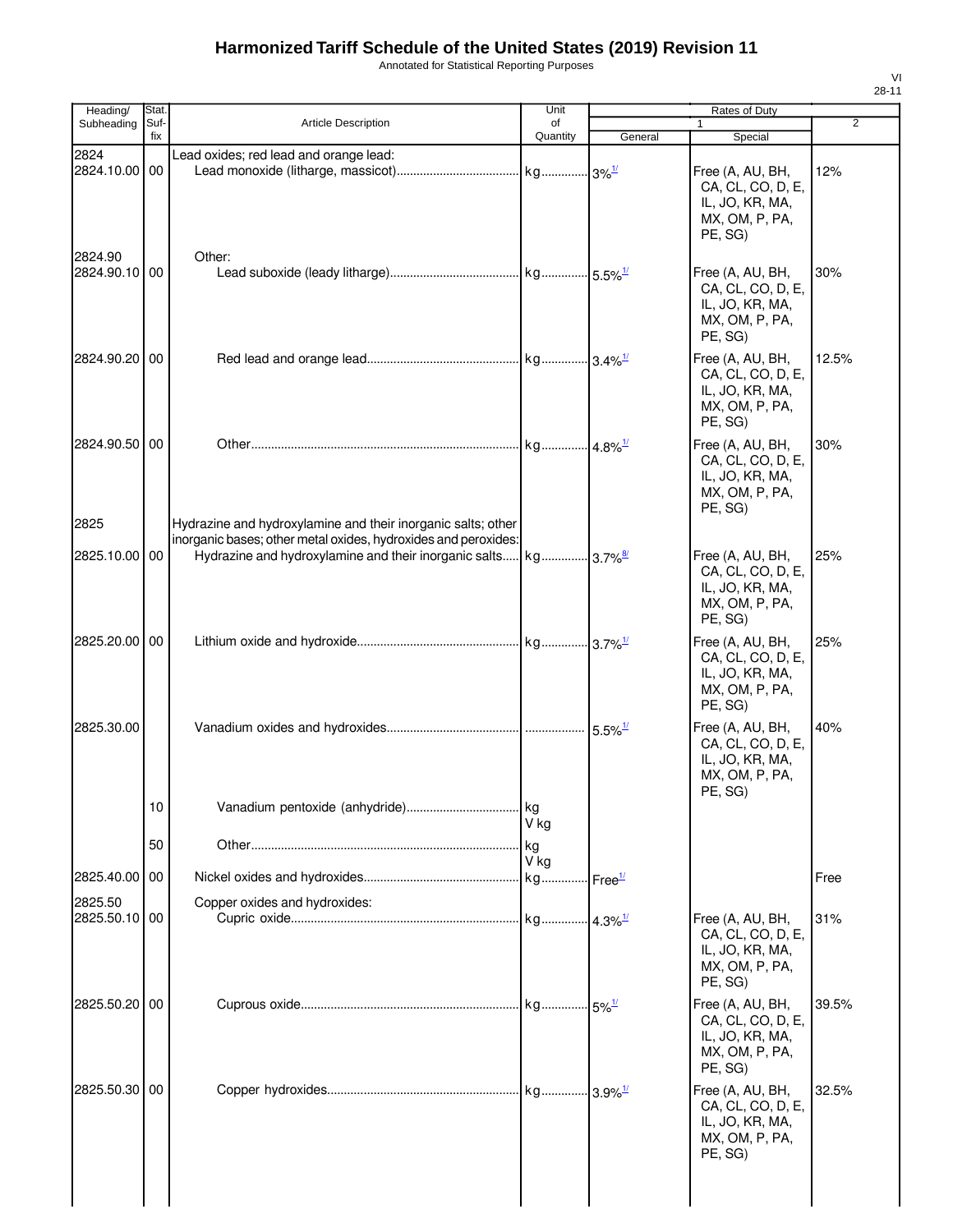Annotated for Statistical Reporting Purposes

| Heading/              | Stat.       |                                                                                                                                          | Unit           |         | Rates of Duty                                                                          |                |
|-----------------------|-------------|------------------------------------------------------------------------------------------------------------------------------------------|----------------|---------|----------------------------------------------------------------------------------------|----------------|
| Subheading            | Suf-<br>fix | Article Description                                                                                                                      | of<br>Quantity | General | $\mathbf{1}$<br>Special                                                                | $\overline{2}$ |
| 2825 (con.)           |             | Hydrazine and hydroxylamine and their inorganic salts; other<br>inorganic bases; other metal oxides, hydroxides and peroxides:<br>(con.) |                |         |                                                                                        |                |
| 2825.60.00 00         |             |                                                                                                                                          |                |         | Free (A, AU, BH,<br>CA, CL, CO, D, E,<br>IL, JO, KR, MA,<br>MX, OM, P, PA,<br>PE, SG)  | 25%            |
| 2825.70.00 00         |             |                                                                                                                                          |                |         | Free (A, AU, BH,<br>CA, CL, CO, D, E,<br>IL, JO, KR, MA,<br>MX, OM, P, PA,<br>PE, SG)  | 20.5%          |
| 2825.80.00 00         |             |                                                                                                                                          |                |         |                                                                                        | 4.4¢/kg        |
| 2825.90<br>2825.90.10 | 00          | Other:                                                                                                                                   |                |         | Free (A, AU, BH,                                                                       | 25%            |
|                       |             |                                                                                                                                          |                |         | CA, CL, CO, D, E,<br>IL, JO, KR, MA,<br>MX, OM, P, PA,<br>PE, SG)                      |                |
| 2825.90.15 00         |             |                                                                                                                                          |                |         | Free (A*, AU, BH,<br>CA, CL, CO, D, E,<br>IL, JO, KR, MA,<br>MX, OM, P, PA,<br>PE, SG) | 25%            |
| 2825.90.20 00         |             |                                                                                                                                          |                |         | Free (A, AU, BH,<br>CA, CL, CO, D, E,<br>IL, JO, KR, MA,<br>MX, OM, P, PA,<br>PE, SG)  | 25%            |
| 2825.90.30 00         |             |                                                                                                                                          | kg<br>W kg     | 5.5%    | Free (A+, AU, BH,<br>CA, CL, CO, D, E,<br>IL, JO, KR, MA,<br>MX, OM, P, PA,<br>PE, SG) | 45.5%          |
| 2825.90.75            | 00          |                                                                                                                                          |                |         |                                                                                        | 25%            |
| 2825.90.90 00         |             |                                                                                                                                          |                |         | Free (A, AU, BH,                                                                       | 25%            |
|                       |             |                                                                                                                                          |                |         | CA, CL, CO, D, E,<br>IL, JO, KR, MA,<br>MX, OM, P, PA,<br>PE, SG)                      |                |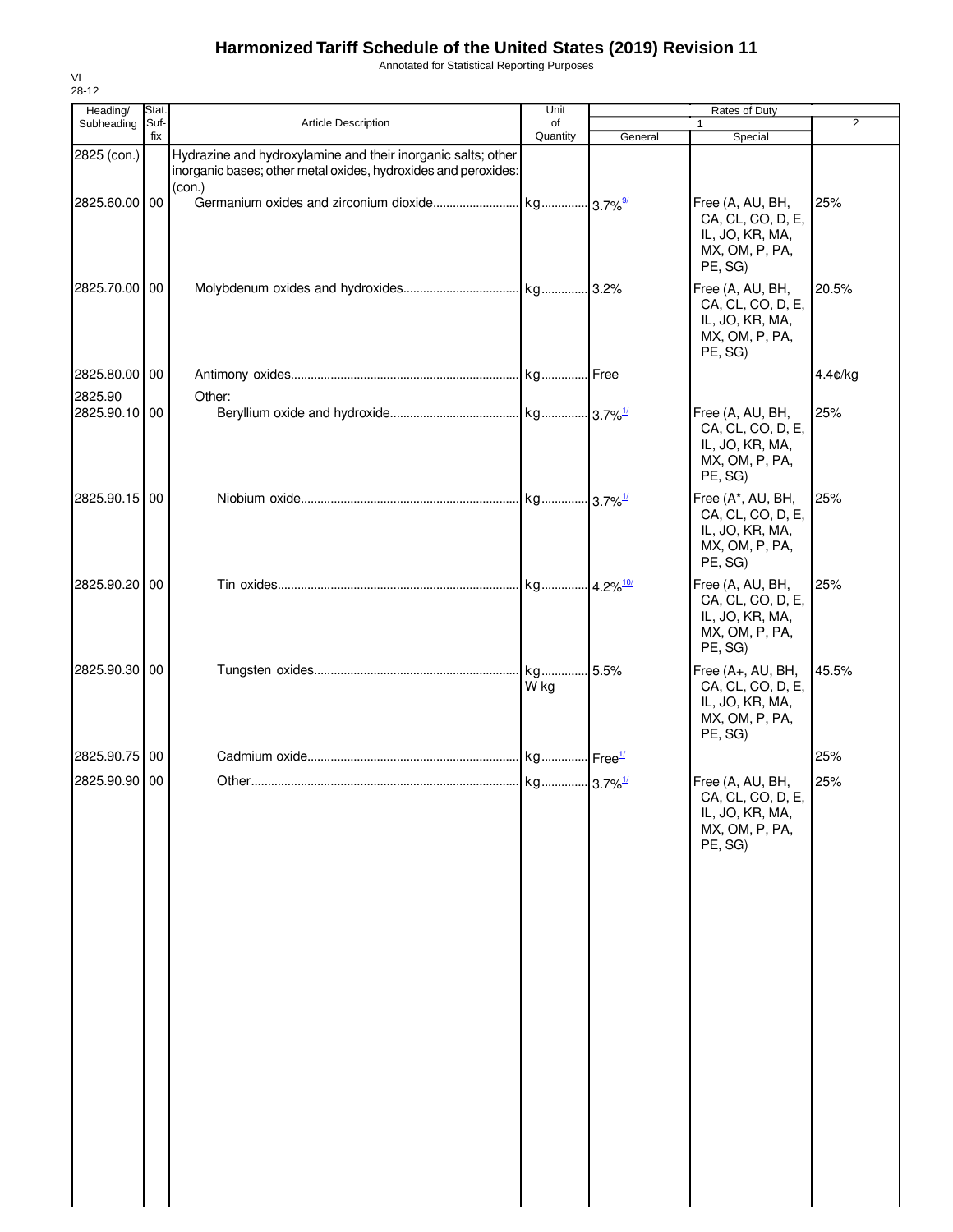Annotated for Statistical Reporting Purposes

| Heading/      | Stat.       |                                                                                                 | Unit           |         | Rates of Duty                                                                         |                |
|---------------|-------------|-------------------------------------------------------------------------------------------------|----------------|---------|---------------------------------------------------------------------------------------|----------------|
| Subheading    | Suf-<br>fix | Article Description                                                                             | of<br>Quantity | General | Special                                                                               | $\overline{2}$ |
|               |             | V. SALTS AND PEROXYSALTS, OF INORGANIC ACIDS<br>AND METALS                                      |                |         |                                                                                       |                |
| 2826          |             | Fluorides; fluorosilicates, fluoroaluminates and other complex<br>fluorine salts:<br>Fluorides: |                |         |                                                                                       |                |
| 2826.12.00 00 |             |                                                                                                 |                |         |                                                                                       | 25%            |
| 2826.19       |             | Other:                                                                                          |                |         |                                                                                       |                |
| 2826.19.10 00 |             |                                                                                                 |                |         | Free (A, AU, BH,<br>CA, CL, CO, D, E,<br>IL, JO, KR, MA,<br>MX, OM, P, PA,<br>PE, SG) | 25%            |
| 2826.19.20 00 |             |                                                                                                 |                |         | Free (A, AU, BH,<br>CA, CL, CO, D, E,<br>IL, JO, KR, MA,<br>MX, OM, P, PA,<br>PE, SG) | 25%            |
| 2826.19.90 00 |             |                                                                                                 |                |         | Free (A, AU, BH,<br>CA, CL, CO, D, E,<br>IL, JO, KR, MA,<br>MX, OM, P, PA,<br>PE, SG) | 25%            |
| 2826.30.00 00 |             |                                                                                                 |                |         |                                                                                       | Free           |
| 2826.90       |             | Other:                                                                                          |                |         |                                                                                       |                |
| 2826.90.10 00 |             |                                                                                                 |                |         | Free (A, AU, BH,<br>CA, CL, CO, D, E,<br>IL, JO, KR, MA,<br>MX, OM, P, PA,<br>PE, SG) | 62.5%          |
| 2826.90.90 00 |             |                                                                                                 |                |         | Free (A, AU, BH,<br>CA, CL, CO, D, E,<br>IL, JO, KR, MA,<br>MX, OM, P, PA,<br>PE, SG) | 25%            |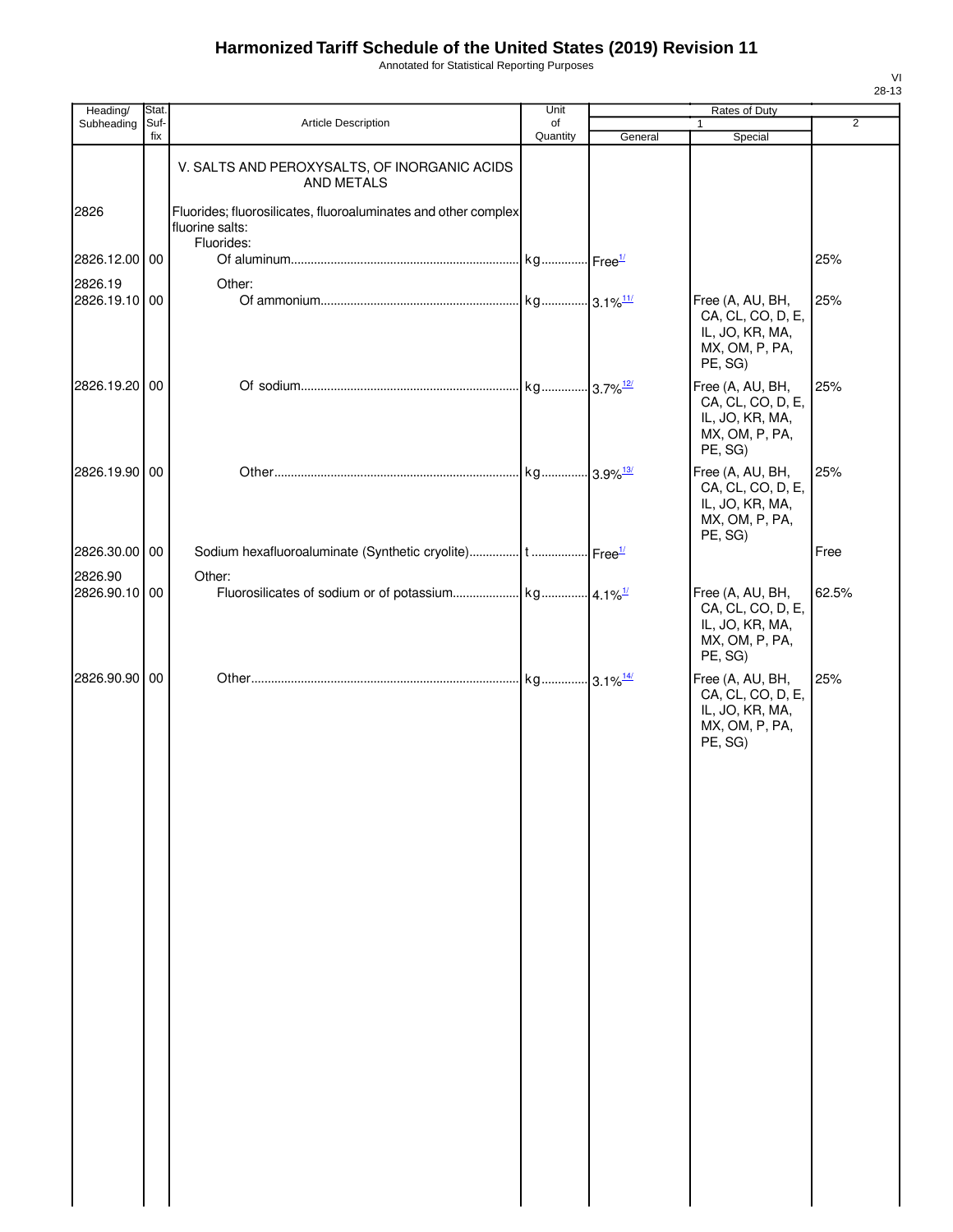Annotated for Statistical Reporting Purposes

| Heading/      | Stat.  |                                                              | Unit     | Rates of Duty |                                      |                |
|---------------|--------|--------------------------------------------------------------|----------|---------------|--------------------------------------|----------------|
| Subheading    | Suf-   | Article Description                                          | of       |               | $\mathbf{1}$                         | $\overline{2}$ |
|               | fix    |                                                              | Quantity | General       | Special                              |                |
| 2827          |        | Chlorides, chloride oxides and chloride hydroxides; bromides |          |               |                                      |                |
|               |        | and bromide oxides; iodides and iodide oxides:               |          |               |                                      |                |
| 2827.10.00    | 00     |                                                              |          |               | Free (A, AU, BH,                     | 18%            |
|               |        |                                                              |          |               | CA, CL, CO, D, E,<br>IL, JO, KR, MA, |                |
|               |        |                                                              |          |               | MX, OM, P, PA,                       |                |
|               |        |                                                              |          |               | PE, SG)                              |                |
|               |        |                                                              |          |               |                                      |                |
| 2827.20.00    | $00\,$ |                                                              |          |               |                                      | Free           |
|               |        | Other chlorides:                                             |          |               |                                      |                |
| 2827.31.00 00 |        |                                                              |          |               | Free (A, AU, BH,                     | $5%$           |
|               |        |                                                              |          |               | CA, CL, CO, D, E,                    |                |
|               |        |                                                              |          |               | IL, JO, KR, MA,                      |                |
|               |        |                                                              |          |               | MX, OM, P, PA,                       |                |
|               |        |                                                              |          |               | PE, SG)                              |                |
| 2827.32.00 00 |        |                                                              |          |               |                                      | 25%            |
|               |        |                                                              |          |               |                                      |                |
| 2827.35.00    | 00     |                                                              |          |               | Free (A, AU, BH,                     | 25%            |
|               |        |                                                              |          |               | CA, CL, CO, D, E,                    |                |
|               |        |                                                              |          |               | IL, JO, KR, MA,                      |                |
|               |        |                                                              |          |               | MX, OM, P, PA,<br>PE, SG)            |                |
|               |        |                                                              |          |               |                                      |                |
|               |        |                                                              |          |               |                                      |                |
|               |        |                                                              |          |               |                                      |                |
|               |        |                                                              |          |               |                                      |                |
|               |        |                                                              |          |               |                                      |                |
|               |        |                                                              |          |               |                                      |                |
|               |        |                                                              |          |               |                                      |                |
|               |        |                                                              |          |               |                                      |                |
|               |        |                                                              |          |               |                                      |                |
|               |        |                                                              |          |               |                                      |                |
|               |        |                                                              |          |               |                                      |                |
|               |        |                                                              |          |               |                                      |                |
|               |        |                                                              |          |               |                                      |                |
|               |        |                                                              |          |               |                                      |                |
|               |        |                                                              |          |               |                                      |                |
|               |        |                                                              |          |               |                                      |                |
|               |        |                                                              |          |               |                                      |                |
|               |        |                                                              |          |               |                                      |                |
|               |        |                                                              |          |               |                                      |                |
|               |        |                                                              |          |               |                                      |                |
|               |        |                                                              |          |               |                                      |                |
|               |        |                                                              |          |               |                                      |                |
|               |        |                                                              |          |               |                                      |                |
|               |        |                                                              |          |               |                                      |                |
|               |        |                                                              |          |               |                                      |                |
|               |        |                                                              |          |               |                                      |                |
|               |        |                                                              |          |               |                                      |                |
|               |        |                                                              |          |               |                                      |                |
|               |        |                                                              |          |               |                                      |                |
|               |        |                                                              |          |               |                                      |                |
|               |        |                                                              |          |               |                                      |                |
|               |        |                                                              |          |               |                                      |                |
|               |        |                                                              |          |               |                                      |                |
|               |        |                                                              |          |               |                                      |                |
|               |        |                                                              |          |               |                                      |                |
|               |        |                                                              |          |               |                                      |                |
|               |        |                                                              |          |               |                                      |                |
|               |        |                                                              |          |               |                                      |                |
|               |        |                                                              |          |               |                                      |                |
|               |        |                                                              |          |               |                                      |                |
|               |        |                                                              |          |               |                                      |                |
|               |        |                                                              |          |               |                                      |                |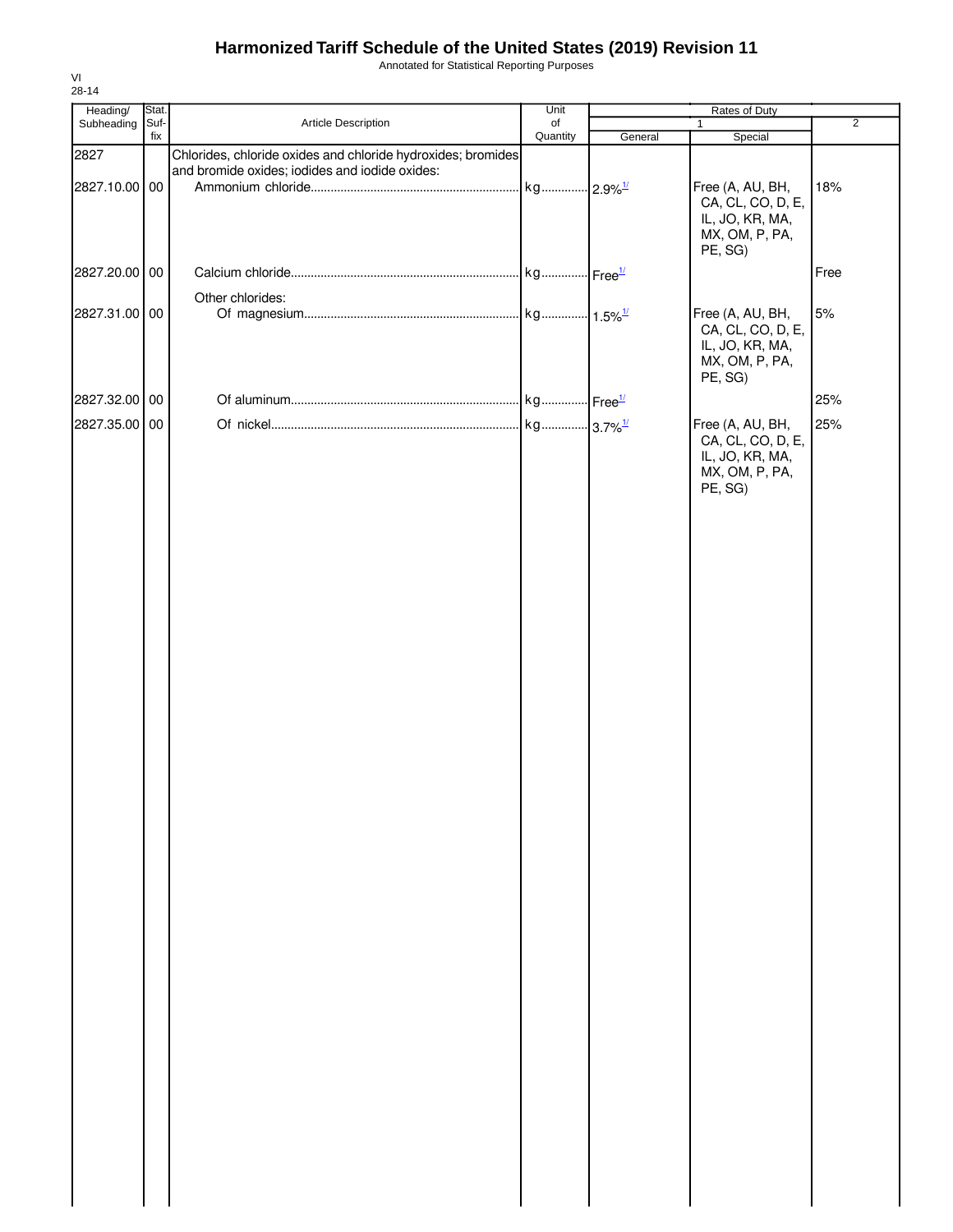Annotated for Statistical Reporting Purposes

| Heading/               | Stat.       |                                                                                                                                                            | Unit                   |         | Rates of Duty                                                                          |                |
|------------------------|-------------|------------------------------------------------------------------------------------------------------------------------------------------------------------|------------------------|---------|----------------------------------------------------------------------------------------|----------------|
| Subheading             | Suf-<br>fix | <b>Article Description</b>                                                                                                                                 | of<br>Quantity         | General | 1<br>Special                                                                           | $\overline{2}$ |
| 2827 (con.)<br>2827.39 |             | Chlorides, chloride oxides and chloride hydroxides; bromides<br>and bromide oxides; iodides and iodide oxides: (con.)<br>Other chlorides: (con.)<br>Other: |                        |         |                                                                                        |                |
| 2827.39.10             | 00          |                                                                                                                                                            | kg<br>V kg             | 5.5%    | Free (A, AU, BH,<br>CA, CL, CO, D, E,<br>IL, JO, KR, MA,<br>MX, OM, P, PA,<br>PE, SG)  | 40%            |
| 2827.39.25             | 00          |                                                                                                                                                            | kg                     | .4.2%   | Free (A, AU, BH,<br>CA, CL, CO, D, E,<br>IL, JO, KR, MA,<br>MX, OM, P, PA,<br>PE, SG)  | 25%            |
| 2827.39.30 00          |             |                                                                                                                                                            |                        |         | Free (A, AU, BH,<br>CA, CL, CO, D, E,<br>IL, JO, KR, MA,<br>MX, OM, P, PA,<br>PE, SG)  | 30%            |
| 2827.39.40 00          |             |                                                                                                                                                            | W kg                   | .5.5%   | Free (A+, AU, BH,<br>CA, CL, CO, D, E,<br>IL, JO, KR, MA,<br>MX, OM, P, PA,<br>PE, SG) | 45.5%          |
| 2827.39.45 00          |             |                                                                                                                                                            |                        |         | Free (A, AU, BH,<br>CA, CL, CO, D, E,<br>IL, JO, KR, MA,<br>MX, OM, P, PA,<br>PE, SG)  | 28.5%          |
| 2827.39.55             | 00          |                                                                                                                                                            |                        |         | Free (A, AU, BH,<br>CA, CL, CO, D, E,<br>IL, JO, KR, MA,<br>MX, OM, P, PA,<br>PE, SG)  | 25%            |
| 2827.39.60 00          |             |                                                                                                                                                            |                        |         | Free (A, AU, BH,<br>CA, CL, CO, D, E,<br>IL, JO, KR, MA,<br>MX, OM, P, PA,<br>PE, SG)  | 30%            |
| 2827.39.65 00          |             |                                                                                                                                                            | kg 1.6% <sup>1/</sup>  |         | Free (A, AU, BH,<br>CA, CL, CO, D, E,<br>IL, JO, KR, MA,<br>MX, OM, P, PA,<br>PE, SG)  | 5%             |
| 2827.39.90             | 00          |                                                                                                                                                            | kg 3.7% <sup>17/</sup> |         | Free (A, AU, BH,<br>CA, CL, CO, D, E,<br>IL, JO, KR, MA,<br>MX, OM, P, PA,<br>PE, SG)  | 25%            |
|                        |             |                                                                                                                                                            |                        |         |                                                                                        |                |
|                        |             |                                                                                                                                                            |                        |         |                                                                                        |                |
|                        |             |                                                                                                                                                            |                        |         |                                                                                        |                |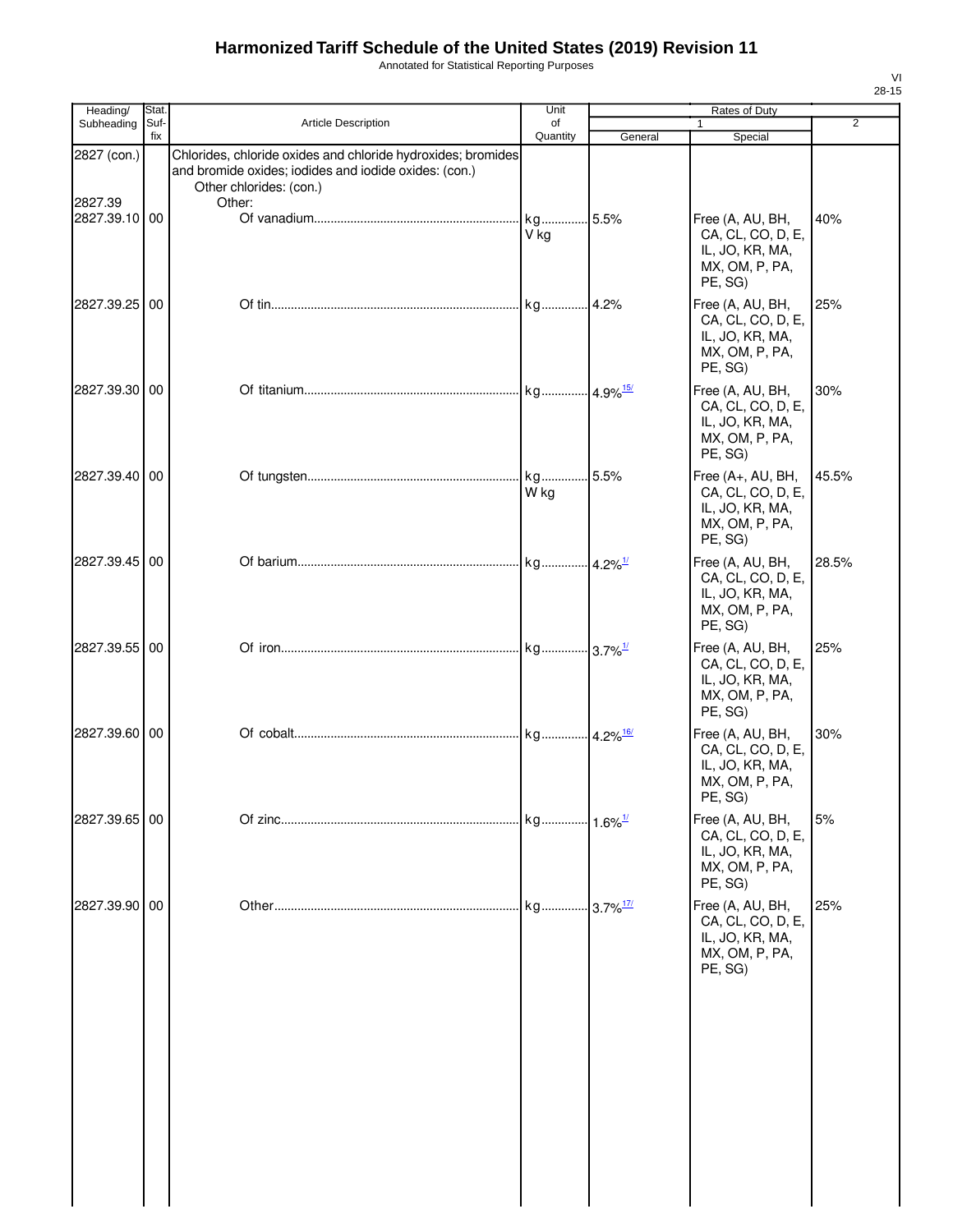Annotated for Statistical Reporting Purposes

| Heading/                 | Stat.       |                                                                                                                                                                   | Unit                          |         | Rates of Duty                                                                         |                |
|--------------------------|-------------|-------------------------------------------------------------------------------------------------------------------------------------------------------------------|-------------------------------|---------|---------------------------------------------------------------------------------------|----------------|
| Subheading               | Suf-<br>fix | <b>Article Description</b>                                                                                                                                        | of<br>Quantity                | General | 1<br>Special                                                                          | $\overline{2}$ |
| 2827 (con.)              |             | Chlorides, chloride oxides and chloride hydroxides; bromides<br>and bromide oxides; iodides and iodide oxides: (con.)<br>Chloride oxides and chloride hydroxides: |                               |         |                                                                                       |                |
| 2827.41.00 00<br>2827.49 |             | Other:                                                                                                                                                            |                               |         | Free (A, AU, BH,<br>CA, CL, CO, D, E,<br>IL, JO, KR, MA,<br>MX, OM, P, PA,<br>PE, SG) | 32.5%          |
| 2827.49.10 00            |             |                                                                                                                                                                   | kg 5.5% <sup>1/</sup><br>V kg |         | Free (A, AU, BH,<br>CA, CL, CO, D, E,<br>IL, JO, KR, MA,<br>MX, OM, P, PA,<br>PE, SG) | 40%            |
| 2827.49.50 00            |             | Bromides and bromide oxides:                                                                                                                                      |                               |         | Free (A, AU, BH,<br>CA, CL, CO, D, E,<br>IL, JO, KR, MA,<br>MX, OM, P, PA,<br>PE, SG) | 25%            |
| 2827.51.00 00            |             |                                                                                                                                                                   |                               |         |                                                                                       | 22¢/kg         |
| 2827.59<br>2827.59.25 00 |             | Other:                                                                                                                                                            |                               |         |                                                                                       | 25%            |
| 2827.59.51               | 00          |                                                                                                                                                                   |                               |         | Free (A, AU, BH,<br>CA, CL, CO, D, E,<br>IL, JO, KR, MA,<br>MX, OM, P, PA,<br>PE, SG) | 25%            |
| 2827.60<br>2827.60.10 00 |             | lodides and iodide oxides:                                                                                                                                        |                               |         |                                                                                       | 25%            |
| 2827.60.20 00            |             |                                                                                                                                                                   |                               |         | Free (A, AU, BH,<br>CA, CL, CO, D, E,<br>IL, JO, KR, MA,<br>MX, OM, P, PA,<br>PE, SG) | 7.5%           |
| 2827.60.51               | 00          |                                                                                                                                                                   |                               |         | Free (A, AU, BH,<br>CA, CL, CO, D, E,<br>IL, JO, KR, MA,<br>MX, OM, P, PA,<br>PE, SG) | 25%            |
| 2828                     |             | Hypochlorites; commercial calcium hypochlorite; chlorites;<br>hypobromites:                                                                                       |                               |         |                                                                                       |                |
| 2828.10.00 00            |             | Commercial calcium hypochlorite and other calcium                                                                                                                 | kg 2.4% <sup>1/</sup>         |         | Free (A, AU, BH,<br>CA, CL, CO, D, E,<br>IL, JO, KR, MA,<br>MX, OM, P, PA,<br>PE, SG) | 25%            |
| 2828.90.00 00            |             |                                                                                                                                                                   |                               |         | Free (A, AU, BH,<br>CA, CL, CO, D, E,<br>IL, JO, KR, MA,<br>MX, OM, P, PA,<br>PE, SG) | 25%            |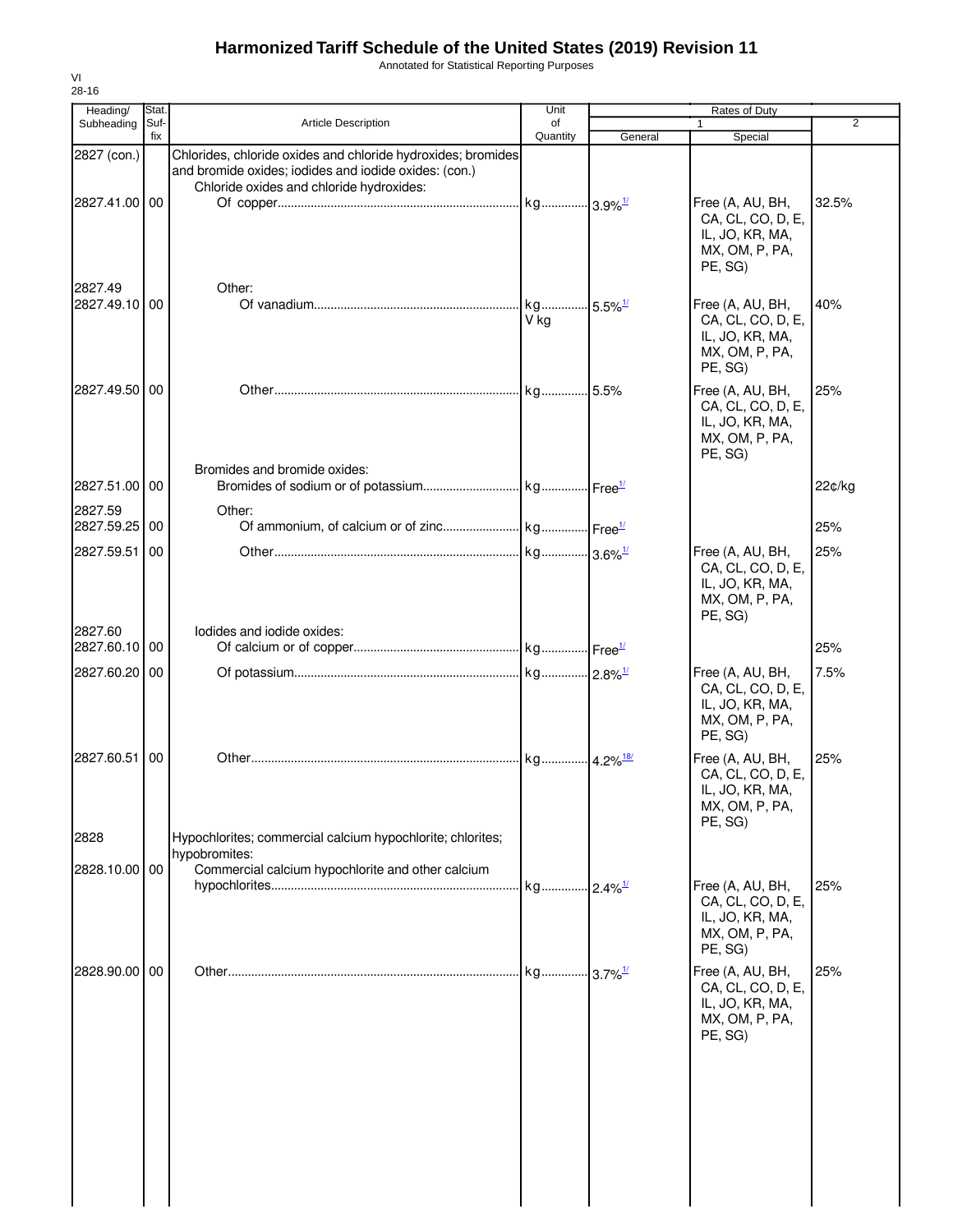Annotated for Statistical Reporting Purposes

| Heading/              | Stat.       |                                                                                  | Unit                    |                        | Rates of Duty                                                                         |     |
|-----------------------|-------------|----------------------------------------------------------------------------------|-------------------------|------------------------|---------------------------------------------------------------------------------------|-----|
| Subheading            | Suf-<br>fix | <b>Article Description</b>                                                       | of<br>Quantity          | General                | Special                                                                               | 2   |
| 2829                  |             | Chlorates and perchlorates; bromates and perbromates;<br>iodates and periodates: |                         |                        |                                                                                       |     |
| 2829.11.00 00         |             | Chlorates:                                                                       | . kg Free <sup>1/</sup> |                        |                                                                                       | 13% |
| 2829.19.01            | 00          |                                                                                  |                         |                        | Free (A, AU, BH,                                                                      | 25% |
| 2829.90               |             | Other:                                                                           |                         |                        | CA, CL, CO, D, E,<br>IL, JO, KR, MA,<br>MX, OM, P, PA,<br>PE, SG)                     |     |
| 2829.90.05 00         |             |                                                                                  |                         |                        |                                                                                       | 25% |
| 2829.90.25            | 00          |                                                                                  |                         |                        |                                                                                       | 25% |
| 2829.90.40 00         |             | Other:                                                                           |                         |                        | Free (A, AU, BH,                                                                      | 25% |
|                       |             |                                                                                  |                         |                        | CA, CL, CO, D, E,<br>IL, JO, KR, MA,<br>MX, OM, P, PA,<br>PE, SG)                     |     |
| 2829.90.61 00         |             |                                                                                  | kg 3.7% <sup>1/</sup>   |                        | Free (A, AU, BH,<br>CA, CL, CO, D, E,<br>IL, JO, KR, MA,<br>MX, OM, P, PA,<br>PE, SG) | 25% |
| 2830<br>2830.10.00 00 |             | Sulfides; polysulfides, whether or not chemically defined:                       | kg 3.7% <sup>19/</sup>  |                        | Free (A, AU, BH,<br>CA, CL, CO, D, E,<br>IL, JO, KR, MA,<br>MX, OM, P, PA,<br>PE, SG) | 25% |
| 2830.90               |             | Other:                                                                           |                         |                        |                                                                                       |     |
| 2830.90.10 00         |             | Zinc sulfide, luminescent grade having a purity of 99.99                         |                         |                        |                                                                                       | 11% |
| 2830.90.15 00         |             |                                                                                  |                         |                        | Free (A, AU, BH,<br>CA, CL, CO, D, E,<br>IL, JO, KR, MA,<br>MX, OM, P, PA,<br>PE, SG) | 11% |
| 2830.90.20 00         |             |                                                                                  |                         |                        | Free (A, AU, BH,<br>CA, CL, CO, D, E,<br>IL, JO, KR, MA,<br>MX, OM, P, PA,<br>PE, SG) | 25% |
| 2830.90.90 00         |             |                                                                                  | . kg 3% <sup>1/</sup>   |                        | Free (A, AU, BH,<br>CA, CL, CO, D, E,<br>IL, JO, KR, MA,<br>MX, OM, P, PA,<br>PE, SG) | 25% |
| 2831<br>2831.10       |             | Dithionites and sulfoxylates:<br>Of sodium:                                      |                         |                        |                                                                                       |     |
| 2831.10.10 00         |             |                                                                                  |                         |                        |                                                                                       | 35% |
| 2831.10.50 00         |             |                                                                                  |                         |                        | Free (A, AU, BH,<br>CA, CL, CO, D, E,<br>IL, JO, KR, MA,<br>MX, OM, P, PA,<br>PE, SG) | 35% |
| 2831.90.00 00         |             |                                                                                  | kg                      | $-5.5\%$ <sup>1/</sup> | Free (A, AU, BH,<br>CA, CL, CO, D, E,<br>IL, JO, KR, MA,<br>MX, OM, P, PA,<br>PE, SG) | 35% |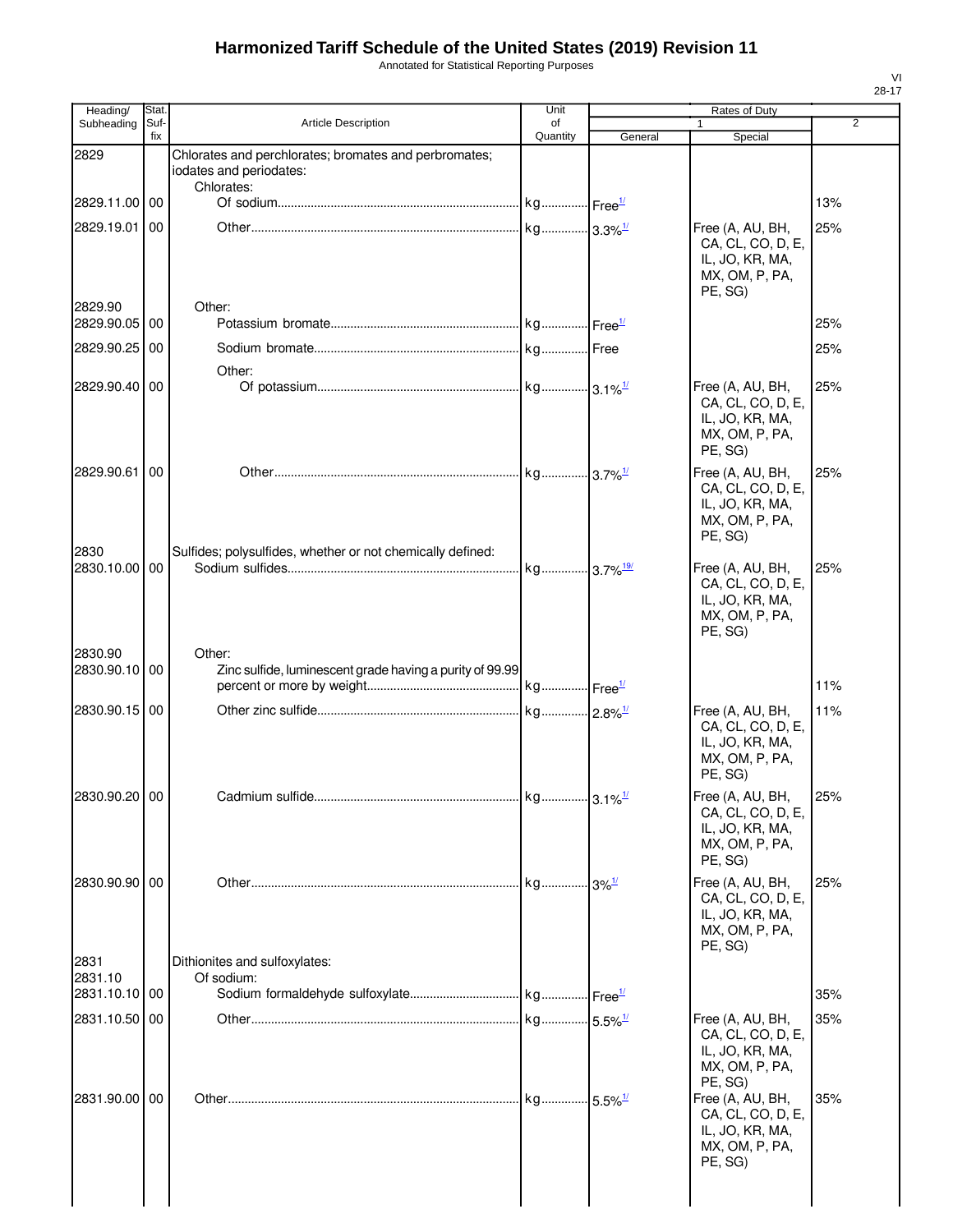Annotated for Statistical Reporting Purposes

| 28-18                    |               |                                                                                         |            |         |                                                                                        |                |  |
|--------------------------|---------------|-----------------------------------------------------------------------------------------|------------|---------|----------------------------------------------------------------------------------------|----------------|--|
| Heading/<br>Subheading   | Stat.<br>Suf- | Article Description                                                                     | Unit<br>of |         | Rates of Duty<br>$\mathbf{1}$                                                          | $\overline{2}$ |  |
|                          | fix           |                                                                                         | Quantity   | General | Special                                                                                |                |  |
| 2832<br>2832.10.00 00    |               | Sulfites; thiosulfates:                                                                 |            |         | Free (A, AU, BH,<br>CA, CL, CO, D, E,<br>IL, JO, KR, MA,<br>MX, OM, P, PA,<br>PE, SG)  | 4.5%           |  |
| 2832.20.00 00            |               |                                                                                         |            |         | Free (A, AU, BH,<br>CA, CL, CO, D, E,<br>IL, JO, KR, MA,<br>MX, OM, P, PA,<br>PE, SG)  | 25%            |  |
| 2832.30<br>2832.30.10 00 |               | Thiosulfates:                                                                           |            |         | Free (A*, AU, BH,<br>CA, CL, CO, D, E,<br>IL, JO, KR, MA,<br>MX, OM, P, PA,<br>PE, SG) | 4.5%           |  |
| 2832.30.50 00            |               |                                                                                         |            |         | Free (A, AU, BH,<br>CA, CL, CO, D, E,<br>IL, JO, KR, MA,<br>MX, OM, P, PA,<br>PE, SG)  | 4.5%           |  |
| 2833<br>2833.11          |               | Sulfates; alums; peroxosulfates (persulfates):<br>Sodium sulfates:<br>Disodium sulfate: |            |         |                                                                                        |                |  |
| 2833.11.10 00            |               |                                                                                         |            |         |                                                                                        | Free           |  |
| 2833.11.50               | 10            |                                                                                         |            |         | Free (A, AU, BH,<br>CA, CL, CO, D, E,<br>IL, JO, KR, MA,<br>MX, OM, P, PA,<br>PE, SG)  | 3.6%           |  |
| 2833.19.00 00            | 50            |                                                                                         |            |         |                                                                                        | Free           |  |
|                          |               |                                                                                         |            |         |                                                                                        |                |  |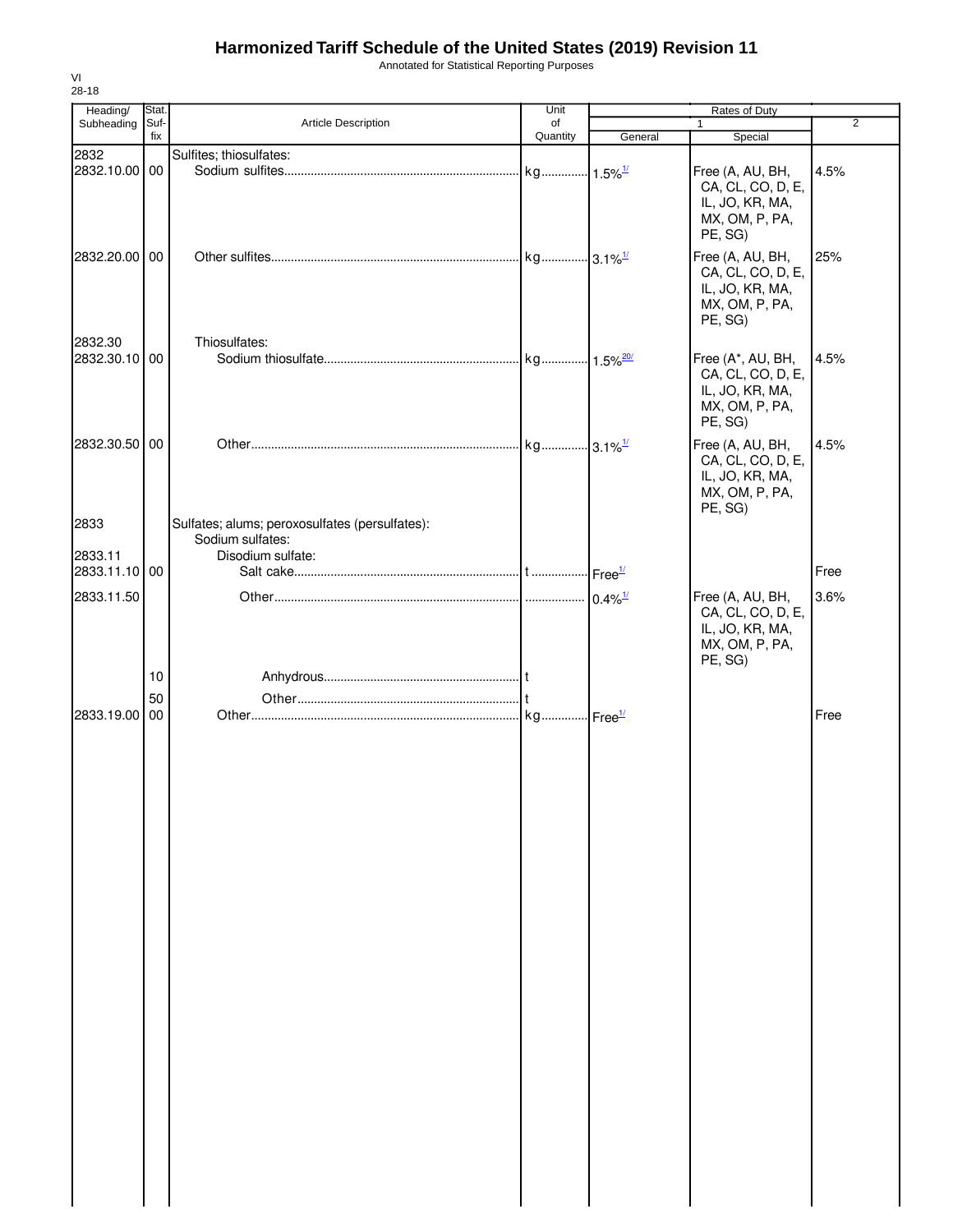Annotated for Statistical Reporting Purposes

| Heading/                 | <b>Stat</b> |                                                       | Unit                    |                               | Rates of Duty                                                                            |                |
|--------------------------|-------------|-------------------------------------------------------|-------------------------|-------------------------------|------------------------------------------------------------------------------------------|----------------|
| Subheading               | Suf-<br>fix | Article Description                                   | οf<br>Quantity          | General                       | 1<br>Special                                                                             | $\overline{2}$ |
| 2833 (con.)              |             | Sulfates; alums; peroxosulfates (persulfates): (con.) |                         |                               |                                                                                          |                |
|                          |             | Other sulfates:                                       |                         |                               |                                                                                          |                |
| 2833.21.00 00            |             |                                                       |                         |                               | Free (A, AU, BH,<br>CA, CL, CO, D, E,<br>IL, JO, KR, MA,<br>MX, OM, P, PA,<br>PE, SG)    | 20%            |
| 2833.22.00               | 00          |                                                       |                         |                               |                                                                                          | 10%            |
| 2833.24.00 00            |             |                                                       |                         |                               | Free (A, AU, BH,                                                                         | 25%            |
|                          |             |                                                       |                         |                               | CA, CL, CO, D, E,<br>IL, JO, KR, MA,<br>MX, OM, P, PA,<br>PE, SG)                        |                |
| 2833.25.00 00            |             |                                                       | Cu kg                   |                               | Free (A, AU, BH,<br>CA, CL, CO, D, E,<br>IL, JO, KR, MA,<br>MX, OM, P, PA,<br>PE, SG)    | 5%             |
| 2833.27.00 00            |             |                                                       | . kg 0.6% <sup>1/</sup> |                               | Free (A, AU, BH,<br>CA, CL, CO, D, E,<br>IL, JO, KR, MA,<br>MX, OM, P, PA,<br>PE, SG)    | 4.2%           |
| 2833.29<br>2833.29.10 00 |             | Other:                                                |                         |                               | Free (A, AU, BH,<br>CA, CL, CO, D, E,<br>IL, JO, KR, MA,<br>MX, OM, P, PA,<br>PE, SG)    | 6.5%           |
| 2833.29.20 00            |             |                                                       |                         |                               |                                                                                          | Free           |
| 2833.29.30 00            |             |                                                       | V ka                    |                               | Free (A, AU, BH,<br>CA, CL, CO, D, E,<br>IL, JO, KR, MA,<br>MX, OM, P, PA,<br>PE, SG)    | 40%            |
| 2833.29.40 00            |             |                                                       | kg 3.7% <sup>1/</sup>   |                               | Free (A, AU, BH,<br>CA, CL, CO, D, E,<br>IL, JO, KR, MA,<br>MX, OM, P, PA,<br>PE, SG)    | 25%            |
| 2833.29.45 00            |             |                                                       | kg                      | $-1.6\%$ <sup>1/</sup>        | Free (A, AU, BH,<br>CA, CL, CO, D, E,<br>IL, JO, KR, MA,<br>MX, OM, P, PA,<br>PE, SG)    | 8%             |
| 2833.29.51               | 00          |                                                       |                         | $-3.7\%$ <sup>1/</sup>        | Free (A, AU, BH,<br>CA, CL, CO, D, E,<br>IL, JO, K, KR, MA,<br>MX, OM, P, PA,<br>PE, SG) | 30%            |
| 2833.30.00 00            |             |                                                       | . kg                    | $\cdot$ 1.6% $^{\frac{1}{2}}$ | Free (A, AU, BH,<br>CA, CL, CO, D, E,<br>IL, JO, KR, MA,<br>MX, OM, P, PA,<br>PE, SG)    | 25%            |
|                          |             |                                                       |                         |                               |                                                                                          |                |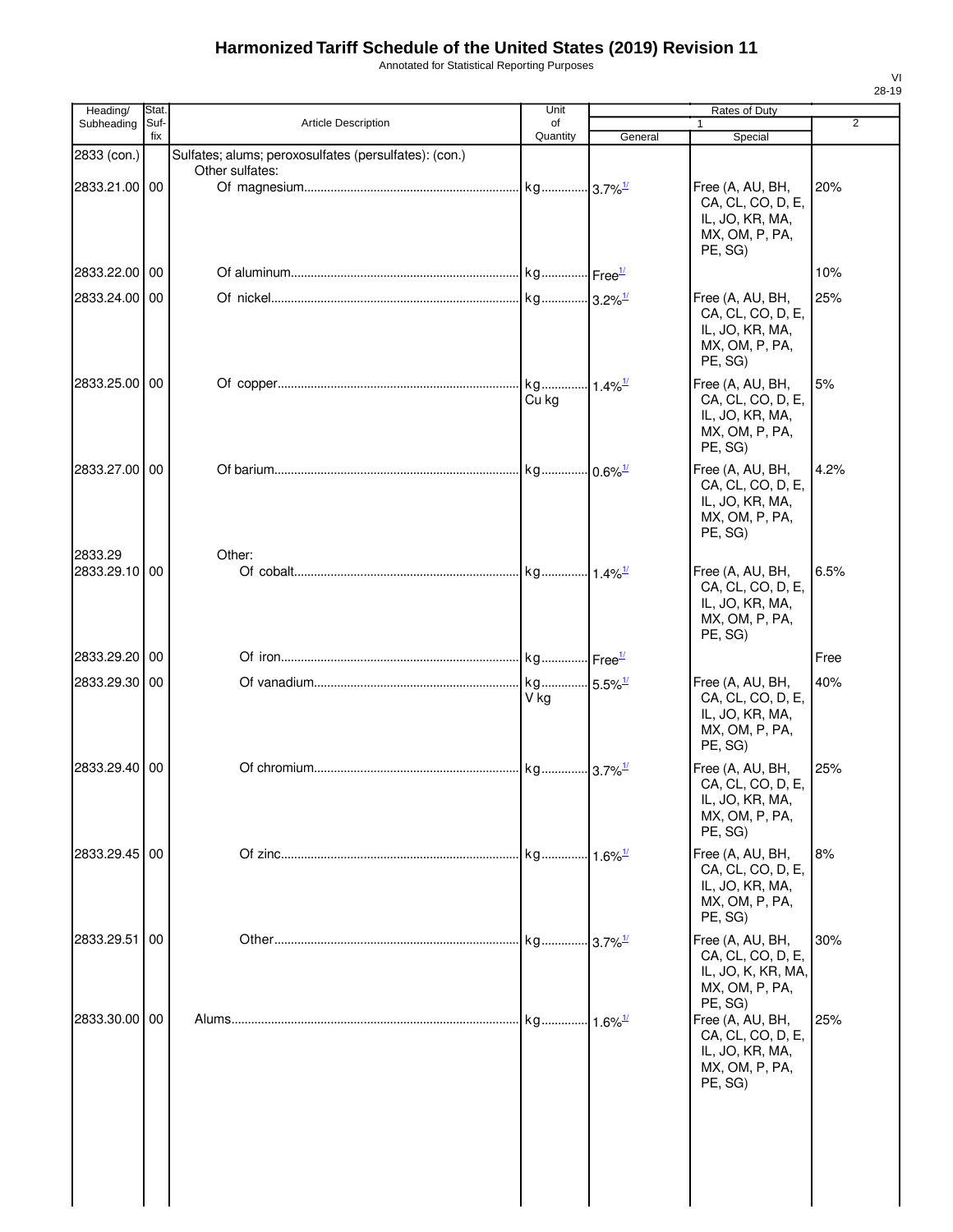Annotated for Statistical Reporting Purposes

| 28-20                    |             |                                                                                        |                |                         |                                                                                       |                |
|--------------------------|-------------|----------------------------------------------------------------------------------------|----------------|-------------------------|---------------------------------------------------------------------------------------|----------------|
| Heading/                 | <b>Stat</b> |                                                                                        | Unit           |                         | Rates of Duty                                                                         | $\overline{2}$ |
| Subheading               | Suf-<br>fix | <b>Article Description</b>                                                             | of<br>Quantity | General                 | Special                                                                               |                |
| 2833 (con.)<br>2833.40   |             | Sulfates; alums; peroxosulfates (persulfates): (con.)<br>Peroxosulfates (persulfates): |                |                         |                                                                                       |                |
| 2833.40.20 00            |             |                                                                                        |                |                         | Free (A, AU, BH,<br>CA, CL, CO, D, E,<br>IL, JO, KR, MA,<br>MX, OM, P, PA,<br>PE, SG) | 25%            |
| 2833.40.60               |             |                                                                                        |                | $3.1\%$ <sup>1/</sup>   | Free (A, AU, BH,<br>CA, CL, CO, D, E,<br>IL, JO, KR, MA,<br>MX, OM, P, PA,<br>PE, SG) | 25%            |
|                          | 10          |                                                                                        |                |                         |                                                                                       |                |
|                          | 20          |                                                                                        |                |                         |                                                                                       |                |
|                          | 50          |                                                                                        |                |                         |                                                                                       |                |
| 2834<br>2834.10          |             | Nitrites; nitrates:<br>Nitrites:                                                       |                |                         |                                                                                       |                |
| 2834.10.10 00            |             |                                                                                        |                |                         | Free (A, AU, BH,<br>CA, CL, CO, D, E,<br>IL, JO, KR, MA,<br>MX, OM, P, PA,<br>PE, SG) | 54%            |
| 2834.10.50 00            |             |                                                                                        |                |                         | Free (A, AU, BH,<br>CA, CL, CO, D, E,<br>IL, JO, KR, MA,<br>MX, OM, P, PA,<br>PE, SG) | 25%            |
|                          |             | Nitrates:                                                                              |                |                         |                                                                                       |                |
| 2834.21.00 00            |             |                                                                                        |                |                         |                                                                                       | Free           |
| 2834.29<br>2834.29.05 00 |             | Other:                                                                                 |                |                         | Free (A, AU, BH,<br>CA, CL, CO, D, E,<br>IL, JO, KR, MA,<br>MX, OM, P, PA,            | 35%            |
| 2834.29.10 00            |             |                                                                                        |                |                         | PE, SG)                                                                               | Free           |
| 2834.29.20 00            |             |                                                                                        |                |                         | Free (A, AU, BH,                                                                      | 25%            |
|                          |             |                                                                                        |                |                         | CA, CL, CO, D, E,<br>IL, JO, KR, MA,<br>MX, OM, P, PA,<br>PE, SG)                     |                |
| 2834.29.51 00            |             |                                                                                        | kg             | $-3.5\%$ <sup>21/</sup> | Free (A, AU, BH,<br>CA, CL, CO, D, E,<br>IL, JO, KR, MA,<br>MX, OM, P, PA,<br>PE, SG) | 10%            |
|                          |             |                                                                                        |                |                         |                                                                                       |                |

VI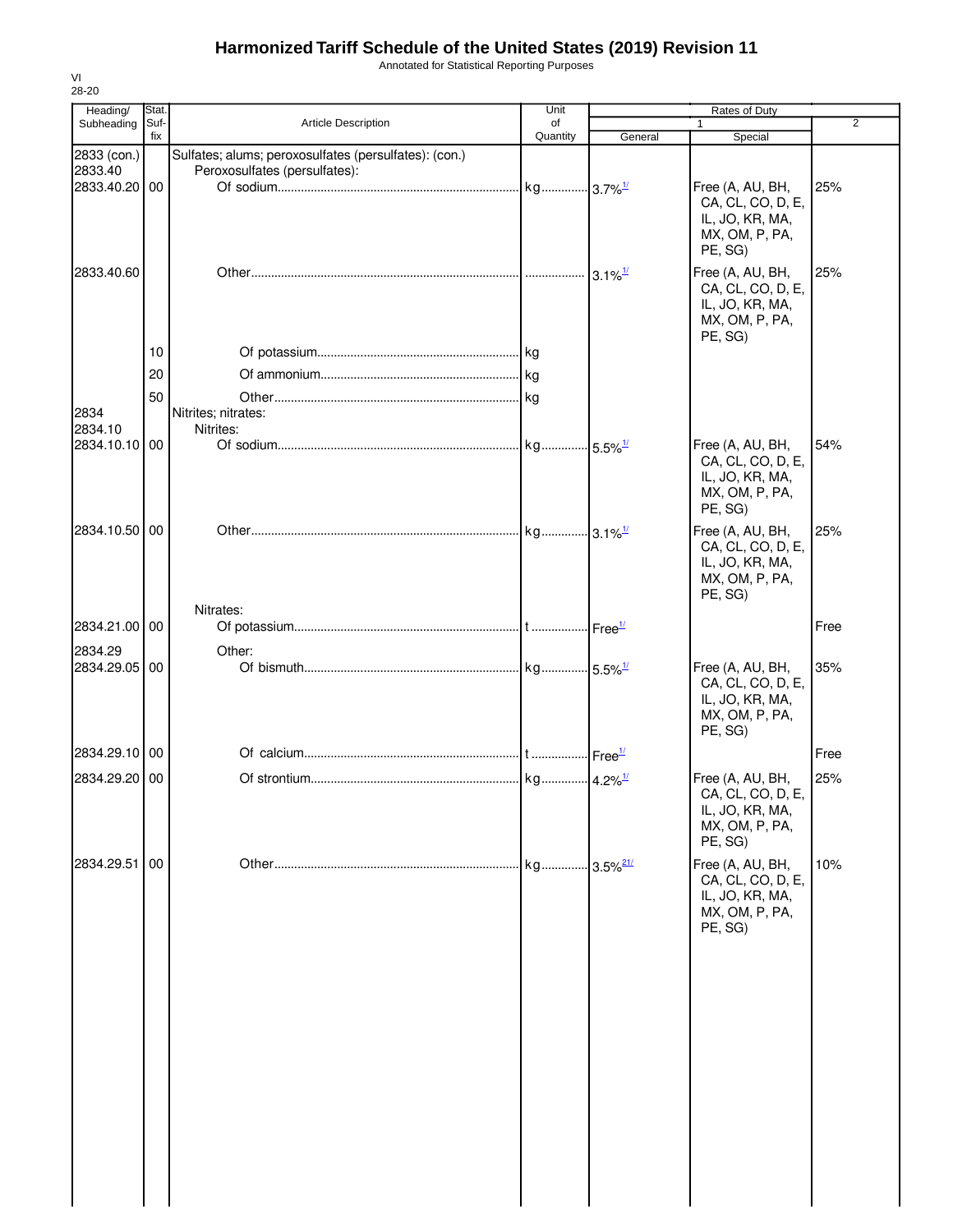Annotated for Statistical Reporting Purposes

| Heading/                 | Stat.       |                                                                                                                                   | Unit           |                        | Rates of Duty                                                                         |       |
|--------------------------|-------------|-----------------------------------------------------------------------------------------------------------------------------------|----------------|------------------------|---------------------------------------------------------------------------------------|-------|
| Subheading               | Suf-<br>fix | <b>Article Description</b>                                                                                                        | of<br>Quantity | General                | $\mathbf{1}$<br>Special                                                               | 2     |
| 2835                     |             | Phosphinates (hypophosphites), phosphonates (phosphites)<br>and phosphates; polyphosphates, whether or not chemically<br>defined: |                |                        |                                                                                       |       |
| 2835.10.00 00            |             | Phosphinates (hypophosphites) and phosphonates                                                                                    |                |                        | Free (A, AU, BH,<br>CA, CL, CO, D, E,<br>IL, JO, KR, MA,<br>MX, OM, P, PA,<br>PE, SG) | 25%   |
| 2835.22.00 00            |             | Phosphates:                                                                                                                       |                |                        | Free (A, AU, BH,<br>CA, CL, CO, D, E,<br>IL, JO, KR, MA,<br>MX, OM, P, PA,<br>PE, SG) | 6%    |
| 2835.24.00 00            |             |                                                                                                                                   |                |                        | Free (A, AU, BH,<br>CA, CL, CO, D, E,<br>IL, JO, KR, MA,<br>MX, OM, P, PA,<br>PE, SG) | 25%   |
| 2835.25.00 00            |             | Calcium hydrogenorthophosphate ("Dicalcium                                                                                        |                |                        |                                                                                       | 25%   |
| 2835.26.00 00            |             |                                                                                                                                   |                |                        |                                                                                       | 25%   |
| 2835.29<br>2835.29.10 00 |             | Other:                                                                                                                            |                |                        |                                                                                       | 25%   |
| 2835.29.20               | 00          |                                                                                                                                   |                |                        | Free (A, AU, BH,<br>CA, CL, CO, D, E,<br>IL, JO, KR, MA,<br>MX, OM, P, PA,<br>PE, SG) | 8.5%  |
| 2835.29.30 00            |             |                                                                                                                                   |                |                        | Free (A, AU, BH,<br>CA, CL, CO, D, E,<br>IL, JO, KR, MA,<br>MX, OM, P, PA,<br>PE, SG) | 11.5% |
| 2835.29.51               | 00          |                                                                                                                                   |                |                        | Free (A, AU, BH,<br>CA, CL, CO, D, E,<br>IL, JO, KR, MA,<br>MX, OM, P, PA,<br>PE, SG) | 25%   |
| 2835.31.00 00            |             | Polyphosphates:                                                                                                                   |                |                        | Free (A, AU, BH,<br>CA, CL, CO, D, E,<br>IL, JO, KR, MA,<br>MX, OM, P, PA,<br>PE, SG) | 6%    |
| 2835.39<br>2835.39.10 00 |             | Other:                                                                                                                            |                |                        | Free (A, AU, BH,<br>CA, CL, CO, D, E,<br>IL, JO, KR, MA,<br>MX, OM, P, PA,<br>PE, SG) | 25%   |
| 2835.39.50               | 00          |                                                                                                                                   |                | $$ 3.7% $\frac{24}{1}$ | Free (A, AU, BH,<br>CA, CL, CO, D, E,<br>IL, JO, KR, MA,<br>MX, OM, P, PA,<br>PE, SG) | 25%   |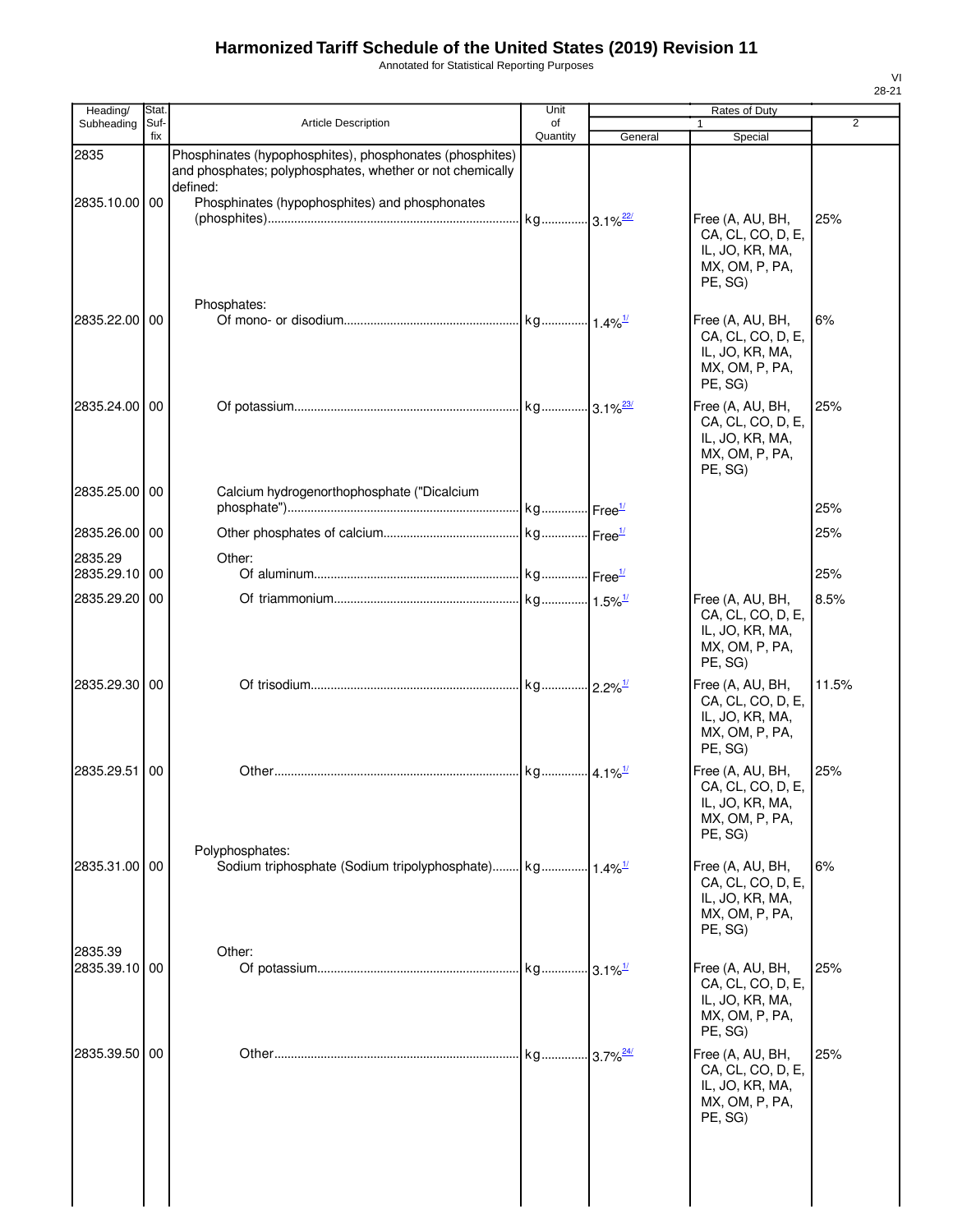Annotated for Statistical Reporting Purposes

| Heading/              | Stat. |                                                                                                               | Unit                  | Rates of Duty |                                                                                       |                |  |
|-----------------------|-------|---------------------------------------------------------------------------------------------------------------|-----------------------|---------------|---------------------------------------------------------------------------------------|----------------|--|
| Subheading            | Suf-  | Article Description                                                                                           | of                    |               | $\mathbf{1}$                                                                          | $\overline{2}$ |  |
|                       | fix   |                                                                                                               | Quantity              | General       | Special                                                                               |                |  |
| 2836<br>2836.20.00 00 |       | Carbonates; peroxocarbonates (percarbonates); commercial<br>ammonium carbonate containing ammonium carbamate: | kg 1.2% <sup>1/</sup> |               | Free (A, AU, BH,<br>CA, CL, CO, D, E,<br>IL, JO, KR, MA,<br>MX, OM, P, PA,            | 8.5%           |  |
| 2836.30.00 00         |       | Sodium hydrogencarbonate (Sodium bicarbonate) kg Free <sup>1/</sup>                                           |                       |               | PE, SG)                                                                               | Free           |  |
| 2836.40               |       | Potassium carbonates:                                                                                         |                       |               |                                                                                       |                |  |
| 2836.40.10 00         |       |                                                                                                               |                       |               | Free (A, AU, BH,<br>CA, CL, CO, D, E,<br>IL, JO, KR, MA,<br>MX, OM, P, PA,<br>PE, SG) | 6%             |  |
| 2836.40.20 00         |       | Potassium hydrogencarbonate (Potassium                                                                        |                       |               |                                                                                       |                |  |
|                       |       |                                                                                                               |                       |               | Free (A, AU, BH,<br>CA, CL, CO, D, E,<br>IL, JO, KR, MA,<br>MX, OM, P, PA,<br>PE, SG) | 4.8%           |  |
| 2836.50.00 00         |       |                                                                                                               |                       |               |                                                                                       | 25%            |  |
| 2836.60.00 00         |       |                                                                                                               |                       |               | Free (A, AU, BH,<br>CA, CL, CO, D, E,<br>IL, JO, KR, MA,<br>MX, OM, P, PA,<br>PE, SG) | 8.4%           |  |
|                       |       |                                                                                                               |                       |               |                                                                                       |                |  |
|                       |       |                                                                                                               |                       |               |                                                                                       |                |  |
|                       |       |                                                                                                               |                       |               |                                                                                       |                |  |
|                       |       |                                                                                                               |                       |               |                                                                                       |                |  |
|                       |       |                                                                                                               |                       |               |                                                                                       |                |  |
|                       |       |                                                                                                               |                       |               |                                                                                       |                |  |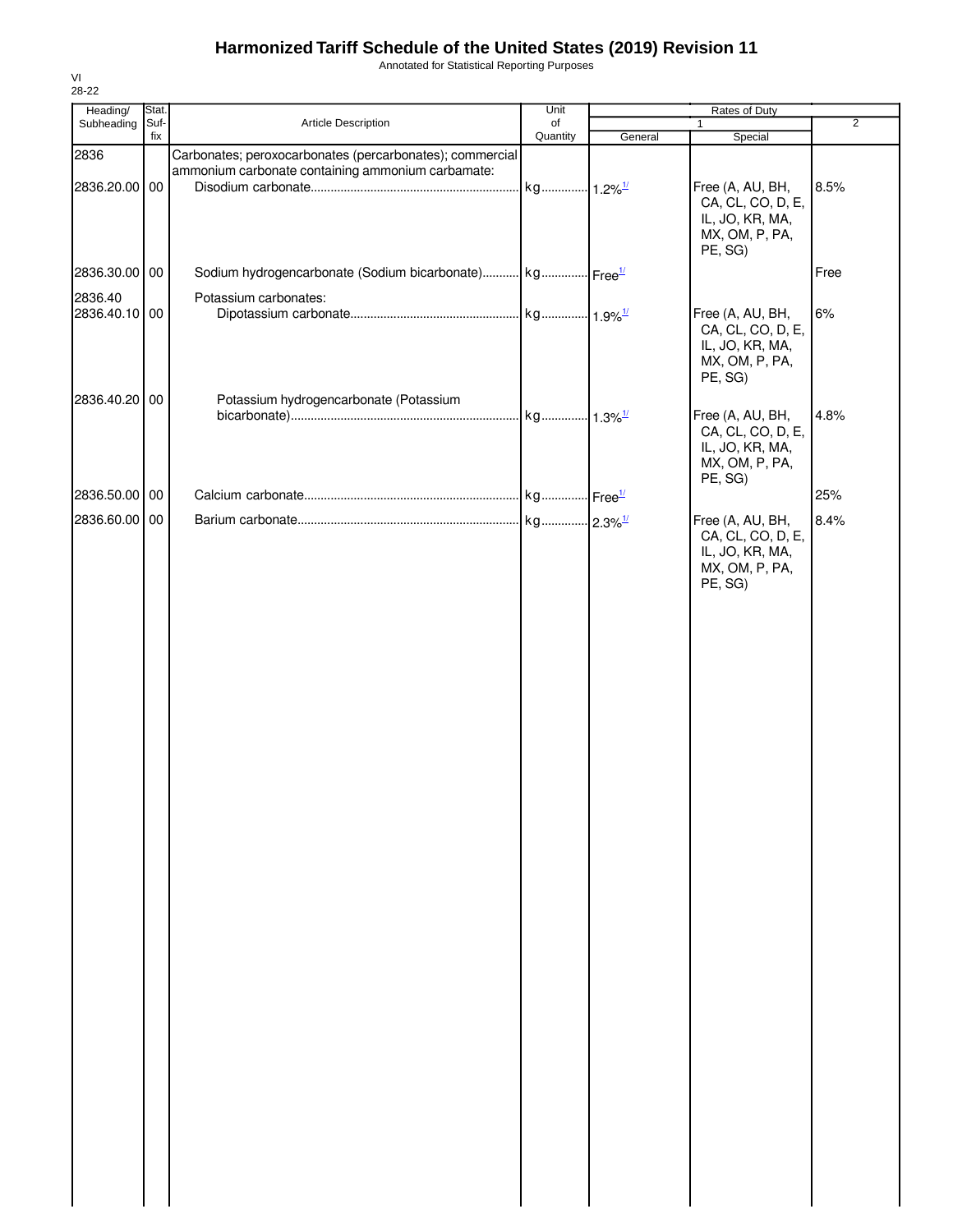Annotated for Statistical Reporting Purposes

| Heading/              | Stat.       |                                                                                                                      | Unit           |         | Rates of Duty                                                                         |                |
|-----------------------|-------------|----------------------------------------------------------------------------------------------------------------------|----------------|---------|---------------------------------------------------------------------------------------|----------------|
| Subheading            | Suf-<br>fix | <b>Article Description</b>                                                                                           | of<br>Quantity |         | $\mathbf{1}$                                                                          | $\overline{2}$ |
| 2836 (con.)           |             | Carbonates; peroxocarbonates (percarbonates); commercial<br>ammonium carbonate containing ammonium carbamate: (con.) |                | General | Special                                                                               |                |
| 2836.91.00            |             | Other:                                                                                                               |                |         | Free (A, AU, BH,<br>CA, CL, CO, D, E,<br>IL, JO, KR, MA,<br>MX, OM, P, PA,<br>PE, SG) | 25%            |
|                       | 10          |                                                                                                                      |                |         |                                                                                       |                |
| 2836.92.00            | 50<br>00    |                                                                                                                      |                |         | Free (A, AU, BH,<br>CA, CL, CO, D, E,<br>IL, JO, KR, MA,<br>MX, OM, P, PA,<br>PE, SG) | 25%            |
| 2836.99<br>2836.99.10 | 00          | Other:                                                                                                               |                |         | Free (A, AU, BH,<br>CA, CL, CO, D, E,<br>IL, JO, KR, MA,<br>MX, OM, P, PA,<br>PE, SG) | 30%            |
| 2836.99.20            | 00          |                                                                                                                      |                |         | Free (A, AU, BH,<br>CA, CL, CO, D, E,<br>IL, JO, KR, MA,<br>MX, OM, P, PA,<br>PE, SG) | 35%            |
| 2836.99.30            | 00          | Commercial ammonium carbonate and other                                                                              |                |         | Free (A, AU, BH,<br>CA, CL, CO, D, E,<br>IL, JO, KR, MA,<br>MX, OM, P, PA,<br>PE, SG) | 16%            |
| 2836.99.40            | 00          |                                                                                                                      |                |         | Free (A, AU, BH,<br>CA, CL, CO, D, E,<br>IL, JO, KR, MA,<br>MX, OM, P, PA,<br>PE. SG) | 4.5%           |
| 2836.99.50            | 00          |                                                                                                                      |                |         | Free (A, AU, BH,<br>CA, CL, CO, D, E,<br>IL, JO, KR, MA,<br>MX, OM, P, PA,<br>PE, SG) | 25%            |
| 2837                  |             | Cyanides, cyanide oxides and complex cyanides:<br>Cyanides and cyanide oxides:                                       |                |         |                                                                                       |                |
| 2837.11.00            | 00          |                                                                                                                      |                |         |                                                                                       | Free           |
| 2837.19.01            | 10          |                                                                                                                      |                |         |                                                                                       | Free           |
|                       | 15          |                                                                                                                      |                |         |                                                                                       |                |
|                       | 25          |                                                                                                                      |                |         |                                                                                       |                |
| 2837.20<br>2837.20.10 | 00          | Complex cyanides:                                                                                                    |                |         | Free (A, AU, BH,<br>CA, CL, CO, D, E,<br>IL, JO, KR, MA,<br>MX, OM, P, PA,<br>PE, SG) | 5.1%           |
| 2837.20.51            | 00          |                                                                                                                      |                |         | Free (A, AU, BH,<br>CA, CL, CO, D, E,<br>IL, JO, KR, MA,<br>MX, OM, P, PA,<br>PE, SG) | 8.5%           |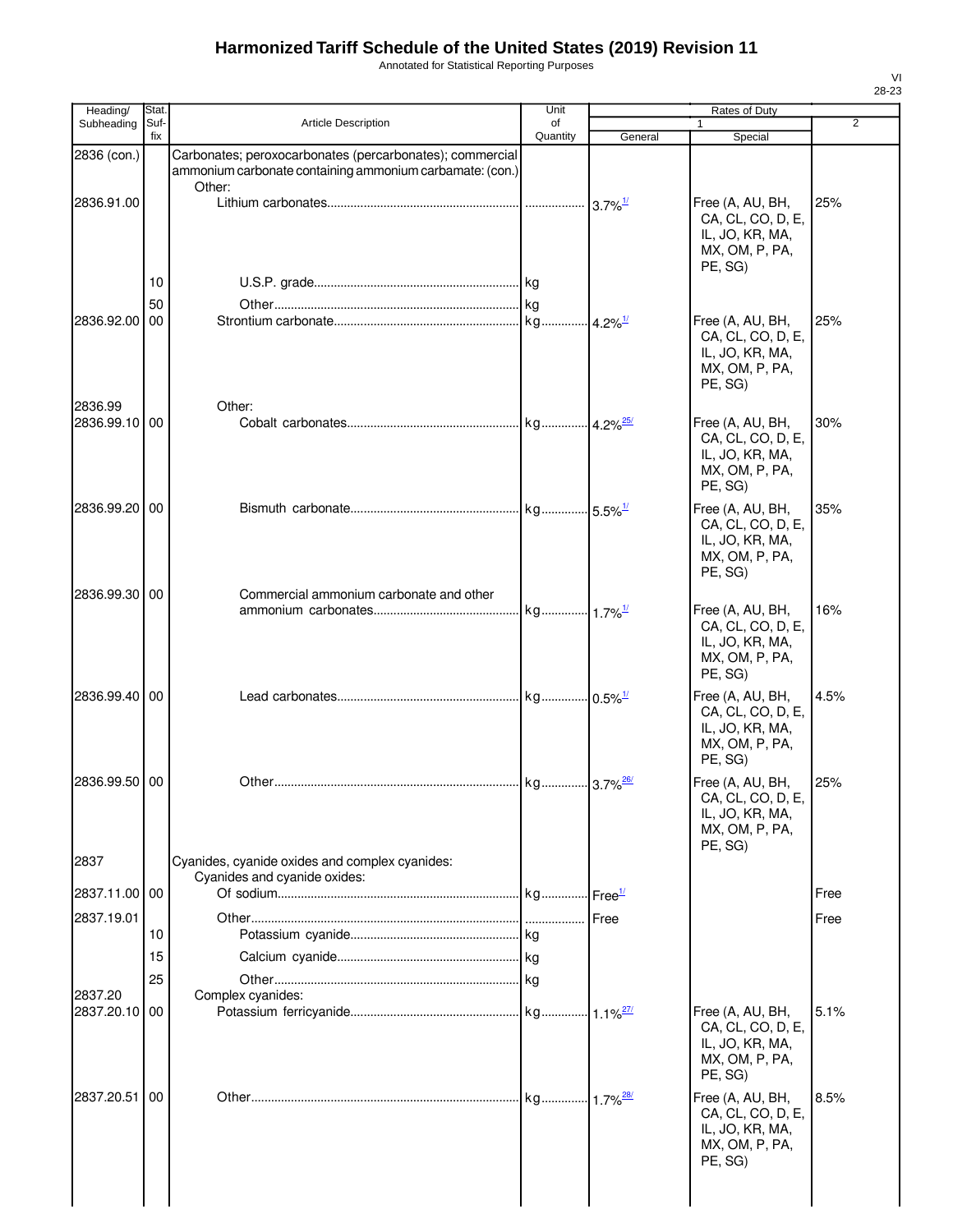Annotated for Statistical Reporting Purposes

| Heading/                 | Stat.       |                                               | Unit                   |                       | Rates of Duty                                                                          | $\overline{2}$ |
|--------------------------|-------------|-----------------------------------------------|------------------------|-----------------------|----------------------------------------------------------------------------------------|----------------|
| Subheading               | Suf-<br>fix | Article Description                           | of<br>Quantity         | General               | Special                                                                                |                |
| 2839                     |             | Silicates; commercial alkali metal silicates: |                        |                       |                                                                                        |                |
| 2839.11.00 00            |             | Of sodium:                                    |                        |                       | Free (A, AU, BH,<br>CA, CL, CO, D, E,<br>IL, JO, KR, MA,<br>MX, OM, P, PA,<br>PE, SG)  | 3%             |
| 2839.19.00 00            |             |                                               |                        |                       | Free (A, AU, BH,<br>CA, CL, CO, D, E,<br>IL, JO, KR, MA,<br>MX, OM, P, PA,<br>PE, SG)  | 3%             |
| 2839.90<br>2839.90.10 00 |             | Other:                                        |                        |                       | Free (A, AU, BH,<br>CA, CL, CO, D, E,<br>IL, JO, KR, MA,<br>MX, OM, P, PA,<br>PE, SG)  | 25%            |
| 2839.90.50 00<br>2840    |             | Borates; peroxoborates (perborates):          | kg 3.1% <sup>1/1</sup> |                       | Free (A*, AU, BH,<br>CA, CL, CO, D, E,<br>IL, JO, KR, MA,<br>MX, OM, P, PA,<br>PE, SG) | 25%            |
|                          |             | Disodium tetraborate (refined borax):         |                        |                       |                                                                                        |                |
| 2840.11.00 00            |             |                                               |                        |                       | Free (A, AU, BH,<br>CA, CL, CO, D, E,<br>IL, JO, KR, MA,<br>MX, OM, P, PA,<br>PE, SG)  | 1.2%           |
| 2840.19.00 00            |             |                                               |                        |                       | Free (A, AU, BH,<br>CA, CL, CO, D, E,<br>IL, JO, KR, MA,<br>MX, OM, P, PA,<br>PE, SG)  | 0.4%           |
| 2840.20.00 00            |             |                                               | kg 3.7% <sup>30/</sup> |                       | Free (A, AU, BH,<br>CA, CL, CO, D, E,<br>IL, JO, KR, MA,<br>MX, OM, P, PA,<br>PE, SG)  | 25%            |
| 2840.30.00               |             |                                               |                        | $3.7\%$ <sup>1/</sup> | Free (A, AU, BH,<br>CA, CL, CO, D, E,<br>IL, JO, KR, MA,<br>MX, OM, P, PA,<br>PE, SG)  | 25%            |
|                          | 10          |                                               |                        |                       |                                                                                        |                |
|                          | 50          |                                               |                        |                       |                                                                                        |                |

VI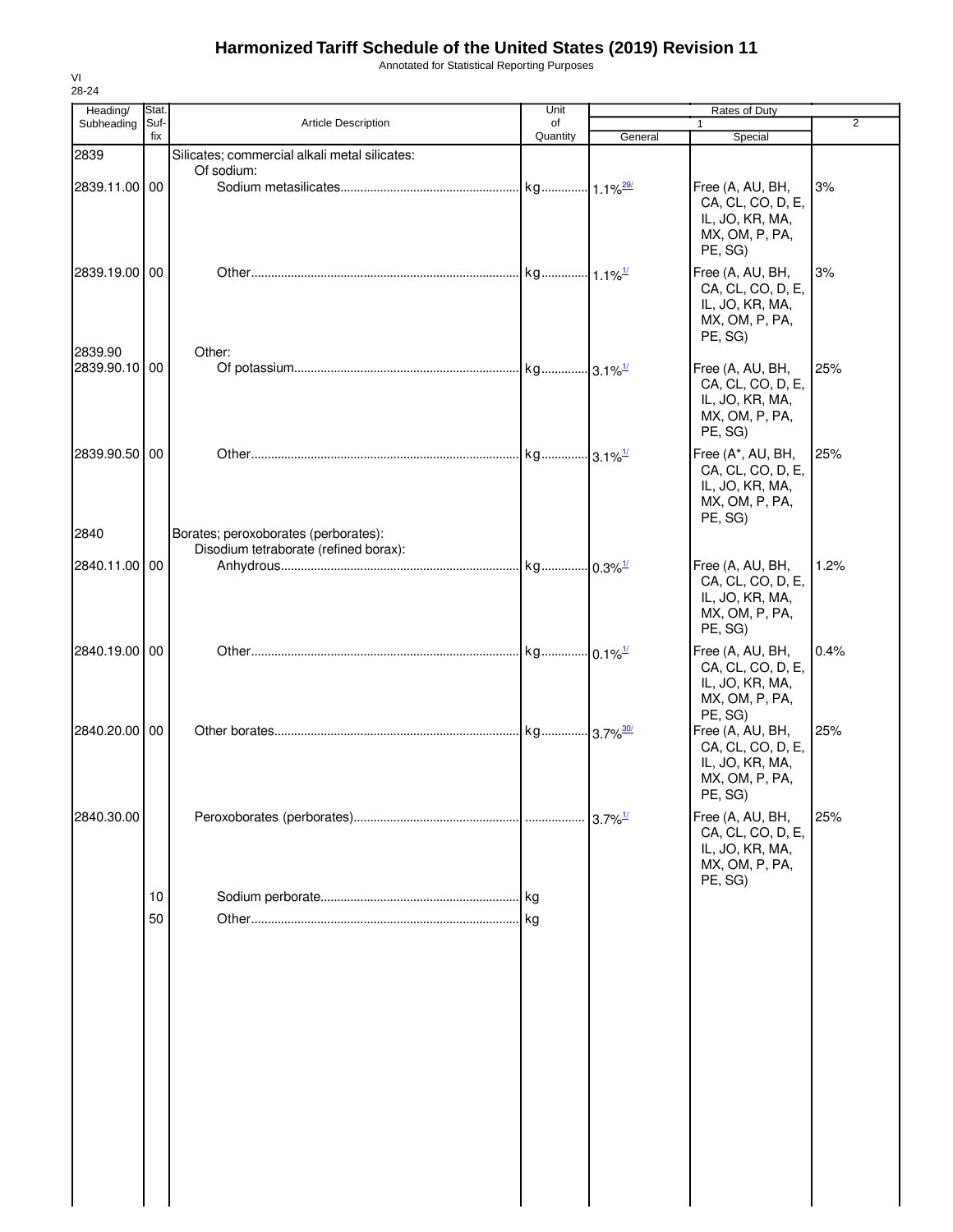Annotated for Statistical Reporting Purposes

| Heading/              | Stat.       |                                                   | Unit                  | Rates of Duty          |                                                                                        |                |  |
|-----------------------|-------------|---------------------------------------------------|-----------------------|------------------------|----------------------------------------------------------------------------------------|----------------|--|
| Subheading            | Suf-<br>fix | Article Description                               | of<br>Quantity        | General                | 1<br>Special                                                                           | $\overline{2}$ |  |
| 2841                  |             | Salts of oxometallic or peroxometallic acids:     |                       |                        |                                                                                        |                |  |
| 2841.30.00<br>2841.50 | 00          | Other chromates and dichromates; peroxochromates: | kg 2.4% <sup>1/</sup> |                        | Free (A*, AU, BH,<br>CA, CL, CO, D, E,<br>IL, JO, KR, MA,<br>MX, OM, P, PA,<br>PE, SG) | 8.5%           |  |
| 2841.50.10 00         |             |                                                   | kg 1.5% <sup>1/</sup> |                        | Free (A, AU, BH,<br>CA, CL, CO, D, E,<br>IL, JO, KR, MA,<br>MX, OM, P, PA,<br>PE, SG)  | 3.5%           |  |
| 2841.50.91            | 00          | Manganites, manganates and permanganates:         | kg 3.1% <sup>1/</sup> |                        | Free (A*, AU, BH,<br>CA, CL, CO, D, E,<br>IL, JO, KR, MA,<br>MX, OM, P, PA,<br>PE. SG) | 25%            |  |
| 2841.61.00 00         |             |                                                   |                       |                        | Free (A, AU, BH,<br>CA, CL, CO, D, E,<br>IL, JO, KR, MA,<br>MX, OM, P, PA,<br>PE, SG)  | 23%            |  |
| 2841.69.00            | 10          |                                                   |                       | $5\%$ <sup>1/</sup>    | Free (A, AU, BH,<br>CA, CL, CO, D, E,<br>IL, JO, KR, MA,<br>MX, OM, P, PA,<br>PE, SG)  | 23%            |  |
|                       |             |                                                   |                       |                        |                                                                                        |                |  |
| 2841.70               | 90          | Molybdates:                                       | .  kg                 |                        |                                                                                        |                |  |
| 2841.70.10 00         |             |                                                   | kg<br>Mo kg           | .4.3%                  | Free (A, AU, BH,<br>CA, CL, CO, D, E,<br>IL, JO, KR, MA,<br>MX, OM, P, PA,<br>PE, SG)  | 29%            |  |
| 2841.70.50            | 00          |                                                   | kg<br>Mo kg           | 3.7%                   | Free (A, AU, BH,<br>CA, CL, CO, D, E,<br>IL, JO, KR, MA,<br>MX, OM, P, PA,<br>PE, SG)  | 25%            |  |
| 2841.80.00            |             |                                                   |                       | $5.5\%$ <sup>31/</sup> | Free (A+, AU, BH,<br>CA, CL, CO, D, E,<br>IL, JO, KR, MA,<br>MX, OM, P, PA,<br>PE, SG) | 49.5%          |  |
|                       | 10          |                                                   | . kg<br>W kg          |                        |                                                                                        |                |  |
|                       | 20          |                                                   | kg<br>W kg            |                        |                                                                                        |                |  |
|                       | 50          |                                                   | kg<br>W kg            |                        |                                                                                        |                |  |
|                       |             |                                                   |                       |                        |                                                                                        |                |  |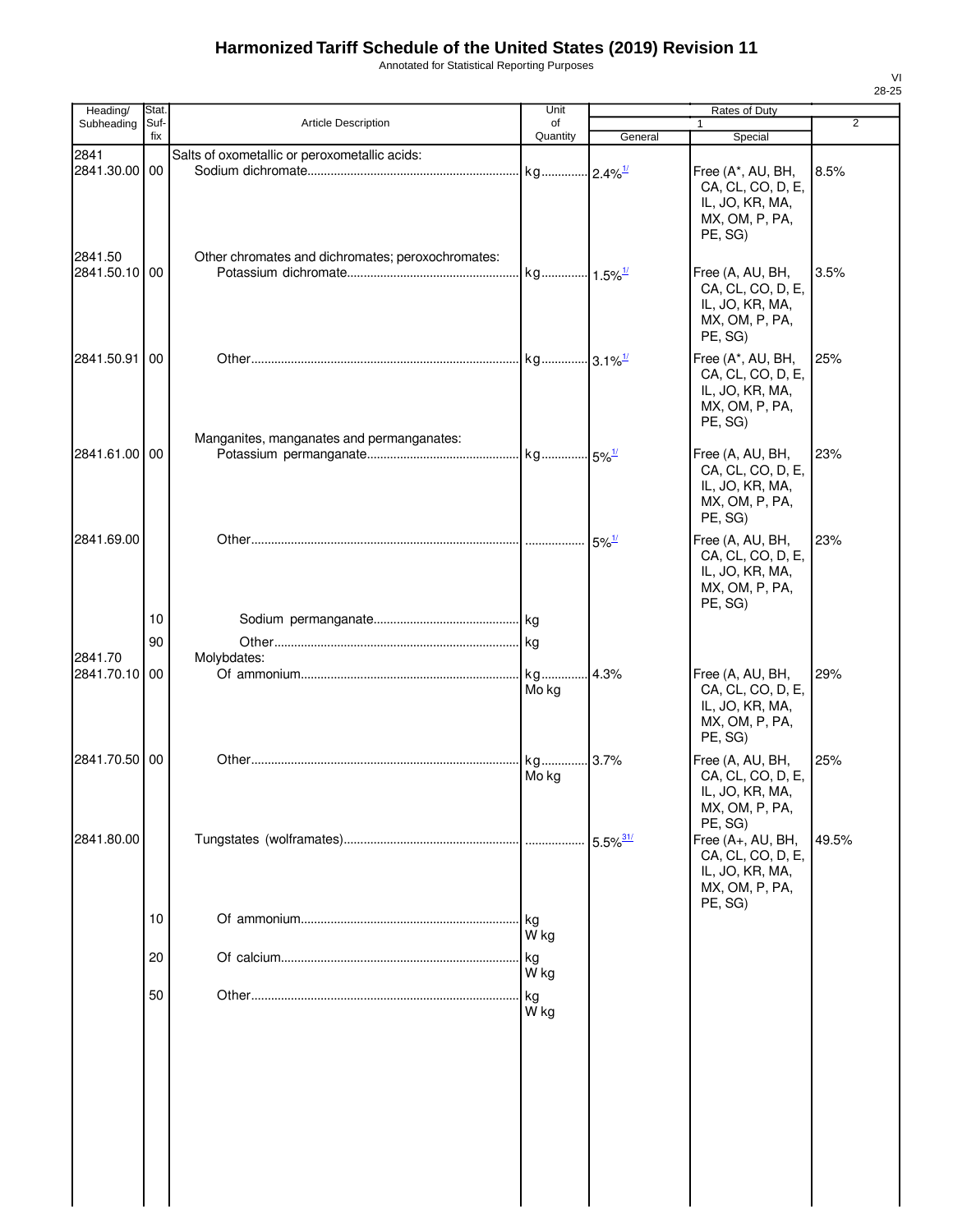Annotated for Statistical Reporting Purposes

| Heading/                 | Stat.       |                                                                                                                                        | Unit                          |                             | Rates of Duty                                                                             |                |
|--------------------------|-------------|----------------------------------------------------------------------------------------------------------------------------------------|-------------------------------|-----------------------------|-------------------------------------------------------------------------------------------|----------------|
| Subheading               | Suf-<br>fix | <b>Article Description</b>                                                                                                             | of<br>Quantity                | General                     | Special                                                                                   | $\overline{2}$ |
| 2841 (con.)              |             | Salts of oxometallic or peroxometallic acids: (con.)                                                                                   |                               |                             |                                                                                           |                |
| 2841.90                  |             | Other:                                                                                                                                 |                               |                             |                                                                                           |                |
| 2841.90.10 00            |             |                                                                                                                                        | kg 5.5% <sup>1/</sup><br>V kg |                             | Free (A, AU, BH,<br>CA, CL, CO, D, E,<br>IL, JO, KR, MA,<br>MX, OM, P, PA,<br>PE, SG)     | 40%            |
| 2841.90.20               | 00          |                                                                                                                                        |                               |                             | Free (A, AU, BH,<br>CA, CL, CO, D, E,<br>IL, JO, KR, MA,<br>MX, OM, P, PA,<br>PE, SG)     | 25%            |
| 2841.90.30 00            |             |                                                                                                                                        |                               |                             | Free (A, AU, BH,<br>CA, CL, CO, D, E,<br>IL, JO, KR, MA,<br>MX, OM, P, PA,<br>PE, SG)     | 25%            |
| 2841.90.40 00            |             |                                                                                                                                        | kg 3.1% <sup>1/</sup>         |                             | Free (A, AU, BH,<br>CA, CL, CO, D, E,<br>IL, JO, K, KR, MA,<br>MX, OM, P, PA,<br>PE, SG)  | 25%            |
| 2841.90.45 00            |             |                                                                                                                                        |                               |                             | Free (A, AU, BH,<br>CA, CL, CO, D, E,<br>IL, JO, KR, MA,<br>MX, OM, P, PA,<br>PE, SG)     | 25%            |
| 2841.90.50 00            |             |                                                                                                                                        |                               |                             | Free (A, AU, BH,<br>CA, CL, CO, D, E,<br>IL, JO, KR, MA,<br>MX, OM, P, PA,<br>PE, SG)     | 25%            |
| 2842                     |             | Other salts of inorganic acids or peroxoacids (including<br>aluminosilicates whether or not chemically defined), other than<br>azides: |                               |                             |                                                                                           |                |
| 2842.10.00 00            |             | Double or complex silicates, including aluminosilicates                                                                                | kg 3.7% <sup>1/</sup>         |                             | Free (A+, AU, BH,<br>CA, CL, CO, D, E,<br>IL, JO, K, KR, MA,<br>MX, OM, P, PA,<br>PE, SG) | 25%            |
| 2842.90<br>2842.90.10 00 |             | Other:                                                                                                                                 |                               | $\cdot$ 3.1% $\frac{32}{ }$ | Free (A, AU, BH,<br>CA, CL, CO, D, E,<br>IL, JO, KR, MA,<br>MX, OM, P, PA,<br>PE, SG)     | 25%            |
| 2842.90.90 00            |             |                                                                                                                                        | kg                            | $3.3\%$ <sup>1/</sup>       | Free (A, AU, BH,<br>CA, CL, CO, D, E,<br>IL, JO, K, KR, MA,<br>MX, OM, P, PA,<br>PE, SG)  | 25%            |
|                          |             |                                                                                                                                        |                               |                             |                                                                                           |                |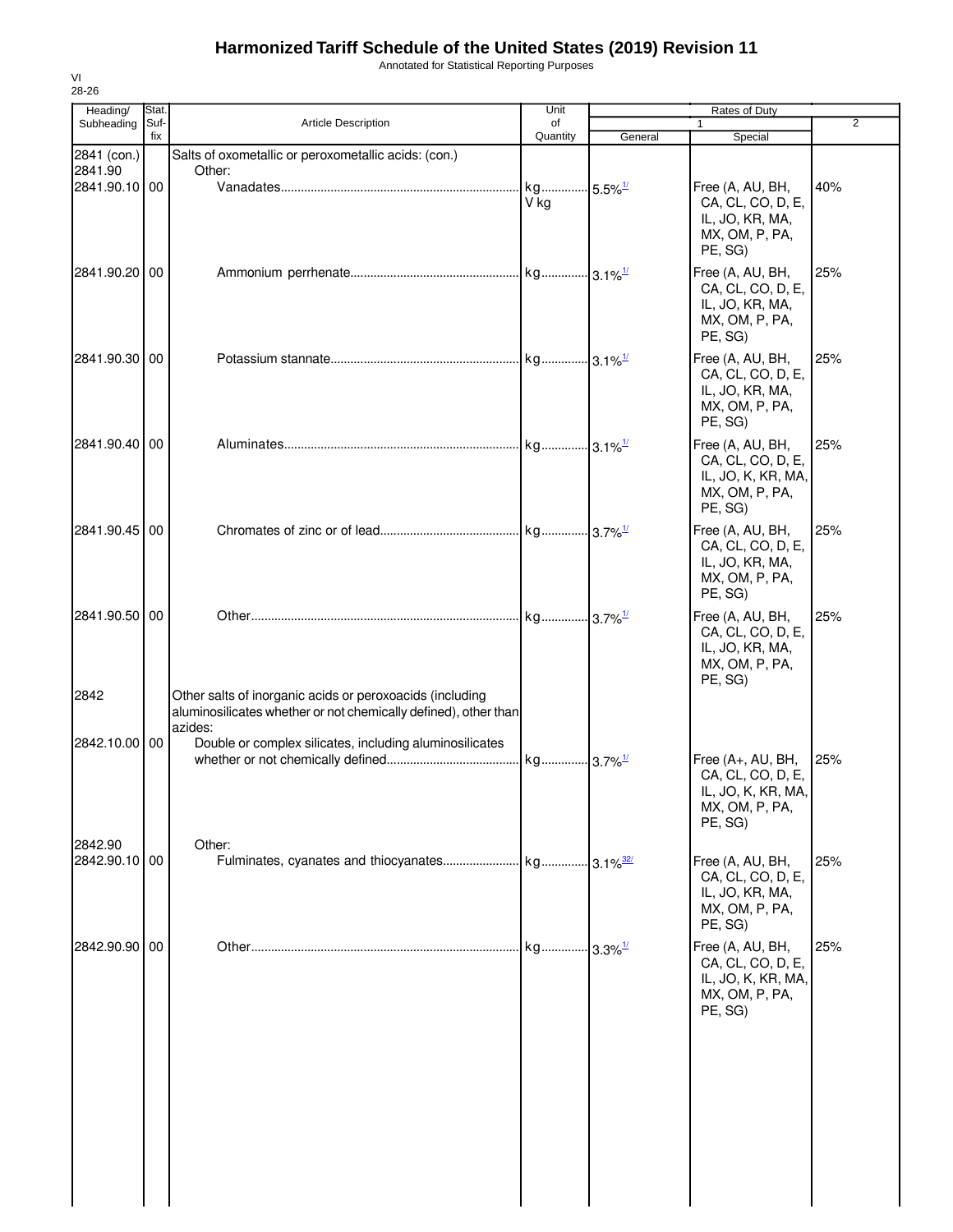Annotated for Statistical Reporting Purposes

| Heading/              | Stat.       |                                                                                                                                                                                                                                                                                                                         | Unit           | Rates of Duty       |                                                                                                      |                |  |
|-----------------------|-------------|-------------------------------------------------------------------------------------------------------------------------------------------------------------------------------------------------------------------------------------------------------------------------------------------------------------------------|----------------|---------------------|------------------------------------------------------------------------------------------------------|----------------|--|
| Subheading            | Suf-<br>fix | Article Description                                                                                                                                                                                                                                                                                                     | of<br>Quantity | General             | $\mathbf{1}$<br>Special                                                                              | $\overline{2}$ |  |
|                       |             | VI. MISCELLANEOUS                                                                                                                                                                                                                                                                                                       |                |                     |                                                                                                      |                |  |
| 2843<br>2843.10.00 00 |             | Colloidal precious metals; inorganic or organic compounds of<br>precious metals, whether or not chemically defined; amalgams<br>of precious metals:                                                                                                                                                                     |                |                     | Free (A+, AU, BH,<br>CA, CL, CO, D, E,<br>IL, JO, KR, MA,<br>MX, OM, P, PA,<br>PE, SG)               | 65%            |  |
| 2843.21.00 00         |             | Silver compounds:                                                                                                                                                                                                                                                                                                       |                |                     | Free (A, AU, BH,<br>CA, CL, CO, D, E,<br>IL, JO, KR, MA,<br>MX, OM, P, PA,<br>PE, SG)                | 25%            |  |
| 2843.29.01            | 00          |                                                                                                                                                                                                                                                                                                                         |                |                     | Free (A, AU, BH,<br>CA, CL, CO, D, E,<br>IL, JO, K, KR, MA,<br>MX, OM, P, PA,                        | 25%            |  |
| 2843.30.00 00         |             |                                                                                                                                                                                                                                                                                                                         |                |                     | PE, SG)<br>Free (A*, AU, BH,<br>CA, CL, CO, D, E,<br>IL, JO, K, KR, MA,<br>MX, OM, P, PA,<br>PE, SG) | 25%            |  |
| 2843.90.00 00         |             |                                                                                                                                                                                                                                                                                                                         |                |                     | Free (A, AU, BH,<br>CA, CL, CO, D, E,<br>IL, JO, K, KR, MA,<br>MX, OM, P, PA,<br>PE, SG)             | 25%            |  |
| 2844<br>2844.10       |             | Radioactive chemical elements and radioactive isotopes<br>(including the fissile or fertile chemical elements and isotopes)<br>and their compounds; mixtures and residues containing these<br>products:<br>Natural uranium and its compounds; alloys, dispersions<br>(including cermets), ceramic products and mixtures |                |                     |                                                                                                      |                |  |
| 2844.10.10 00         |             | containing natural uranium or natural uranium compounds:                                                                                                                                                                                                                                                                |                |                     | Free (A, AU, BH,<br>CA, CL, CO, D, E,<br>IL, JO, KR, MA,<br>MX, OM, P, PA,<br>PE, SG)                | 45%            |  |
| 2844.10.20            | 10<br>25    |                                                                                                                                                                                                                                                                                                                         |                | Free $\frac{1}{2}$  |                                                                                                      | Free           |  |
| 2844.10.50            | 55<br>00    |                                                                                                                                                                                                                                                                                                                         | kg             | $5\%$ <sup>1/</sup> | Free (A+, AU, BH,<br>CA, CL, CO, D, E,<br>IL, JO, KR, MA,<br>MX, OM, P, PA,<br>PE, SG)               | 45%            |  |
|                       |             |                                                                                                                                                                                                                                                                                                                         |                |                     |                                                                                                      |                |  |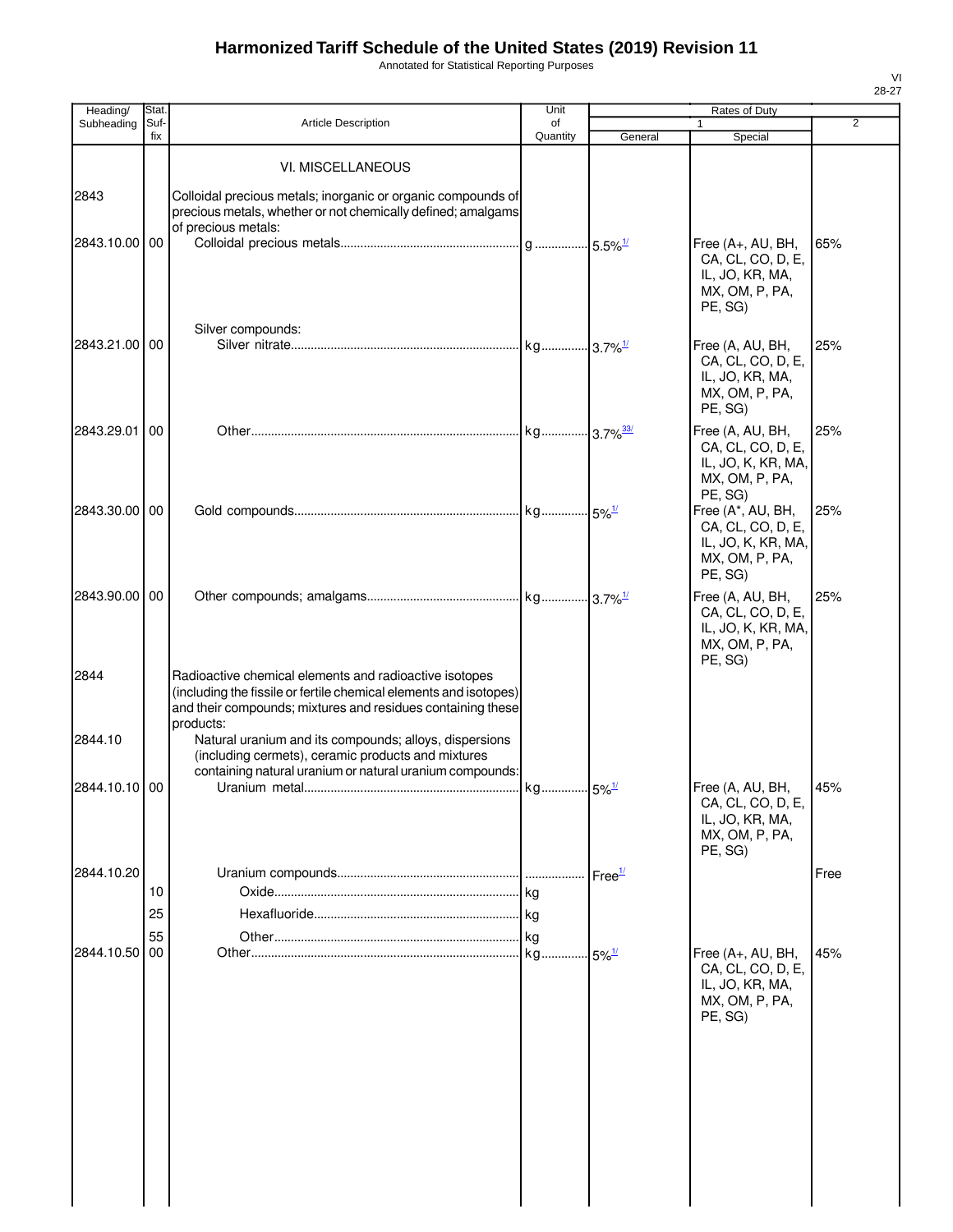Annotated for Statistical Reporting Purposes

| Heading/                  | Stat.          |                                                                                                                                                                                                                                                                                                                                                                                                                                                                       | Unit           |         | Rates of Duty                                                                         |                |
|---------------------------|----------------|-----------------------------------------------------------------------------------------------------------------------------------------------------------------------------------------------------------------------------------------------------------------------------------------------------------------------------------------------------------------------------------------------------------------------------------------------------------------------|----------------|---------|---------------------------------------------------------------------------------------|----------------|
| Subheading                | Suf-<br>fix    | <b>Article Description</b>                                                                                                                                                                                                                                                                                                                                                                                                                                            | of<br>Quantity | General | 1<br>Special                                                                          | $\overline{2}$ |
| 2844 (con.)<br>2844.20.00 | 10             | Radioactive chemical elements and radioactive isotopes<br>(including the fissile or fertile chemical elements and isotopes)<br>and their compounds; mixtures and residues containing these<br>products: (con.)<br>Uranium enriched in U235 and its compounds; plutonium<br>and its compounds; alloys, dispersions (including cermets),<br>ceramic products and mixtures containing uranium<br>enriched in U235, plutonium or compounds of these<br>Uranium compounds: |                | Free    |                                                                                       | Free           |
|                           | 20             |                                                                                                                                                                                                                                                                                                                                                                                                                                                                       |                |         |                                                                                       |                |
|                           |                |                                                                                                                                                                                                                                                                                                                                                                                                                                                                       |                |         |                                                                                       |                |
| 2844.30                   | 30<br>50       | Uranium depleted in U235 and its compounds; thorium<br>and its compounds; alloys, dispersions (including cermets),<br>ceramic products and mixtures containing uranium<br>depleted in U235, thorium, or compounds of these<br>products:                                                                                                                                                                                                                               |                |         |                                                                                       |                |
| 2844.30.10 00             |                |                                                                                                                                                                                                                                                                                                                                                                                                                                                                       |                |         | Free (A, AU, BH,<br>CA, CL, CO, D, E,<br>IL, JO, KR, MA,<br>MX, OM, P, PA,<br>PE, SG) | 35%            |
| 2844.30.20                |                |                                                                                                                                                                                                                                                                                                                                                                                                                                                                       |                | Free    |                                                                                       | Free           |
|                           | 10             |                                                                                                                                                                                                                                                                                                                                                                                                                                                                       |                |         |                                                                                       |                |
|                           | 20             |                                                                                                                                                                                                                                                                                                                                                                                                                                                                       |                |         |                                                                                       |                |
|                           | 50             |                                                                                                                                                                                                                                                                                                                                                                                                                                                                       |                |         |                                                                                       |                |
| 2844.30.50                |                |                                                                                                                                                                                                                                                                                                                                                                                                                                                                       |                | 5%      | Free (A, AU, BH,<br>CA, CL, CO, D, E,<br>IL, JO, KR, MA,<br>MX, OM, P, PA,<br>PE, SG) | 45%            |
|                           | 10             |                                                                                                                                                                                                                                                                                                                                                                                                                                                                       |                |         |                                                                                       |                |
| 2844.40.00                | 50<br>10       | Radioactive elements and isotopes and compounds other<br>than those of subheadings 2844.10, 2844.20, and 2844.30;<br>alloys, dispersions (including cermets), ceramic products<br>and mixtures containing these elements, isotopes or<br>Elements, isotopes and compounds with cobalt-60                                                                                                                                                                              |                | Free    |                                                                                       | Free           |
|                           | 21             | Other elements, isotopes and compounds:<br>Americium-241, californium-252, curium-244,<br>cesium-137, gadolinium-153, iridium-192,<br>promethium-147, radium-226, selenium-75, or                                                                                                                                                                                                                                                                                     | GBq            |         |                                                                                       |                |
| 2844.50.00                | 28<br>50<br>00 | Spent (irradiated) fuel elements (cartridges) of nuclear                                                                                                                                                                                                                                                                                                                                                                                                              | X              |         |                                                                                       |                |
|                           |                |                                                                                                                                                                                                                                                                                                                                                                                                                                                                       |                | Free.   |                                                                                       | Free           |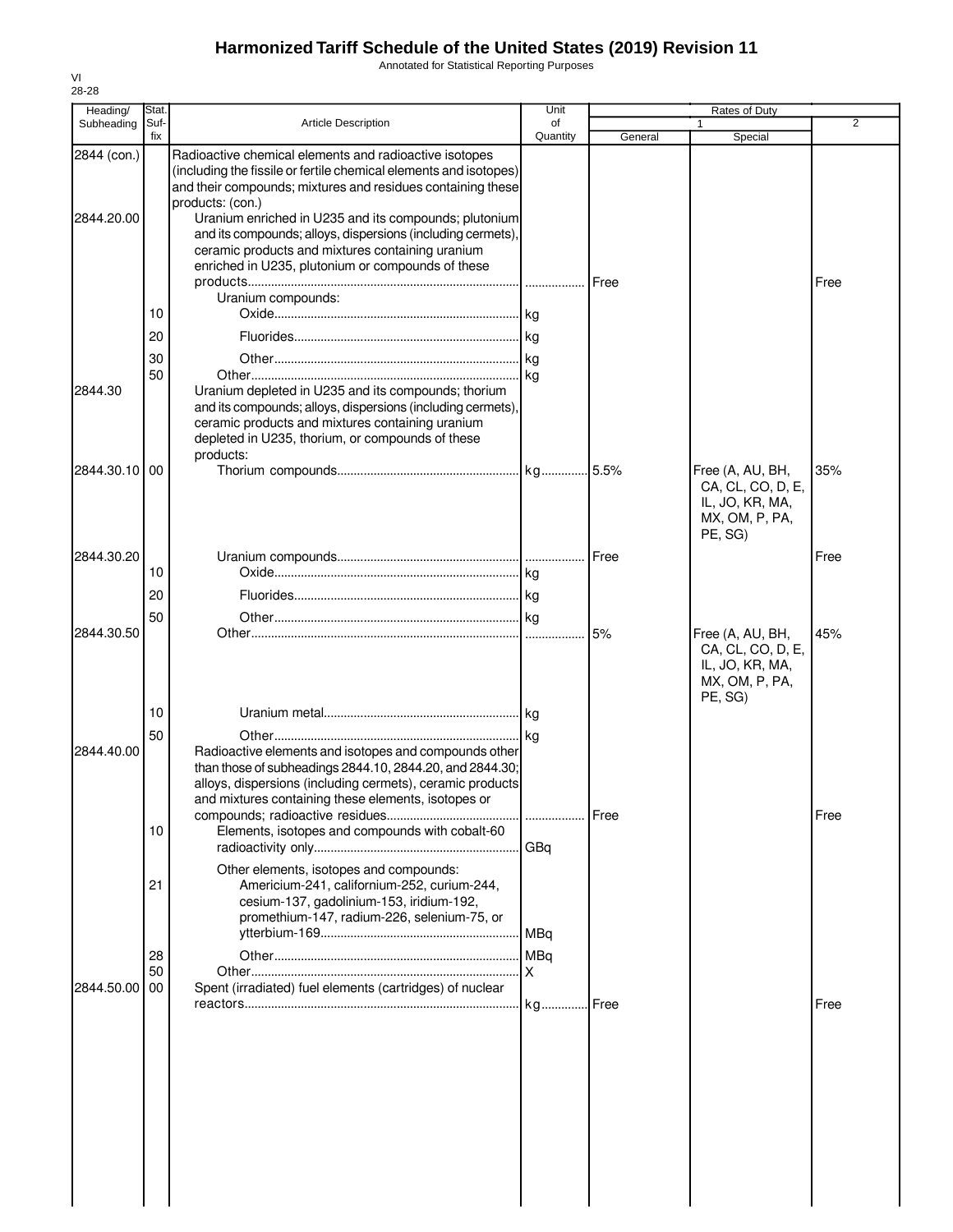Annotated for Statistical Reporting Purposes

| Heading/      | Stat.       |                                                                                                                 | Unit           |         | Rates of Duty                                                        |     |
|---------------|-------------|-----------------------------------------------------------------------------------------------------------------|----------------|---------|----------------------------------------------------------------------|-----|
| Subheading    | Suf-<br>fix | <b>Article Description</b>                                                                                      | of<br>Quantity | General | 1<br>Special                                                         | 2   |
| 2845          |             | Isotopes other than those of heading 2844; compounds,<br>inorganic or organic, of such isotopes, whether or not |                |         |                                                                      |     |
| 2845.10.00 00 |             | chemically defined:                                                                                             |                |         |                                                                      | 25% |
| 2845.90.00 00 |             |                                                                                                                 |                |         |                                                                      | 25% |
| 2846          |             | Compounds, inorganic or organic, of rare-earth metals, of                                                       |                |         |                                                                      |     |
|               |             | yttrium or of scandium, or of mixtures of these metals:                                                         |                |         |                                                                      |     |
| 2846.10.00    |             |                                                                                                                 |                |         | Free (A, AU, BH,                                                     | 35% |
|               | 10          |                                                                                                                 |                |         | CA, CL, CO, D, E,<br>IL, JO, KR, MA,<br>MX, OM, P, PA,<br>PE, SG)    |     |
|               |             |                                                                                                                 |                |         |                                                                      |     |
| 2846.90       | 50          | Other:                                                                                                          |                |         |                                                                      |     |
| 2846.90.20    |             | Mixtures of rare-earth oxides or of rare-earth                                                                  |                |         |                                                                      | 25% |
|               |             | Rare-earth oxides except cerium oxides:                                                                         |                |         |                                                                      |     |
|               | 05          | Containing lanthanum as the predominant                                                                         |                |         |                                                                      |     |
|               |             |                                                                                                                 |                |         |                                                                      |     |
|               | 15          | Containing yttrium or scandium as the                                                                           |                |         |                                                                      |     |
|               |             |                                                                                                                 |                |         |                                                                      |     |
|               | 40          |                                                                                                                 |                |         |                                                                      |     |
|               |             | Rare-earth chlorides except cerium chlorides:                                                                   |                |         |                                                                      |     |
|               | 82          | Containing yttrium or scandium as the                                                                           |                |         |                                                                      |     |
|               |             |                                                                                                                 |                |         |                                                                      |     |
|               | 84          |                                                                                                                 |                |         |                                                                      |     |
|               |             | Other:                                                                                                          |                |         |                                                                      |     |
| 2846.90.40    | 00          | Yttrium bearing materials and compounds                                                                         |                |         |                                                                      |     |
|               |             | containing by weight more than 19 percent but less                                                              |                |         |                                                                      |     |
|               |             | than 85 percent yttrium oxide equivalent kg Free                                                                |                |         |                                                                      | 25% |
| 2846.90.80    |             |                                                                                                                 |                |         | Free (A, AU, BH,                                                     | 25% |
|               |             | Mixtures of rare-earth carbonates other than                                                                    |                |         | CA, CL, CO, D, E,<br>IL, JO, K, KR, MA,<br>MX, OM, P, PA,<br>PE, SG) |     |
|               |             | of cerium carbonate:                                                                                            |                |         |                                                                      |     |
|               | 70          | Containing lanthanum as the predominant                                                                         |                |         |                                                                      |     |
|               |             |                                                                                                                 | kg             |         |                                                                      |     |
|               | 75          |                                                                                                                 |                |         |                                                                      |     |
|               | 90          |                                                                                                                 |                |         |                                                                      |     |
| 2847.00.00    |             |                                                                                                                 |                |         | Free (A, AU, BH,                                                     | 25% |
|               |             |                                                                                                                 |                |         | CA, CL, CO, D, E,<br>IL, JO, KR, MA,<br>MX, OM, P, PA,<br>PE, SG)    |     |
|               |             |                                                                                                                 |                |         |                                                                      |     |
|               |             |                                                                                                                 |                |         |                                                                      |     |
|               |             |                                                                                                                 |                |         |                                                                      |     |
|               |             |                                                                                                                 |                |         |                                                                      |     |
|               |             |                                                                                                                 |                |         |                                                                      |     |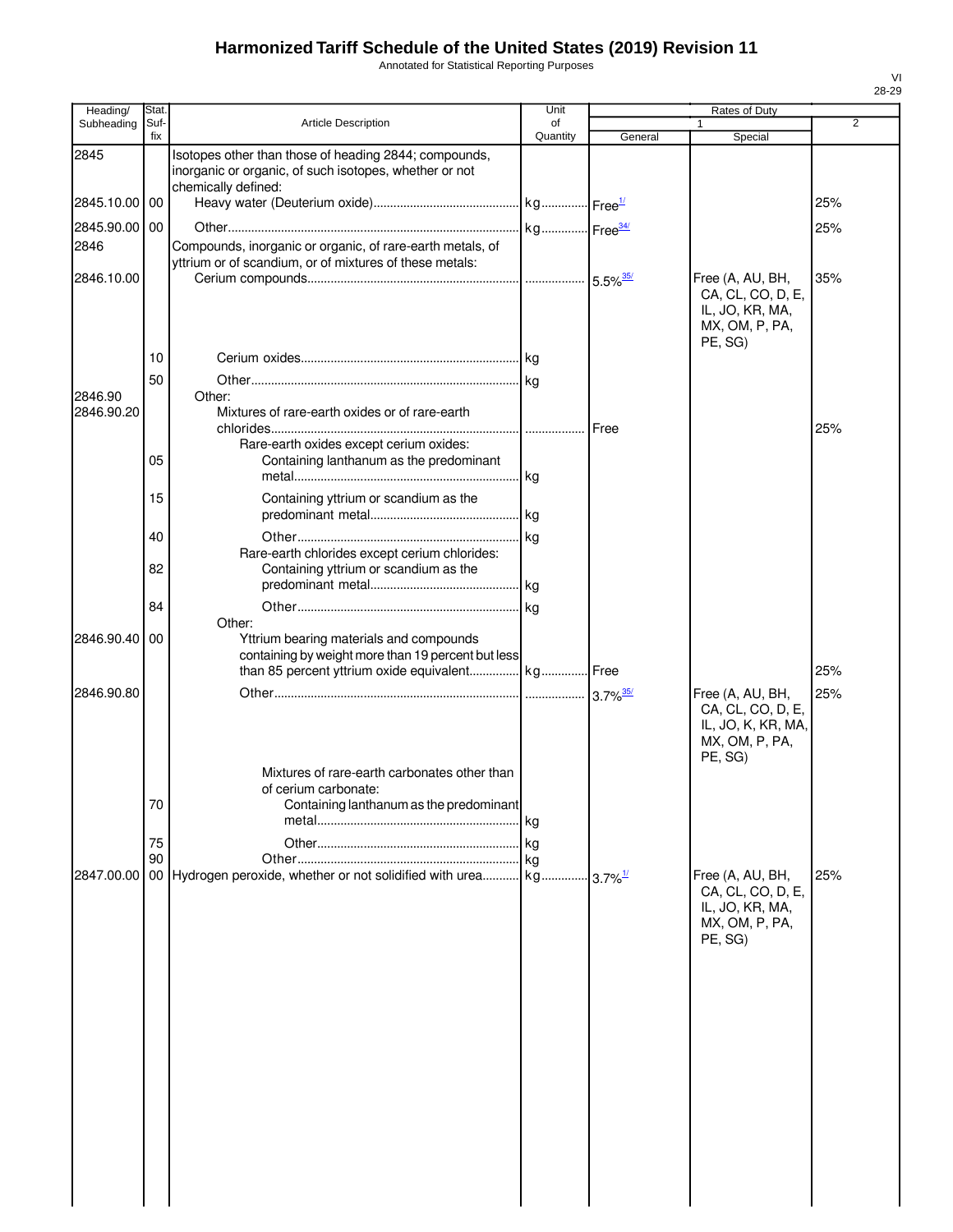Annotated for Statistical Reporting Purposes

| Heading/                 | Stat.       |                                                                                          | Unit                          | <b>Rates of Duty</b>  |                                                                                        |       |
|--------------------------|-------------|------------------------------------------------------------------------------------------|-------------------------------|-----------------------|----------------------------------------------------------------------------------------|-------|
| Subheading               | Suf-<br>fix | <b>Article Description</b>                                                               | of<br>Quantity                | General               | $\mathbf{1}$<br>Special                                                                | 2     |
| 2849                     |             | Carbides, whether or not chemically defined:                                             |                               |                       |                                                                                        |       |
| 2849.10.00 00<br>2849.20 |             |                                                                                          |                               |                       | Free (A*, AU, BH,<br>CA, CL, CO, D, E,<br>IL, JO, KR, MA,<br>MX, OM, P, PA,<br>PE, SG) | 10%   |
| 2849.20.10 00            |             | Of silicon:                                                                              |                               |                       |                                                                                        | Free  |
| 2849.20.20 00            |             |                                                                                          |                               |                       | Free (A, AU, BH,<br>CA, CL, CO, D, E,<br>IL, JO, KR, MA,<br>MX, OM, P, PA,<br>PE, SG)  | 1.6%  |
| 2849.90                  |             | Other:                                                                                   |                               |                       |                                                                                        |       |
| 2849.90.10 00            |             |                                                                                          |                               |                       | Free (A, AU, BH,<br>CA, CL, CO, D, E,<br>IL, JO, KR, MA,<br>MX, OM, P, PA,<br>PE, SG)  | 25%   |
| 2849.90.20 00            |             |                                                                                          |                               |                       | Free (A, AU, BH,<br>CA, CL, CO, D, E,<br>IL, JO, KR, MA,<br>MX, OM, P, PA,<br>PE, SG)  | 25%   |
| 2849.90.30 00            |             |                                                                                          | kg 5.5%<br>W kg               |                       | Free (A+, AU, BH,<br>CA, CL, CO, D, E,<br>IL, JO, KR, MA,<br>MX, OM, P, PA,<br>PE, SG) | 55.5% |
| 2849.90.50 00<br>2850.00 |             | Hydrides, nitrides, azides, silicides and borides, whether or                            |                               |                       | Free (A, AU, BH,<br>CA, CL, CO, D, E,<br>IL, JO, KR, MA,<br>MX, OM, P, PA,<br>PE, SG)  | 25%   |
|                          |             | not chemically defined, other than compounds which are also<br>carbides of heading 2849: |                               |                       |                                                                                        |       |
| 2850.00.05 00            |             |                                                                                          |                               |                       |                                                                                        | 25%   |
| 2850.00.07 00            |             |                                                                                          |                               |                       | Free (A, AU, BH,<br>CA, CL, CO, D, E,<br>IL, JO, KR, MA,<br>MX, OM, P, PA,<br>PE, SG)  | 30%   |
| 2850.00.10 00            |             |                                                                                          | kg<br>W kg                    | $5.5\%$ <sup>1/</sup> | Free (A+, AU, BH,<br>CA, CL, CO, D, E,<br>IL, JO, KR, MA,<br>MX, OM, P, PA,<br>PE, SG) | 45.5% |
| 2850.00.20 00            |             |                                                                                          | kg 5.5% <sup>1/</sup><br>V ka |                       | Free (A, AU, BH,<br>CA, CL, CO, D, E,<br>IL, JO, KR, MA,<br>MX, OM, P, PA,<br>PE, SG)  | 40%   |
| 2850.00.50 00            |             |                                                                                          | kg 3.7% <sup>37/</sup>        |                       | Free (A*, AU, BH,<br>CA, CL, CO, D, E,<br>IL, JO, KR, MA,<br>MX, OM, P, PA,<br>PE, SG) | 25%   |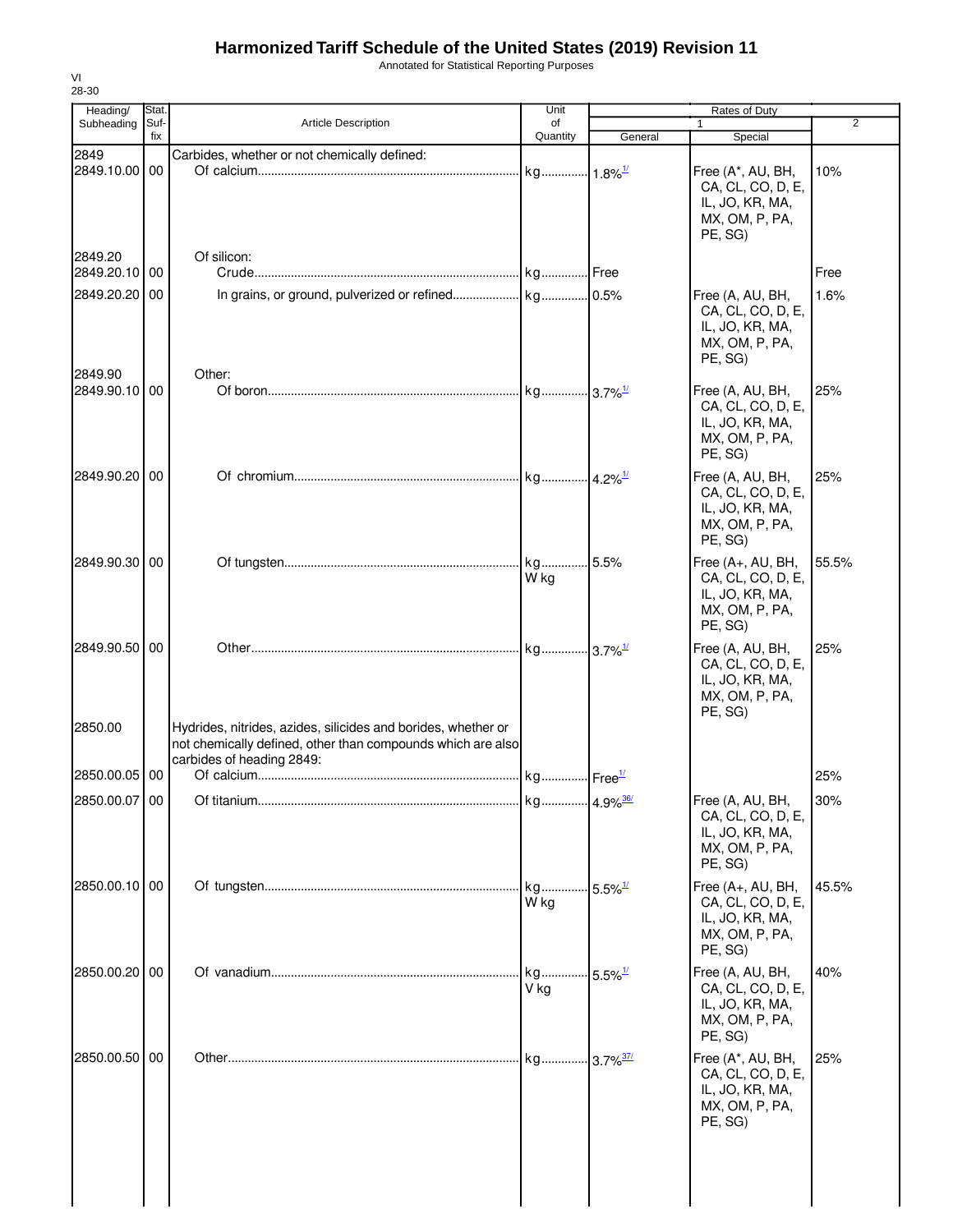Annotated for Statistical Reporting Purposes

| Heading/                    | Stat.       |                                                                                                                                                                                                                                                                                                                          | Unit           |         | Rates of Duty                                                                         |                |
|-----------------------------|-------------|--------------------------------------------------------------------------------------------------------------------------------------------------------------------------------------------------------------------------------------------------------------------------------------------------------------------------|----------------|---------|---------------------------------------------------------------------------------------|----------------|
| Subheading                  | Suf-<br>fix | <b>Article Description</b>                                                                                                                                                                                                                                                                                               | of<br>Quantity | General | $\mathbf{1}$<br>Special                                                               | $\overline{2}$ |
| 2852                        |             | Inorganic or organic compounds of mercury, whether or not<br>chemically defined, excluding amalgams:                                                                                                                                                                                                                     |                |         |                                                                                       |                |
| 2852.10<br>2852.10.10 00    |             | Chemically defined:<br>Mercuric oxide, mercuric cyanide, mercuric oxycyanide                                                                                                                                                                                                                                             |                |         |                                                                                       | 25%            |
| 2852.10.90 00               |             |                                                                                                                                                                                                                                                                                                                          |                |         | Free (A, AU, BH,<br>CA, CL, CO, D, E,<br>IL, JO, KR, MA,<br>MX, OM, P, PA,<br>PE, SG) | 25%            |
| 2852.90<br>2852.90.05 00    |             | Other:<br>Albuminates, tannates and phosphides of mercury kg Free <sup>1/</sup>                                                                                                                                                                                                                                          |                |         |                                                                                       | 25%            |
| 2852.90.90 00               |             |                                                                                                                                                                                                                                                                                                                          |                |         | Free (A, AU, BH,<br>CA, CL, CO, D, E,<br>IL, JO, KR, MA,<br>MX, OM, P, PA,<br>PE, SG) | 25%            |
| 2853                        |             | Phosphides, whether or not chemically defined, excluding<br>ferrophosphorous; other inorganic compounds (including<br>distilled or conductivity water and water of similar purity); liquid<br>air (whether or not rare gases have been removed);<br>compressed air; amalgams, other than amalgams of precious<br>metals: |                |         |                                                                                       |                |
| 2853.10.00 00               |             |                                                                                                                                                                                                                                                                                                                          |                |         | Free (A, AU, BH,<br>CA, CL, CO, D, E,<br>IL, JO, KR, MA,<br>MX, OM, P, PA,<br>PE, SG) | 25%            |
| 2853.90                     |             | Other:<br>Phosphides, whether or not chemically defined,<br>excluding ferrophosphorous:                                                                                                                                                                                                                                  |                |         |                                                                                       |                |
| 2853.90.10 00               |             | Of copper (phosphor copper), containing more<br>than 15 percent by weight of phosphorous kg 2.6% <sup>1/</sup>                                                                                                                                                                                                           |                |         | Free (A, AU, BH,<br>CA, CL, CO, D, E,<br>IL, JO, KR, MA,<br>MX, OM, P, PA,<br>PE, SG) | 32.5%          |
| 2853.90.50 00<br>2853.90.90 |             | Other                                                                                                                                                                                                                                                                                                                    |                |         | Free (A, AU, BH,<br>CA, CL, CO, D, E,<br>IL, JO, KR, MA,<br>MX, OM, P, PA,<br>PE, SG) | 25%<br>25%     |
|                             | 10          |                                                                                                                                                                                                                                                                                                                          |                |         |                                                                                       |                |
|                             | 90          |                                                                                                                                                                                                                                                                                                                          |                |         |                                                                                       |                |
|                             |             |                                                                                                                                                                                                                                                                                                                          |                |         |                                                                                       |                |